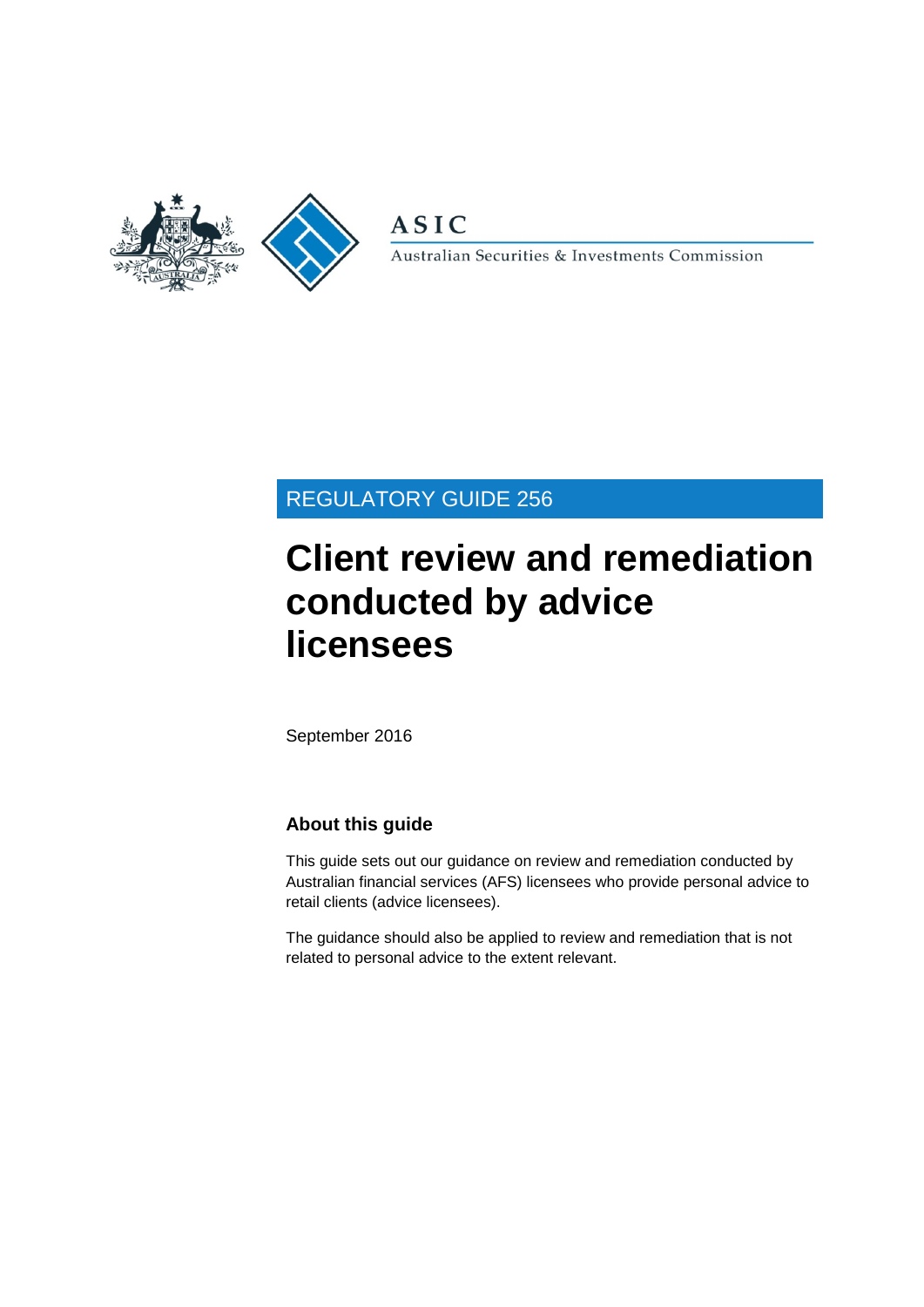#### **About ASIC regulatory documents**

In administering legislation ASIC issues the following types of regulatory documents.

**Consultation papers**: seek feedback from stakeholders on matters ASIC is considering, such as proposed relief or proposed regulatory guidance.

**Regulatory guides**: give guidance to regulated entities by:

- explaining when and how ASIC will exercise specific powers under legislation (primarily the Corporations Act)
- explaining how ASIC interprets the law
- describing the principles underlying ASIC's approach
- giving practical guidance (e.g. describing the steps of a process such as applying for a licence or giving practical examples of how regulated entities may decide to meet their obligations).

**Information sheets**: provide concise guidance on a specific process or compliance issue or an overview of detailed guidance.

**Reports**: describe ASIC compliance or relief activity or the results of a research project.

#### **Document history**

This guide was issued in September 2016 and is based on legislation and regulations as at the date of issue.

#### **Disclaimer**

This guide does not constitute legal advice. We encourage you to seek your own professional advice to find out how the Corporations Act and other applicable laws apply to you, as it is your responsibility to determine your obligations.

Examples in this guide are purely for illustration; they are not exhaustive and are not intended to impose or imply particular rules or requirements.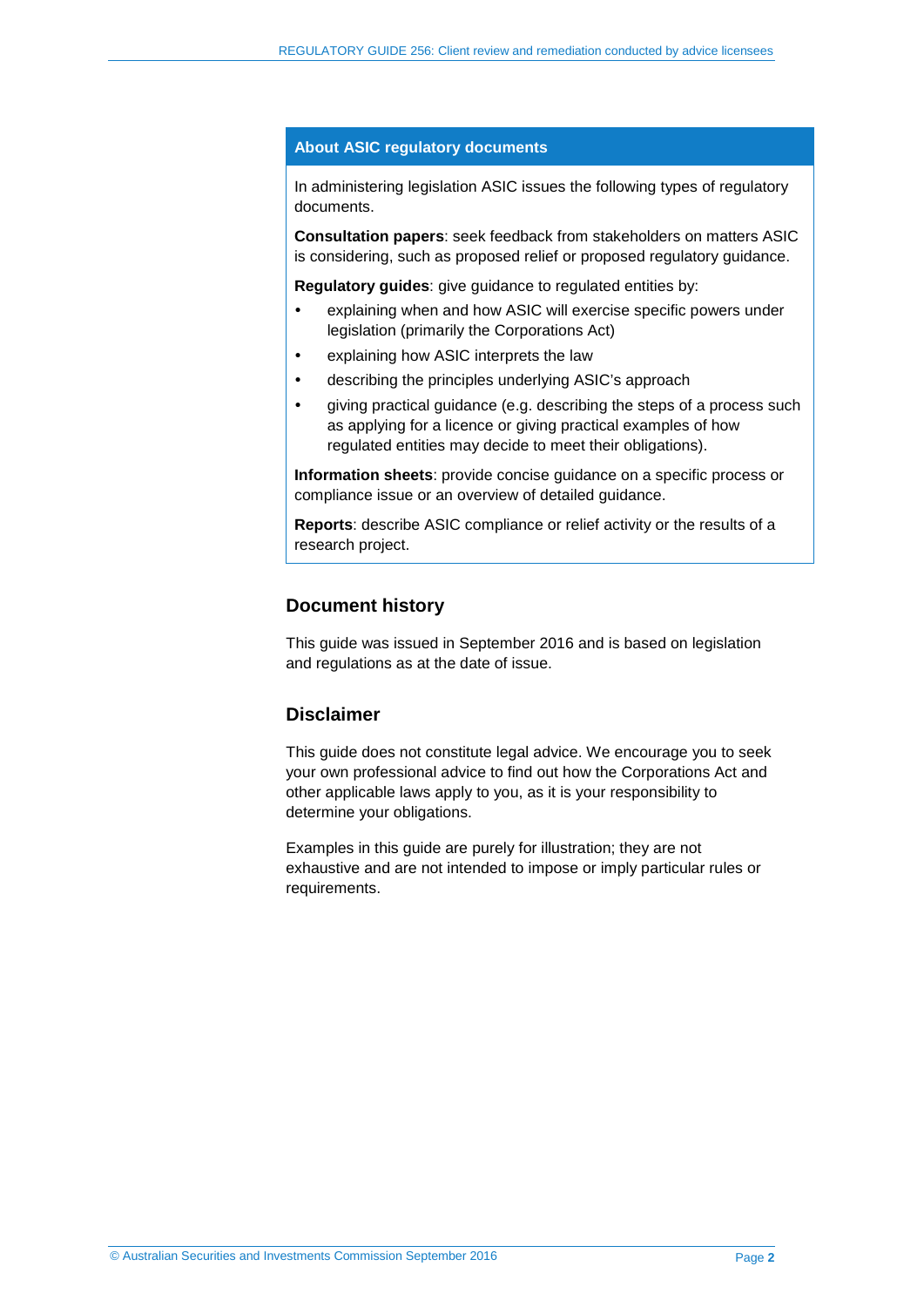## **Contents**

| A | <b>Overview</b>                                              |  |  |  |
|---|--------------------------------------------------------------|--|--|--|
|   |                                                              |  |  |  |
|   |                                                              |  |  |  |
|   |                                                              |  |  |  |
|   |                                                              |  |  |  |
|   |                                                              |  |  |  |
|   |                                                              |  |  |  |
|   |                                                              |  |  |  |
| в |                                                              |  |  |  |
|   |                                                              |  |  |  |
|   |                                                              |  |  |  |
|   |                                                              |  |  |  |
| C | Determining the scope of review and remediation 19           |  |  |  |
|   | Identifying the scope of review and remediation 19           |  |  |  |
|   | Inviting clients to participate in review and remediation 22 |  |  |  |
|   |                                                              |  |  |  |
|   |                                                              |  |  |  |
| D |                                                              |  |  |  |
|   |                                                              |  |  |  |
|   | Developing the processes for review and remediation26        |  |  |  |
| Е |                                                              |  |  |  |
|   | Communicating generally with clients about review and        |  |  |  |
|   |                                                              |  |  |  |
|   |                                                              |  |  |  |
| F | Ensuring clients have access to external review of           |  |  |  |
|   |                                                              |  |  |  |
|   |                                                              |  |  |  |
|   |                                                              |  |  |  |
|   |                                                              |  |  |  |
|   |                                                              |  |  |  |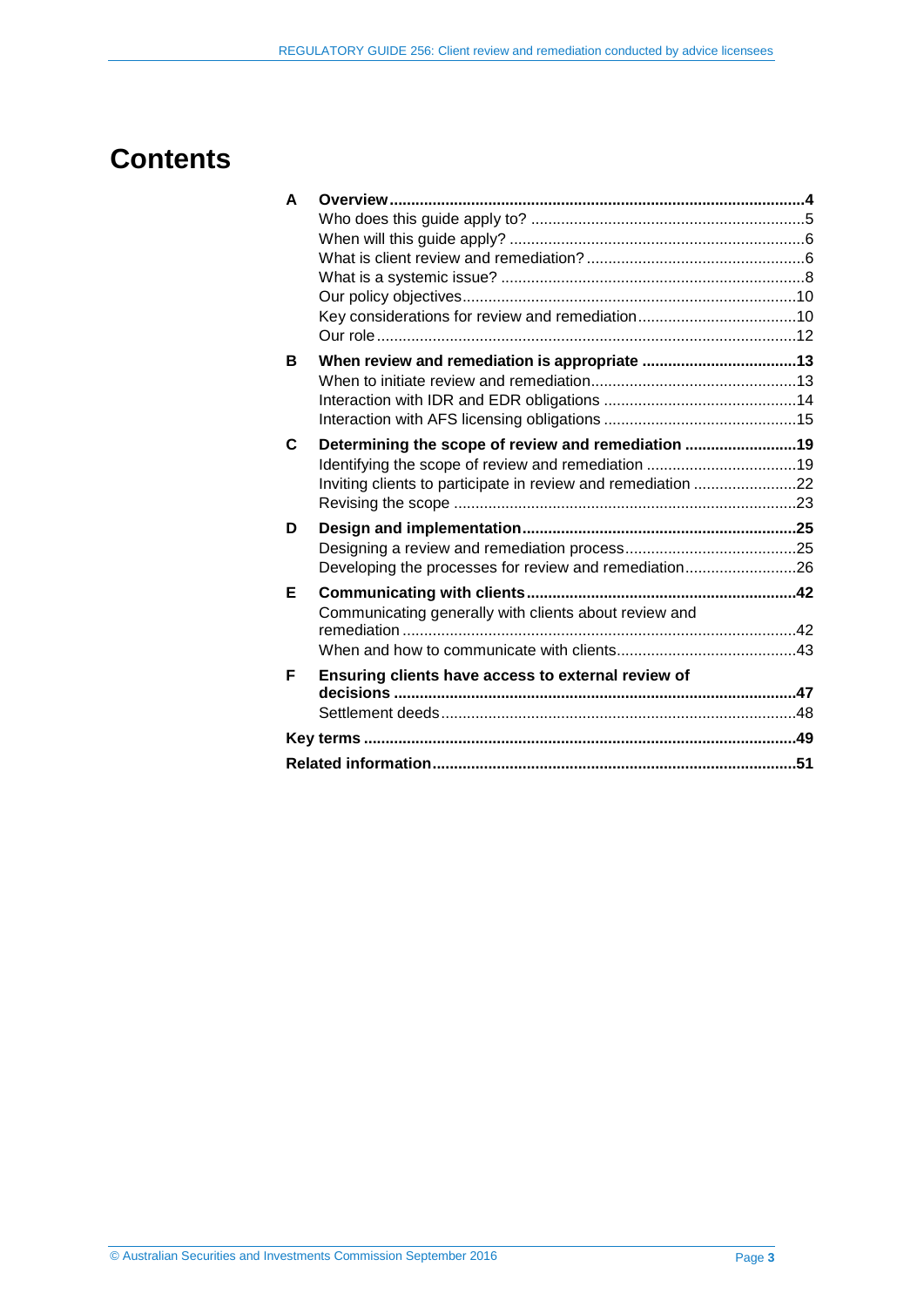## <span id="page-3-0"></span>**A Overview**

#### **Key points**

This regulatory guide sets out our guidance on client review and remediation (review and remediation) that:

- is conducted by Australian financial services (AFS) licensees who provide personal advice to retail clients (advice licensees); and
- seeks to remediate clients who have suffered loss or detriment as a result of misconduct or other compliance failure by an advice licensee (or its representatives) in giving personal advice.

Review and remediation, which may be large or small scale, generally aims to place affected clients in the position they would have been in if the misconduct or other compliance failure had not occurred: see RG [256.5–](#page-4-1)RG [256.6](#page-4-2) and RG [256.13–](#page-5-2)RG [256.20.](#page-7-1)

The principles in this guide should also be applied to review and remediation that is not related to personal advice, to the extent relevant, although we recognise that:

- implementation may differ between the various types of review and remediation; and
- licensees may need to consider specific legislative requirements or other guidance that applies: see RG [256.7–](#page-4-3)RG [256.11.](#page-5-3)

Key considerations for advice licensees include:

- when to initiate the process of review and remediation (see Section [B\)](#page-12-0);
- the scope of review and remediation (see Section [C\)](#page-18-0);
- designing and implementing a comprehensive and effective process for review and remediation (see Section [D\)](#page-24-0);
- communicating effectively with clients (see Section [E\)](#page-41-0); and
- ensuring access to external review (see Section [F\)](#page-46-0).
- RG 256.1 Poor conduct by advice licensees undermines trust and confidence in the financial system and may result in significant investor and consumer losses. This can have a detrimental effect on investors and consumers, and could put retirement savings at risk.
- RG 256.2 It is therefore important that advice licensees proactively address systemic issues caused by misconduct or other compliance failures, and have robust review and remediation processes in place to protect and compensate their clients for loss or detriment suffered as a result. Critically, this means allocating adequate resources to the review and remediation to ensure it is conducted in an efficient and timely way.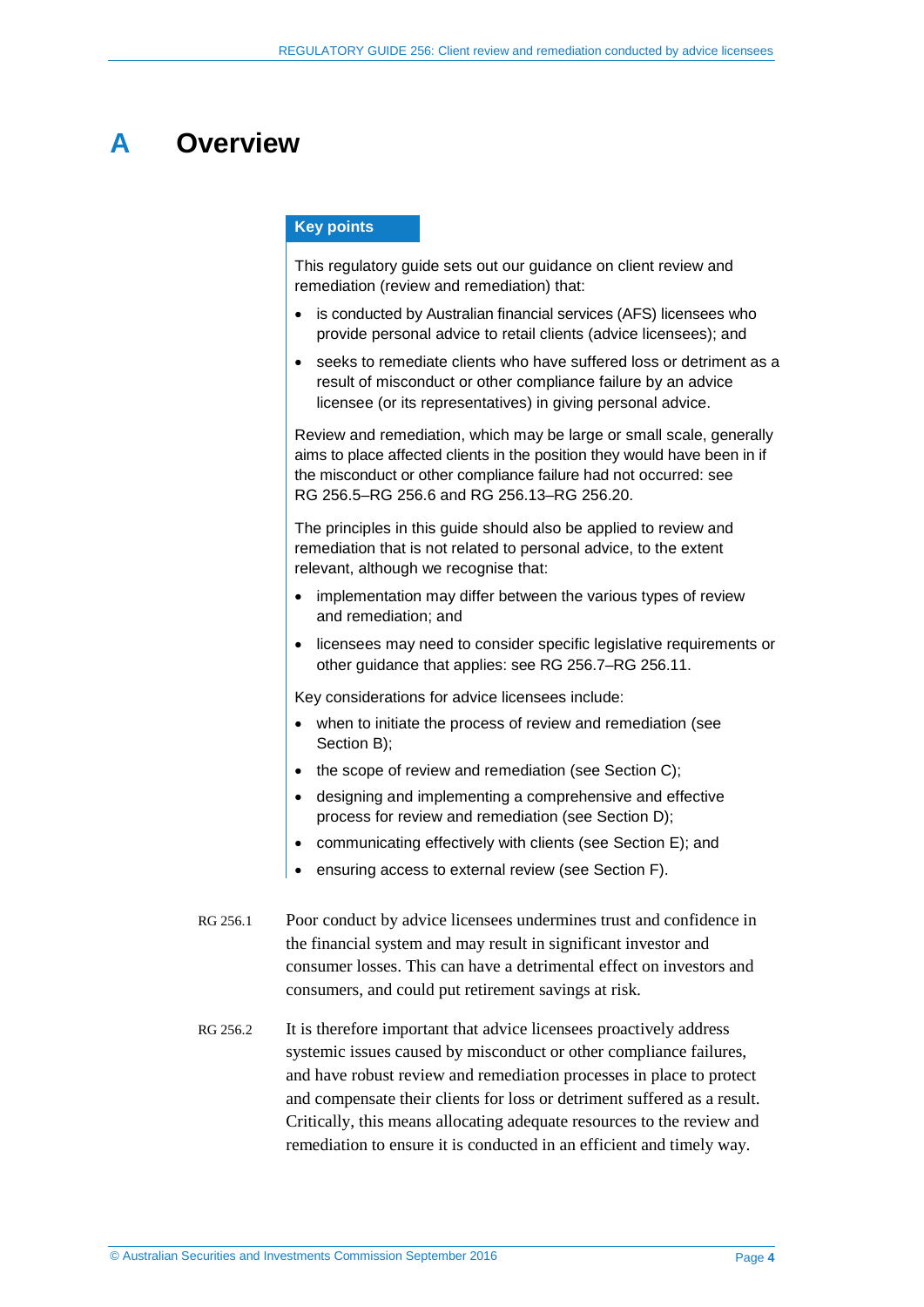## <span id="page-4-4"></span><span id="page-4-0"></span>**Who does this guide apply to?**

RG 256.3 This regulatory guide applies to client review and remediation conducted by AFS licensees who provide personal advice to retail clients (advice licensees).

Note 1: We use the term 'clients' in this guide to mean 'retail clients'.

Note 2: 'Personal advice' is defined in s766B(3) of the Corporations Act: see also 'Key terms'.

Note 3: Our guidance applies to personal advice about both Tier 1 and Tier 2 products:

- 'Tier 1' products are all financial products that are not Tier 2 products; and
- 'Tier 2' products are general insurance products, except for personal sickness and accident (as defined in reg 7.1.14 of the Corporations Regulations 2001); consumer credit insurance (as defined in reg 7.1.15); basic deposit products; non-cash payment products and First Home Saver Account deposit accounts.
- RG 256.4 Advice licensees seek, through review and remediation, to address systemic issues where these issues are a result of the decisions, omissions or behaviour of the licensee (or its representatives) in relation to the provision of personal advice to clients.

## **Small-scale review and remediation and small licensees**

- <span id="page-4-1"></span>RG 256.5 Our guidance is intended to apply to all advice licensees described in [RG 256.3,](#page-4-4) regardless of the licensee's size or the size of the review and remediation.
- <span id="page-4-2"></span>RG 256.6 The principles in this guide can be scaled up or down, depending on the size of the review and remediation, and may be adapted to suit advice licensees of different sizes and with different internal structures.

## **Review and remediation not related to personal advice**

- <span id="page-4-3"></span>RG 256.7 Not all review and remediation is conducted in relation to personal advice. Other examples include processes to remediate clients for:
	- (a) misconduct or other compliance failure by a licensee (or its representatives) other than advice licensees (e.g. other AFS licensees, credit licensees or financial product providers); or
	- (b) misconduct or other compliance failure by advice licensees that does not relate to personal advice (e.g. misconduct or other compliance failure relating to general advice).
- RG 256.8 Review and remediation may be conducted by persons other than advice licensees, such as superannuation trustees, credit providers or financial product providers. Although our guidance is intended to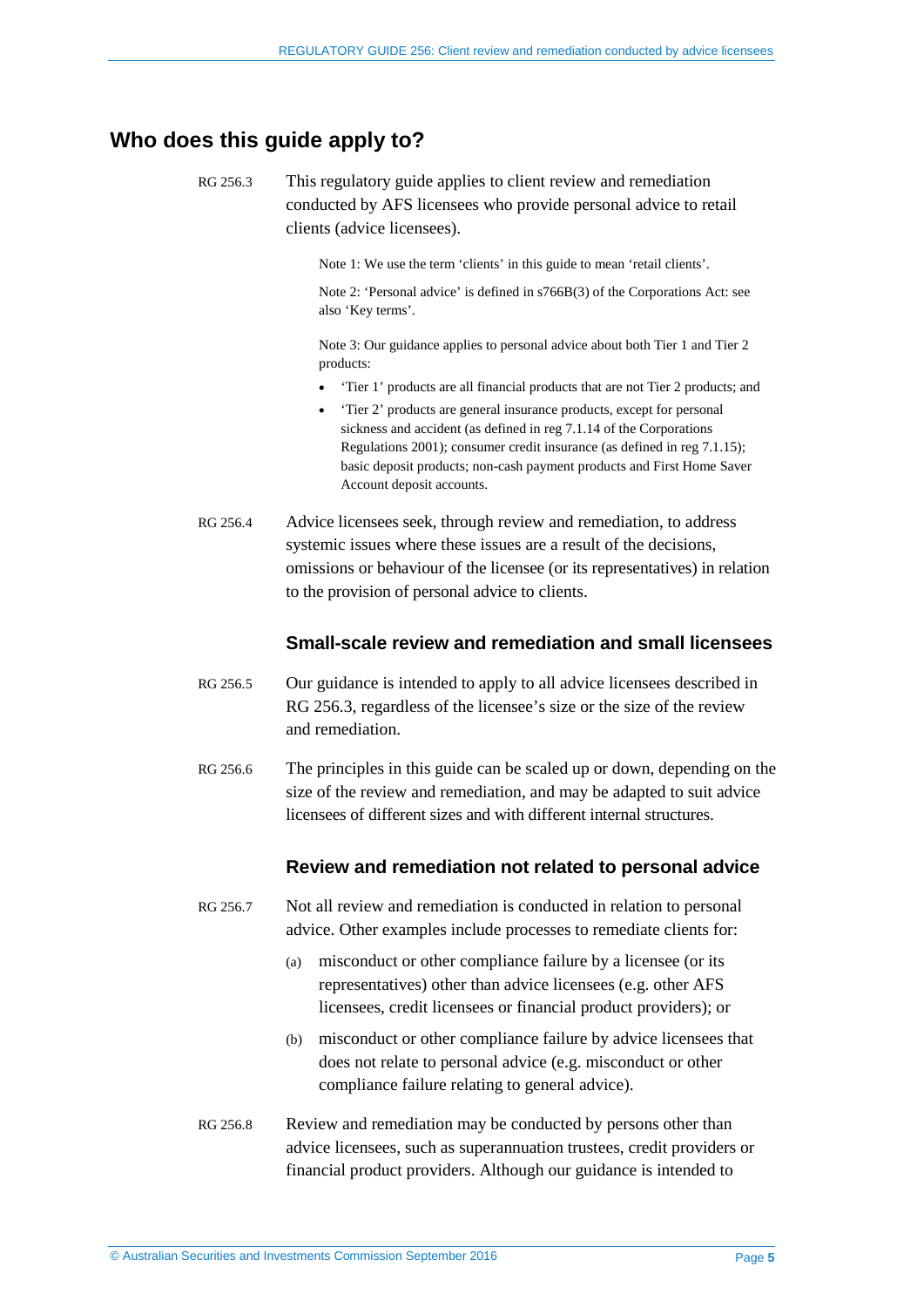apply to advice licensees providing personal advice, many of the principles in this guide are applicable to review and remediation that is not related to personal advice.

- RG 256.9 All review and remediation generally follows the same steps—that is:
	- (a) determining who are the potentially affected clients;
	- (b) designing and implementing the process;
	- (c) communicating with clients; and
	- (d) providing for external review if the client is not satisfied with the operation of the review and remediation or the result.
- RG 256.10 Persons conducting review and remediation that is not related to personal advice should apply the principles in this guide to the extent relevant.
- <span id="page-5-3"></span>RG 256.11 We recognise, however, that:
	- (a) implementation of the principles may differ between the various types of review and remediation; and
	- (b) licensees may need to consider any specific legislative requirements that apply, or other guidance on client review and remediation (e.g. the good practice guidance on managing errors and compensation in Regulatory Guide 94 *Unit pricing: Guide to good practice* (RG 94) which applies to product providers).

## <span id="page-5-0"></span>**When will this guide apply?**

RG 256.12 Our guidance applies to client review and remediation initiated on or after the date of issue of this guide.

> Note: In this guide, the process of review and remediation is 'initiated' when an advice licensee makes the decision to address a systemic issue through review and remediation. The next steps will generally be to determine the scope of the review and remediation and then to design the framework.

## <span id="page-5-2"></span><span id="page-5-1"></span>**What is client review and remediation?**

- RG 256.13 All AFS licensees have an obligation to ensure that their financial services are provided efficiently, honestly and fairly: s912A(1)(a) of the *Corporations Act 2001* (Corporations Act).
- RG 256.14 Complying with this obligation includes AFS licensees taking responsibility for the consequences of their actions if things go wrong when financial services are provided and clients suffer loss or detriment. This includes remediating clients who have suffered loss or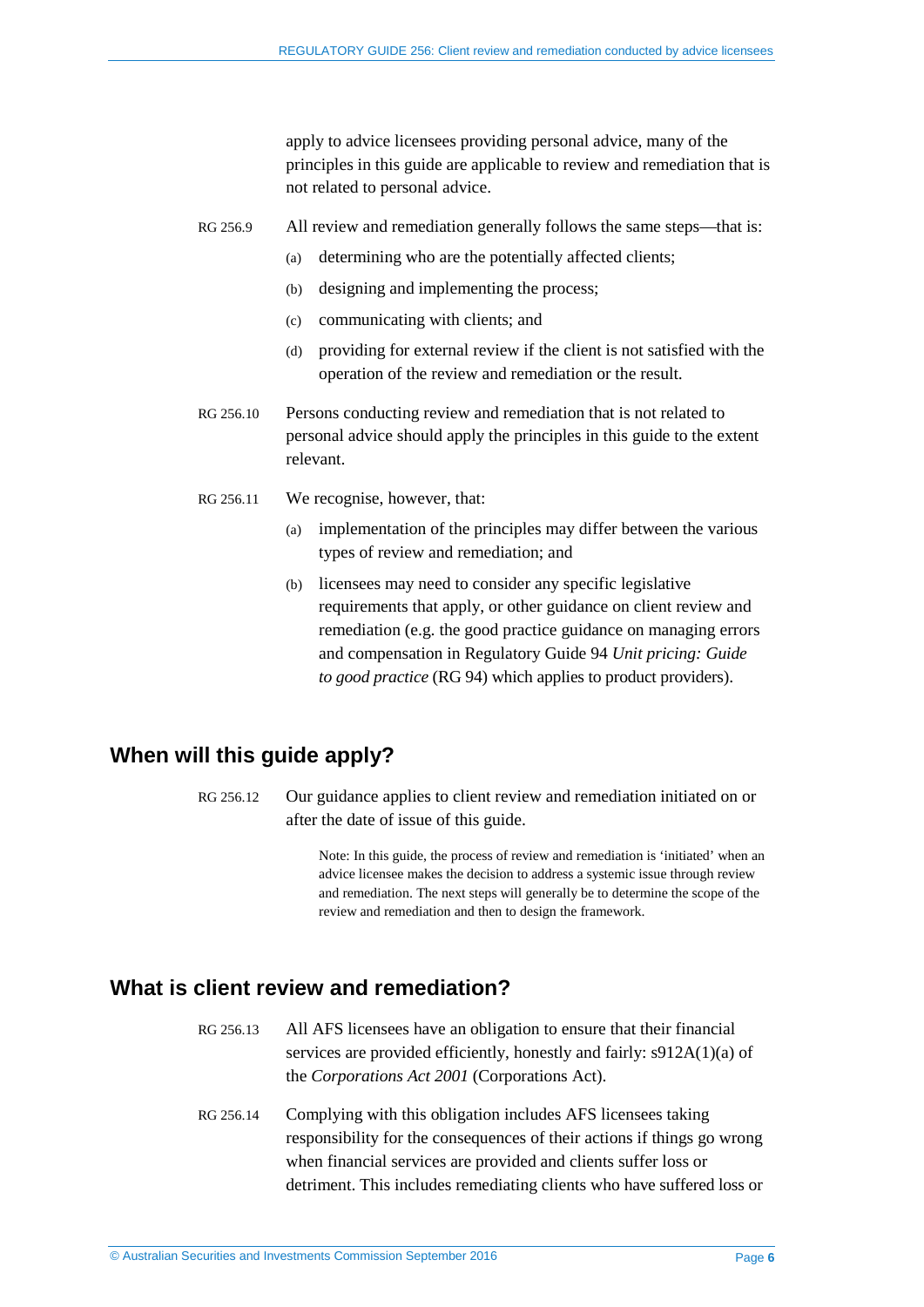detriment as a result of misconduct or other compliance failure by the licensee or its current or former representatives.

Note: This is consistent with the Federal Court of Australia's (Federal Court) view on the meaning of 'efficiently, honestly and fairly' for the purposes of s912A(1)(a) in *Australian Securities and Investments Commission v Camelot Derivatives Pty Limited (In Liquidation)* [2012] FCA 414.

- RG 256.15 Generally, the review and remediation process is a set of activities set up within a business to review the services provided to clients—where a systemic issue caused by misconduct or other compliance failure in relation to those services has been identified—and to remediate clients who have suffered loss or detriment as a result (whether monetary or non-monetary).
- RG 256.16 Review and remediation can be a separately resourced large-scale exercise, where a business sets up a separate project team and recruits additional staff; or it can be a small-scale exercise operated by existing staff and using a business's existing resources.
- RG 256.17 What is an appropriate response to a systemic issue will depend on a range of factors. For advice licensees, this includes the number of clients affected, the number of advisers involved, and the nature of the misconduct or other compliance failure.
- RG 256.18 Regardless of the approach adopted, advice licensees should initiate the process of review and remediation as soon as they become aware of a systemic issue, rather than wait for a client to make a complaint or a claim against them.

#### **Example 1: Review and remediation using existing resources**

#### **Scenario**

Advice licensee ABC Advisers (ABC) discovered, after receiving a complaint from one of its clients, that one of its advisers had been giving inappropriate advice to clients to acquire a margin lending facility.

After determining that the adviser had given inappropriate advice to five clients, ABC's compliance officer reviewed the advice provided to the five affected clients, and made appropriate compensation offers.

#### **Commentary**

In this example, it was appropriate for the advice licensee to review the advice and remediate clients using its existing resources, given that only one adviser was involved and a small number of clients were affected.

RG 256.19 The aim of review and remediation is generally to place affected clients in the position they would have been in if the misconduct or other compliance failure had not occurred: see RG [256.128.](#page-30-0)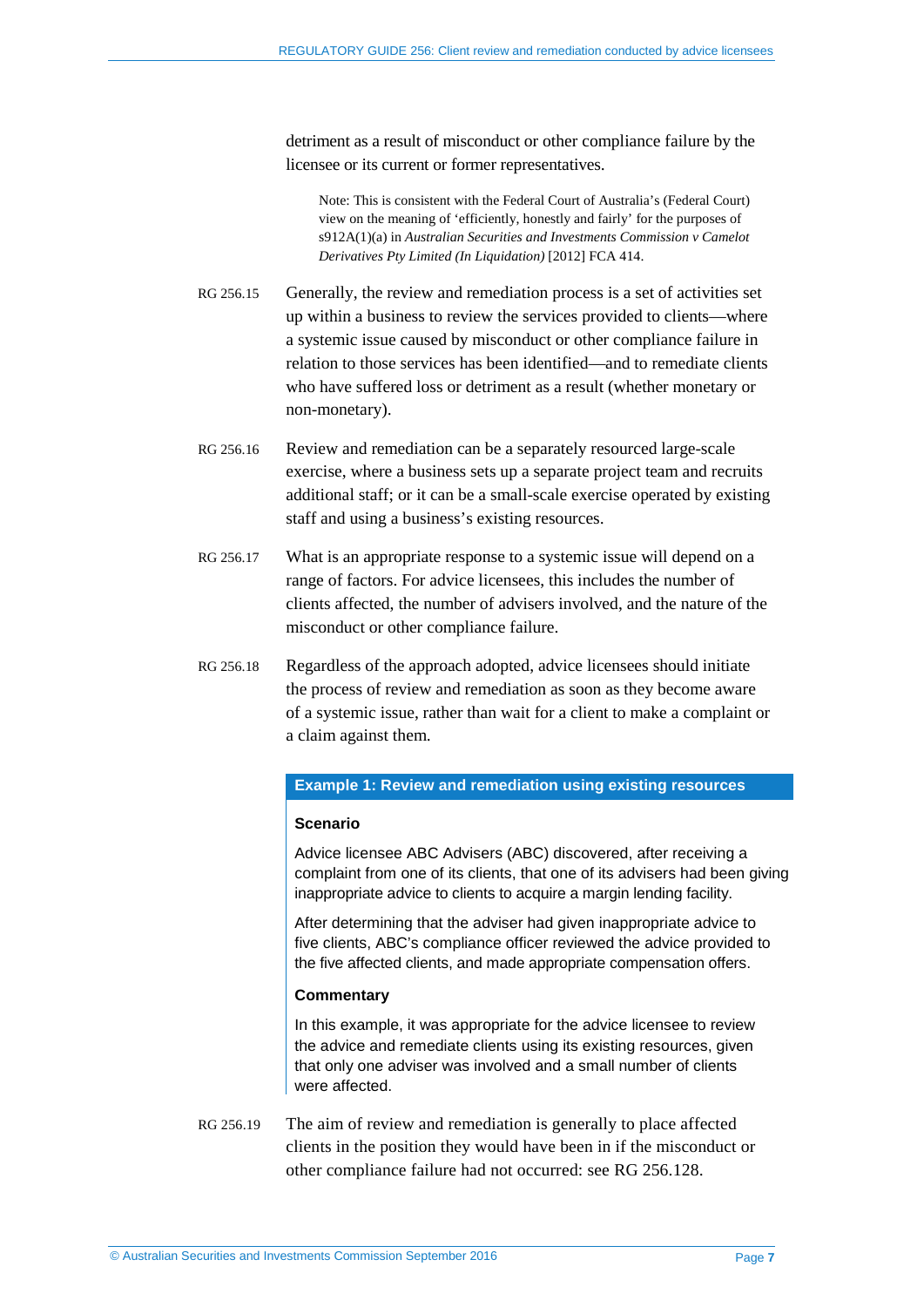<span id="page-7-1"></span>RG 256.20 Remediation of clients may be monetary (e.g. compensation), nonmonetary (e.g. providing disclosure not previously given or moving clients into more appropriate products), or a combination of both.

## <span id="page-7-0"></span>**What is a systemic issue?**

- RG 256.21 In this guide, we define a 'systemic issue' as an issue causing actual or potential loss or detriment to a number of clients as a result of misconduct or other compliance failure by an advice licensee or its current or former representatives. The impact may be a monetary loss or non-monetary detriment.
- RG 256.22 Systemic issues may be identified, for example:
	- (a) by an advice licensee's external dispute resolution (EDR) scheme or ASIC;
	- (b) by analysing trends in complaints made to an advice licensee or to the licensee's EDR scheme; or
	- (c) from the results of an advice licensee's regular compliance checks or audits of a particular adviser or advisers.
- RG 256.23 A systemic issue, however identified, could include, for example:
	- (a) misconduct or other compliance failure by one adviser that may affect several clients;
	- (b) misconduct or other compliance failure by several advisers in relation to the process of giving advice (e.g. disclosure or record keeping);
	- (c) a problem with several advisers in how they give advice about a particular class of products; or
	- (d) an advice licensee not having sufficient processes in place to identify and address misconduct or other compliance failure in an efficient and timely way.
- RG 256.24 The types of systemic issues covered by this guide are those where clients may have suffered loss or detriment as a result of the decisions, omissions or behaviour of an advice licensee, or an individual adviser or advisers (as representatives of the licensee), in relation to the provision of personal advice to clients.
- RG 256.25 These systemic issues may include, for example:
	- (a) failure to provide advice that is in the best interests of the client (or providing advice without a reasonable basis for the advice, if advice was given before the Future of Financial Advice reforms);
	- (b) failure to provide appropriate advice;
	- (c) failure to give priority to the interests of the client;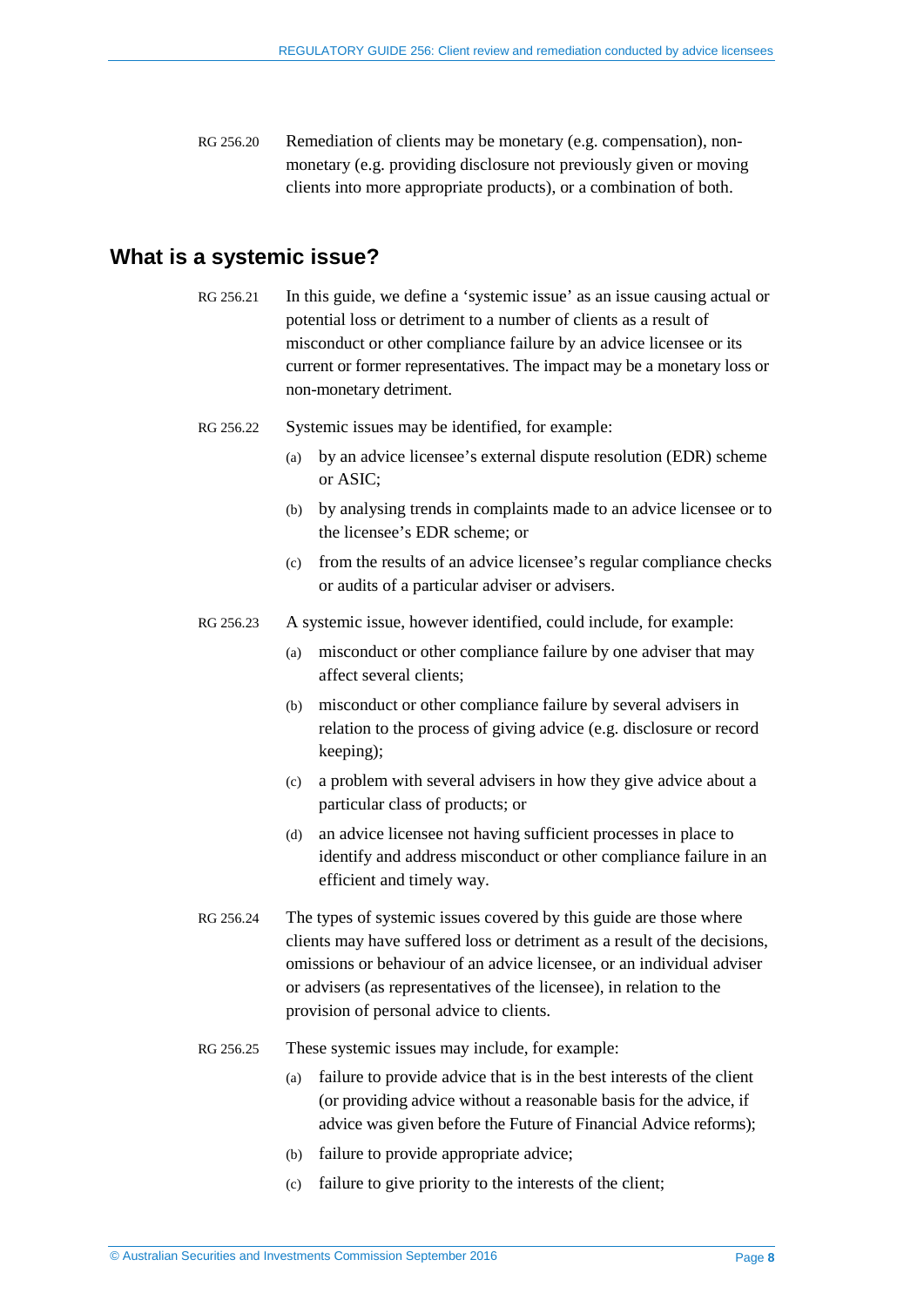- (d) failure to adequately disclose the relevant risks to a client;
- (e) fraud (e.g. signature forgery);
- (f) failure to provide key disclosure documents (e.g. Financial Services Guide, Statement of Advice, fee disclosure statement or renewal notice), or providing disclosure documents that fail to comply with the requirements under the law;
- (g) providing false or misleading statements;
- (h) failure to act on a client's instructions; or
- (i) conducting inappropriate or unauthorised transactions on a client's account.

#### **Example 2: Conducting unauthorised trades on a client's account**

#### **Scenario**

Advice licensee Green and Brown Advisory Services (Green and Brown) provides financial services to retail clients. Its AFS licence does not authorise it to provide managed discretionary account (MDA) services to its clients.

An adviser at Green and Brown provided advice to a number of clients to invest in a diversified portfolio of managed investments and listed securities.

Some months later, the adviser identified a further listed security, Black and Blue Ltd, that they thought would be appropriate for the portfolio of these clients. Without consulting with or receiving any instructions from their clients, the adviser proceeded to buy shares in Black and Blue Ltd for each of their portfolios.

Shortly afterwards, the value of the unauthorised share purchase dropped significantly due to a corporate scandal affecting Black and Blue Ltd.

One of the affected clients noticed the trades and queried them with Green and Brown, who subsequently conducted an internal investigation into the trading.

On confirming that none of the clients had authorised the trades, Green and Brown commenced a review to help clients to dispose of the unauthorised assets. Green and Brown also provided financial remediation to the clients to compensate them for their losses.

#### **Commentary**

In this example, it was appropriate for the advice licensee to initiate a review and remediation process to remediate clients for the unauthorised trades on their accounts.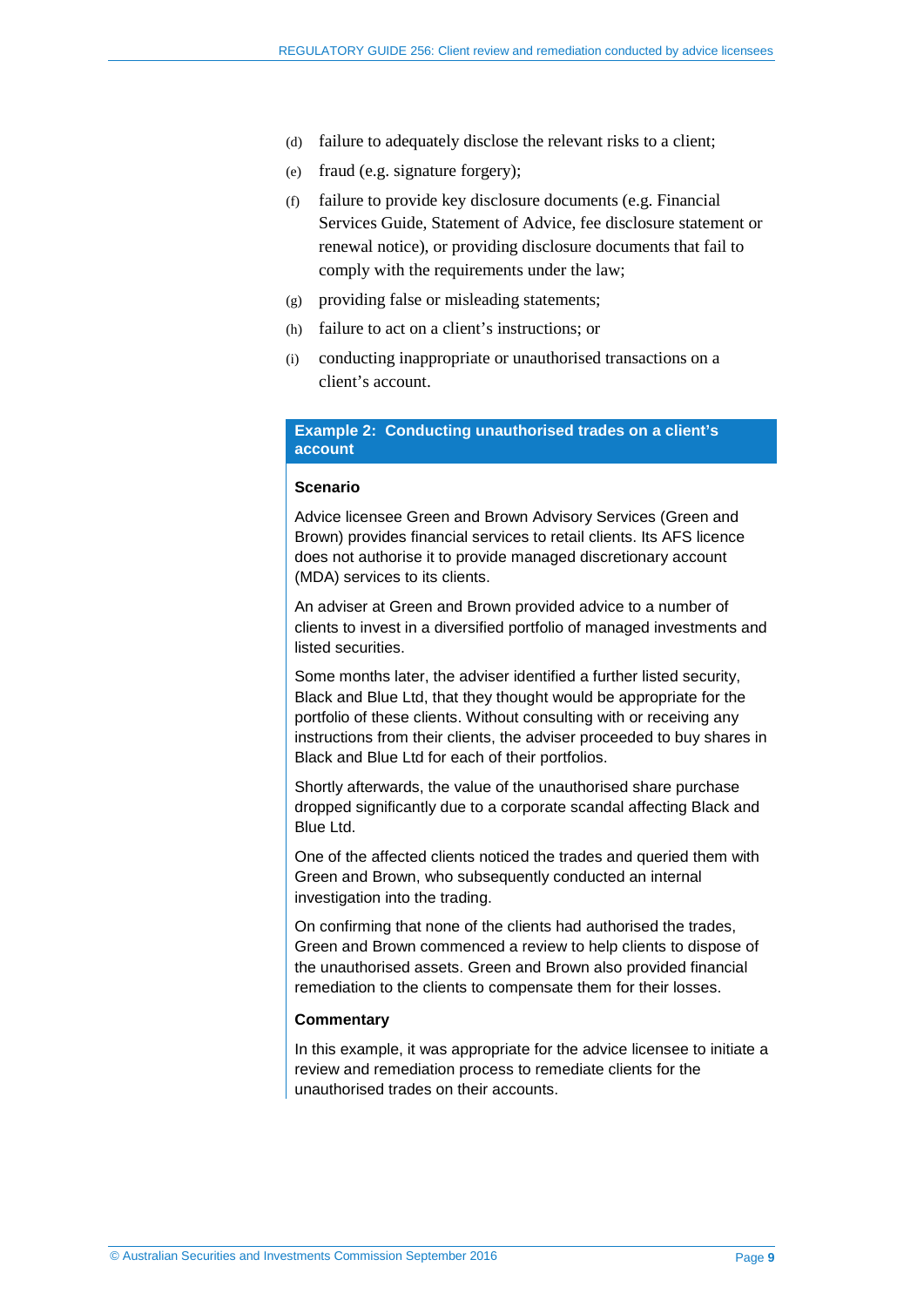RG 256.26 While consideration of the nature of complaints can assist advice licensees in determining whether review and remediation is appropriate, review and remediation is not solely driven by complaints but requires licensees to seek out all clients that may have suffered loss or detriment as a result of the systemic issue identified.

## <span id="page-9-0"></span>**Our policy objectives**

- RG 256.27 It is important that review and remediation is conducted in a way that is comprehensive, timely, fair and transparent. Consumers should have confidence that any review and remediation in which they are involved is conducted in this way, regardless of the size of the review and remediation or the size of the advice licensee.
- RG 256.28 More specifically, our guidance aims to:
	- (a) improve outcomes for consumers;
	- (b) provide a streamlined and well-understood review and remediation framework for advice licensees; and
	- (c) set out the key principles against which we will assess whether the review and remediation process is operating efficiently, honestly and fairly, in line with the general AFS licensee obligations.

## <span id="page-9-1"></span>**Key considerations for review and remediation**

RG 256.29 There are a range of principles that you should consider when initiating, designing and implementing the review and remediation process. The key principles are set out below.

#### **When review and remediation is appropriate**

- RG 256.30 You should consider a range of factors when deciding whether to initiate the process of review and remediation, including the nature of the misconduct or other compliance failure, who to engage with as part of the process, and how such a process will interact with other AFS licensee obligations.
- RG 256.31 Review and remediation is more likely to be appropriate where a systemic issue has occurred that may have caused loss or detriment to the affected clients. Not all systemic issues will require review and remediation: see Section [B.](#page-12-0)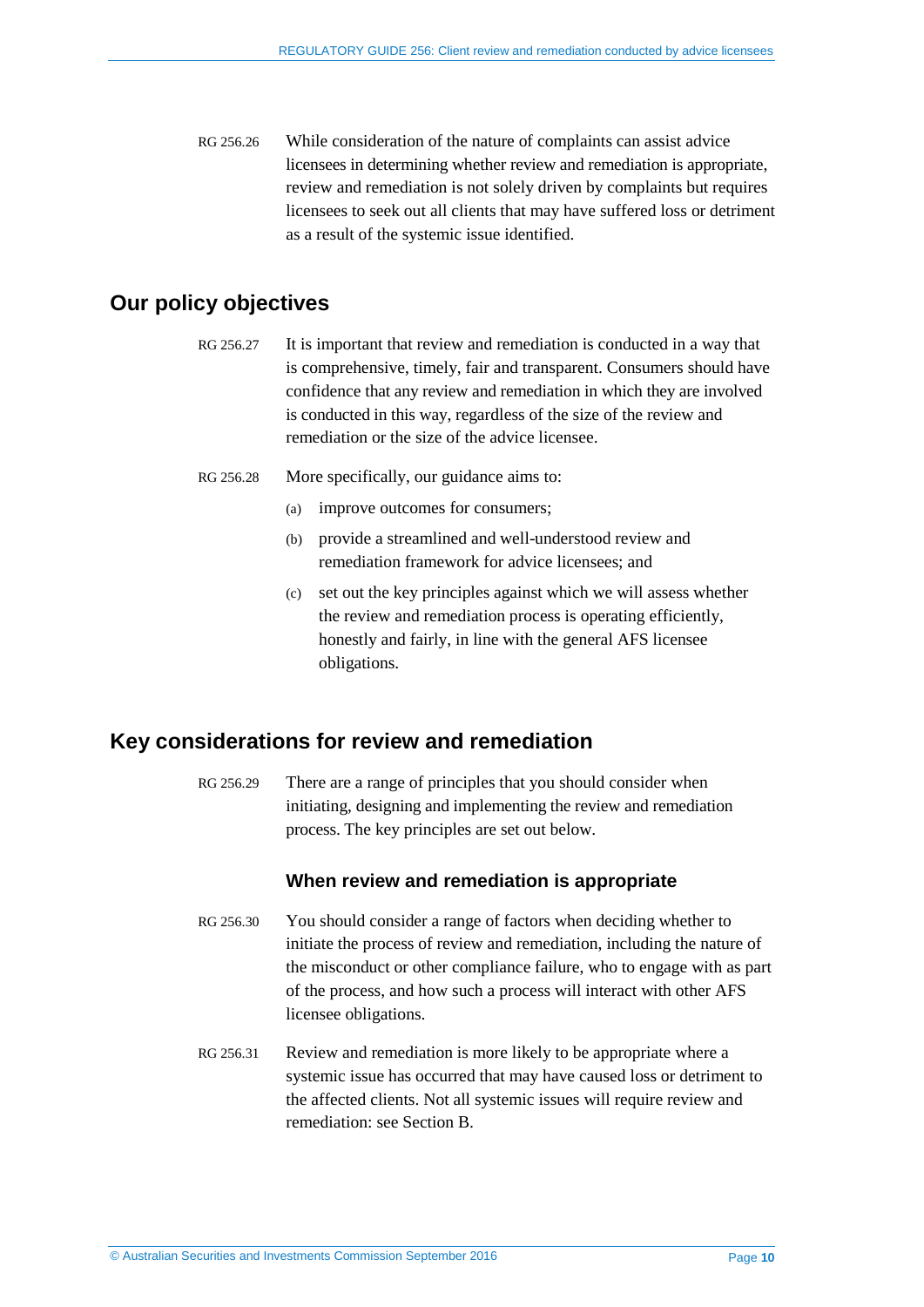#### **Scope of review and remediation**

- RG 256.32 The scope of review and remediation will often depend on the type of misconduct or other compliance failure, the size and structure of your business, and the size of your client base. There is no one-size-fits-all approach to determining the appropriate scope of review and remediation.
- RG 256.33 The scope of review and remediation should be determined in a way that ensures it covers the right advisers, the right clients and the right timeframe: see Section [C.](#page-18-0)

### **Design and implementation of review and remediation**

- RG 256.34 The process of review and remediation should be comprehensive, timely, fair, and transparent. There should be clearly defined principles to guide the process and an appropriate governance structure (including oversight by a senior person). The process should also be straightforward for the client.
- RG 256.35 In some situations, it may also be appropriate to have an independent expert provide assurance about the governance and operation of the review and remediation.
- RG 256.36 Public reporting provides transparency of review and remediation and may be needed for a larger-scale exercise affecting many clients, or a review and remediation following public reports of client losses, and alleged misconduct or other compliance failure : see Section [D.](#page-24-0)

## **Communicating with clients**

- RG 256.37 Effective, timely and targeted communication is key to ensuring that clients understand the review and remediation and how it will affect them.
- RG 256.38 You should proactively contact potentially affected clients, and consider the best way to do this in light of your client base and appropriate methods of communication: see Section [E.](#page-41-0)

## **External review of decisions**

RG 256.39 It is important that clients have access to your EDR scheme if they are not satisfied with the decision you have made in relation to whether misconduct or other compliance failure has occurred and whether remediation is appropriate, and about the nature of remediation offered.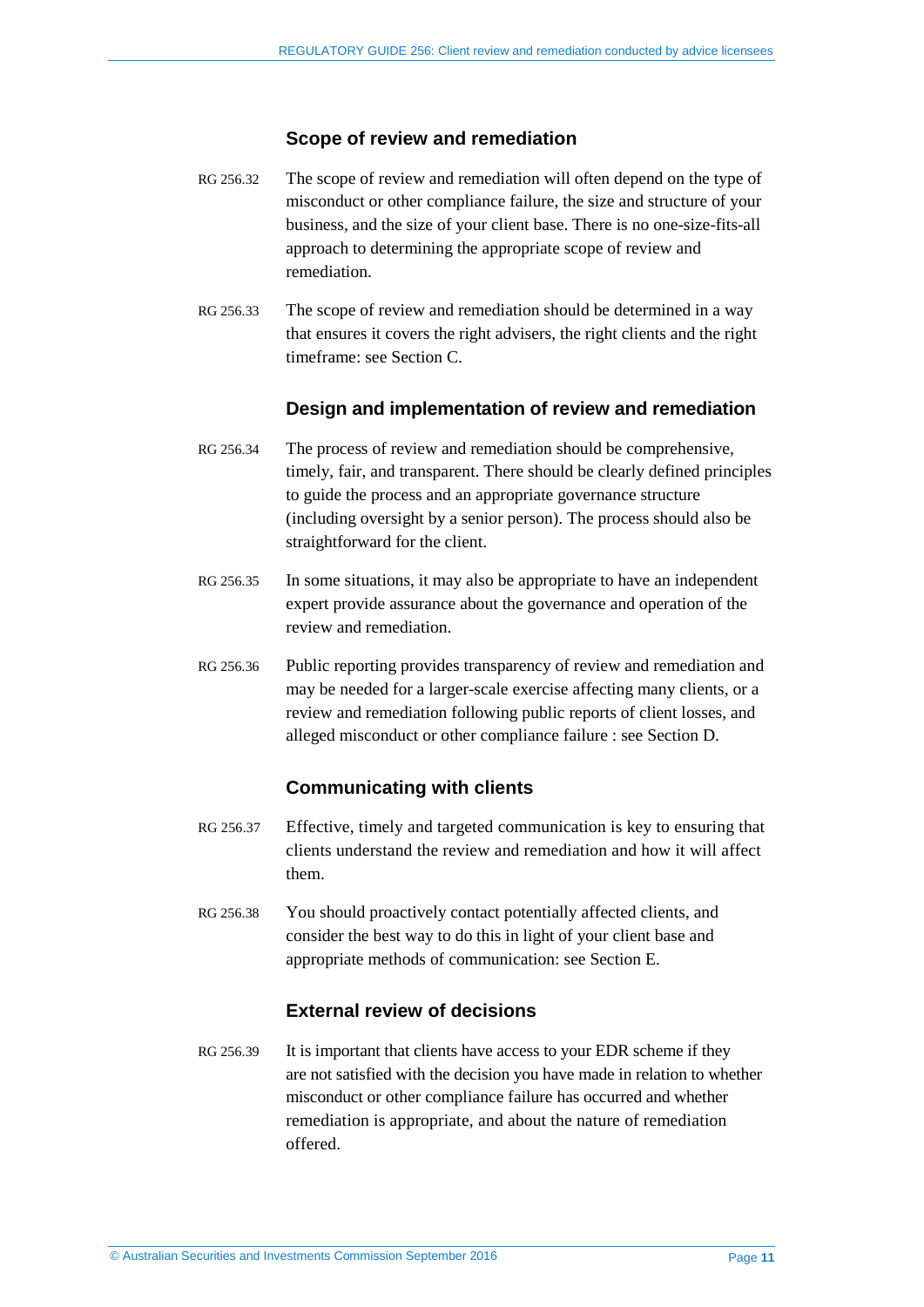| RG 256.40 | You should consider engaging with your EDR scheme when              |
|-----------|---------------------------------------------------------------------|
|           | establishing a review and remediation process so that relevant      |
|           | documentation, timeframes and other arrangements are agreed upfront |
|           | between you and your scheme. This will facilitate the streamlined   |
|           | consideration, review and decision by the EDR scheme when           |
|           | necessary.                                                          |

RG 256.41 Where appropriate, you should offer assistance to clients who wish to seek their own professional advice to assist their response to the review and remediation conducted: see Section [F.](#page-46-0)

## <span id="page-11-1"></span><span id="page-11-0"></span>**Our role**

- RG 256.42 ASIC often becomes aware of an advice licensee's systemic issues through breach reports, proactive surveillance, reports of misconduct from the public, and reports of systemic issues from EDR schemes.
- RG 256.43 There may be times when we will encourage you to initiate a review of client advice and the remediation of clients, or we may require this as part of our enforcement activities. In these instances, and where you voluntarily commence a process of review and remediation that ASIC is aware of, our involvement may include:
	- (a) general monitoring of the review and remediation process;
	- (b) reviewing and commenting on the design and implementation of the review and remediation;
	- (c) requesting regular reporting on the progress of the review and remediation, and providing feedback on those reports; or
	- (d) a combination of the above.

Note: This is not an exhaustive list.

- <span id="page-11-2"></span>RG 256.44 The extent of our involvement will depend on a range of factors—for example:
	- (a) the size of the review and remediation;
	- (b) your past conduct and conduct in response to the systemic issue;
	- (c) the nature of the misconduct or other compliance failure and the impact on clients;
	- (d) your experience in past review and remediation processes, or similar activities; and
	- (e) ASIC's available resources.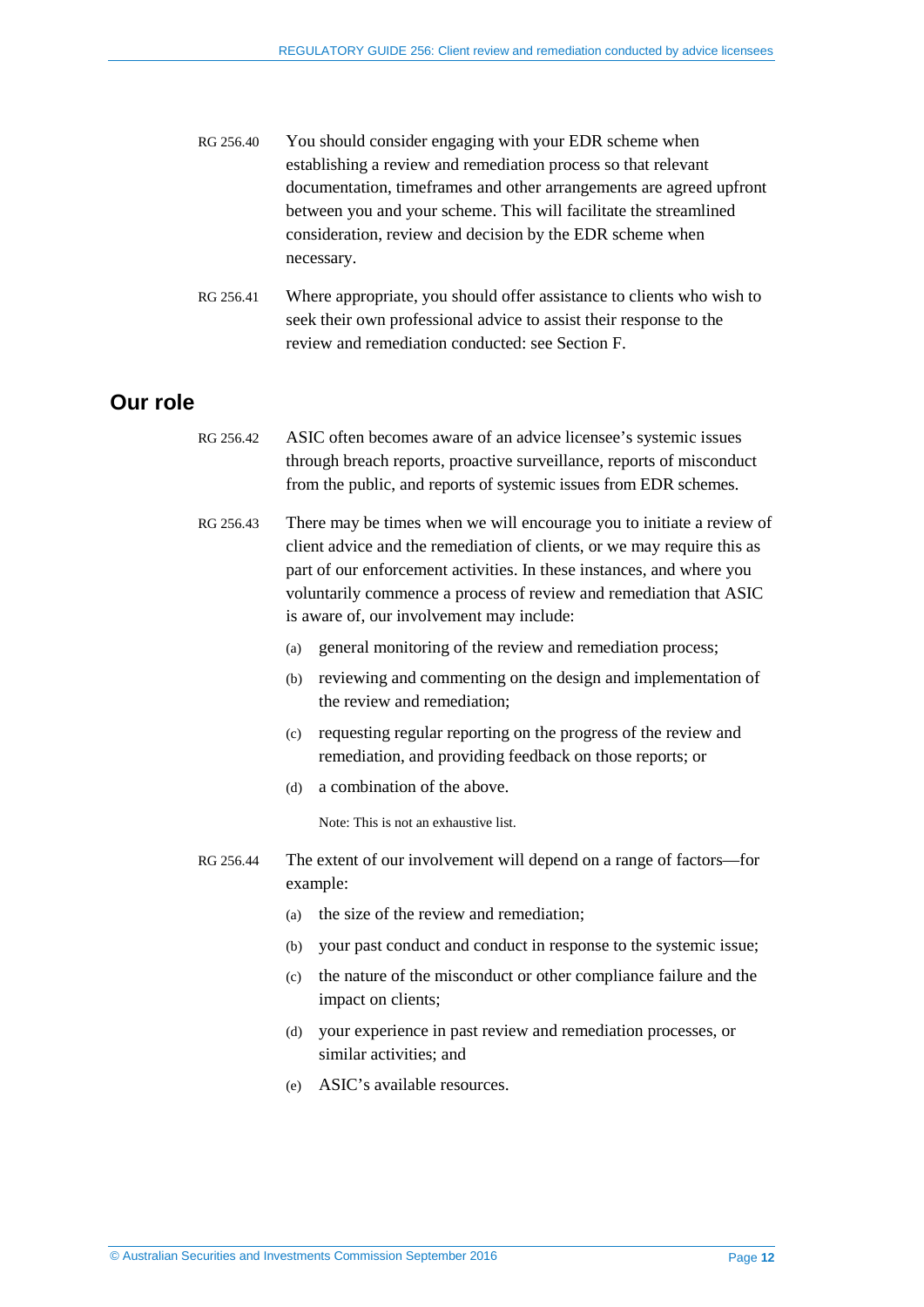## <span id="page-12-0"></span>**B When review and remediation is appropriate**

#### **Key points**

Review and remediation is generally appropriate where a systemic issue has been identified that may have caused loss or detriment to clients: see RG [256.45–](#page-12-2)RG [256.48.](#page-12-3)

There are interactions between the review and remediation process and your dispute resolution obligations: see RG [256.49–](#page-13-1)RG [256.50.](#page-13-2)

Internal dispute resolution (IDR) obligations (including timeframes) will still apply to complaints from clients that fall within the scope of the review and remediation: see RG [256.51–](#page-13-3)RG [256.55.](#page-14-1)

There are a range of AFS licensing obligations that will interact with the review and remediation process: see RG [256.56–](#page-14-2)RG [256.73.](#page-17-0)

## <span id="page-12-2"></span><span id="page-12-1"></span>**When to initiate review and remediation**

- RG 256.45 Generally, review and remediation of the type covered in this guide will be appropriate if:
	- (a) a systemic issue has been identified that is a result of the decisions, omissions or behaviour of an advice licensee, or an individual adviser or advisers (as representatives of the licensee), in relation to the provision of personal advice to retail clients; and
	- (b) the affected clients may have suffered a loss or detriment (whether monetary or non-monetary): see [RG 256.3–](#page-4-4)[RG 256.11.](#page-5-3)
- RG 256.46 Review and remediation is not appropriate in all circumstances. The aim of review and remediation is for the advice licensee to proactively seek out clients who have potentially been affected by the misconduct or other compliance failure, and to remediate those clients for any loss or detriment suffered.
- RG 256.47 There may be times when a systemic issue only affects a small number of clients and these clients have all made a complaint. In these circumstances, review and remediation would be unnecessary because all affected clients would be aware that they may have suffered loss or detriment as a result of the misconduct or other compliance failure, and would receive consideration of their complaint and be remediated through your IDR processes (and EDR if required).
- <span id="page-12-3"></span>RG 256.48 Review and remediation may also not be appropriate where: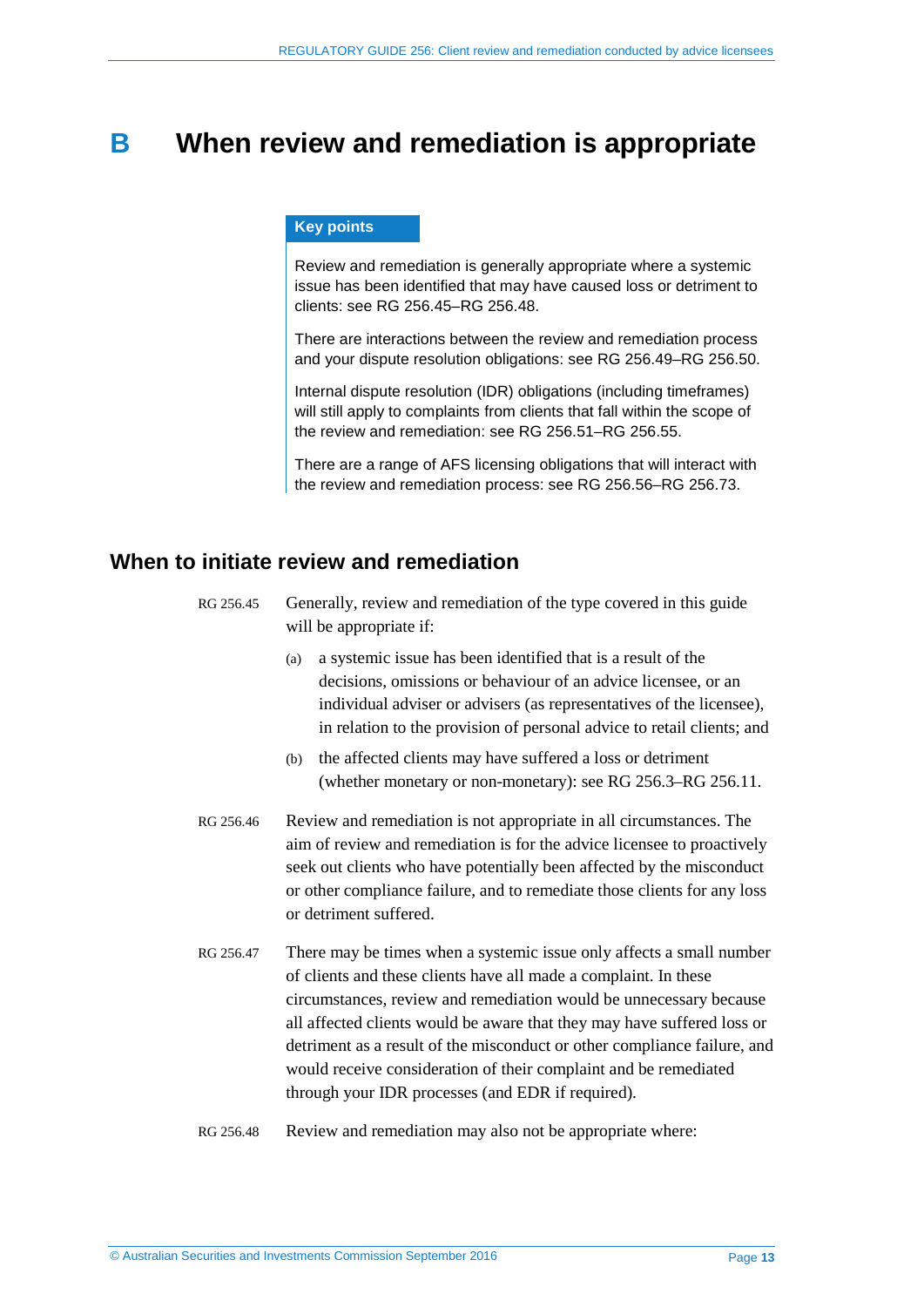- (a) the loss or detriment suffered is a result of a product failure and is not a result of your decisions, omissions or behaviour, or that of your representatives; or
- (b) you are subject to a current systemic issue investigation by your EDR scheme seeking remediation for affected clients where this investigation covers the same or similar issues.

Note: This is not an exhaustive list.

## <span id="page-13-1"></span><span id="page-13-0"></span>**Interaction with IDR and EDR obligations**

```
RG 256.49 Interactions between review and remediation and your IDR processes 
and/or EDR scheme include the following:
```
- (a) Systemic issues are often identified through trends in IDR complaints or trends in disputes handled by your EDR scheme.
- (b) Review and remediation will, in many cases, use your IDR resources (e.g. human resources, procedures for reviewing advice and calculating loss, and record-keeping systems).
- (c) The external review of decisions from review and remediation will generally be carried out by your EDR scheme.
- <span id="page-13-2"></span>RG 256.50 While there are interactions between your dispute resolution obligations and review and remediation, each also has a distinct purpose:
	- (a) *IDR:* Complaints initiated by your clients are reviewed as part of your IDR processes (see [RG 256.51](#page-13-3)[–RG 256.55\)](#page-14-1).
	- (b) *Review and remediation:* This process reviews the advice of a selection of clients that you determine may have been affected by a systemic issue within your business (i.e. they are not 'complaints driven').
	- (c) *EDR:* Your EDR scheme reviews complaints by your clients if they are not satisfied with your decision following IDR, or following review and remediation. Your EDR scheme also identifies systemic issues and serious misconduct, and will seek action from you in response.

## **When do the IDR obligations apply?**

<span id="page-13-3"></span>RG 256.51 When a review and remediation process is being conducted, the IDR obligations will not apply to many of the clients within the scope of the review and remediation. This is because many of the clients that have their advice reviewed as part of the review and remediation will have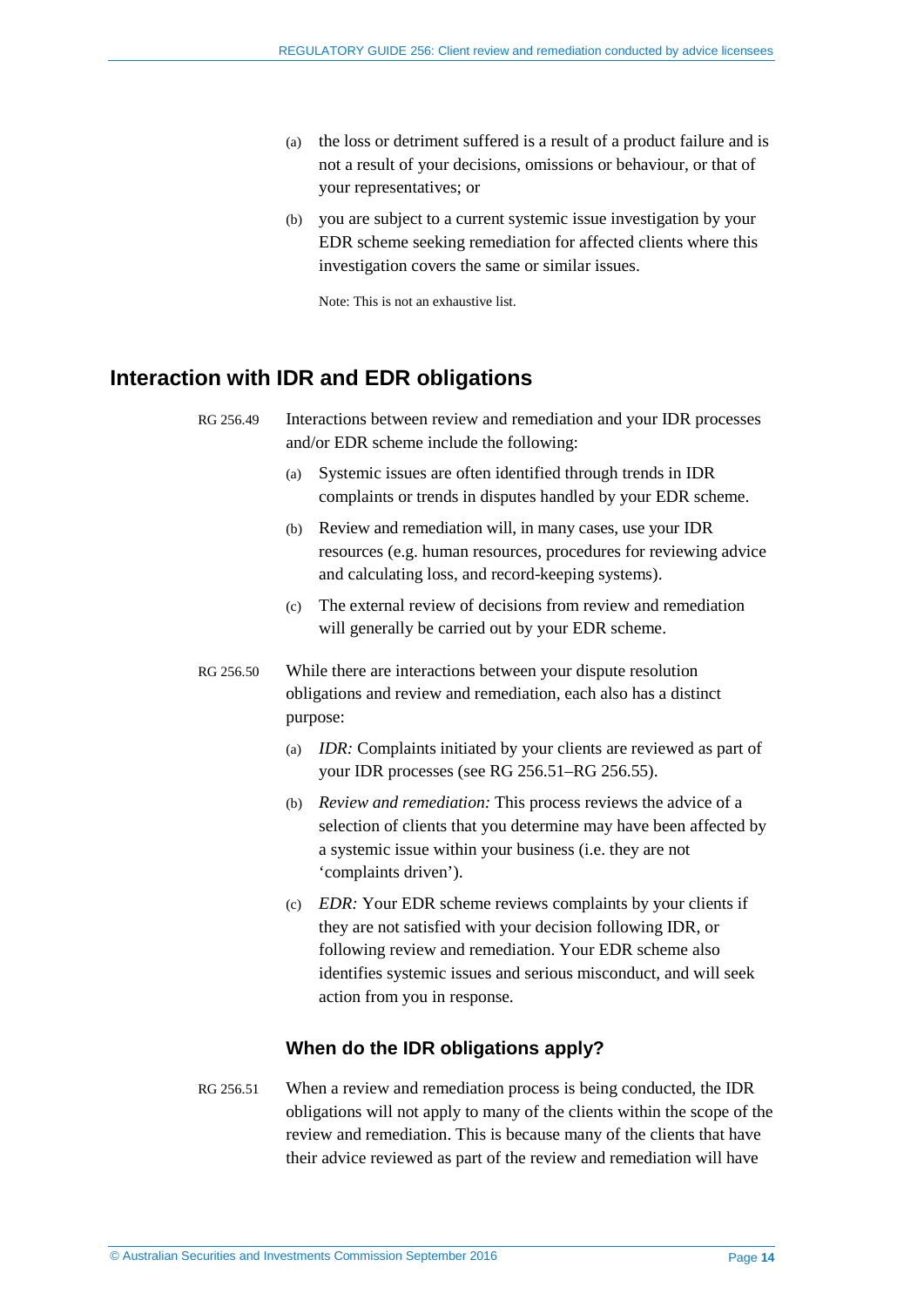been selected by you and will not have made a complaint about the potential misconduct or other compliance failure.

RG 256.52 However, where a client has made a complaint to you, and that complaint is within the scope of the review and remediation, the IDR obligations (including the timeframes) will apply to that matter. A final response must still be provided to these clients within 45 days. We understand that, in some situations, it may be difficult to meet the 45-day timeframe. In these cases, you must send a breach report to ASIC.

> Note 1[: Class Order \[CO 09/339\]](https://www.legislation.gov.au/Details/F2009L01831) *Internal dispute resolution procedures* requires AFS licensees, as part of their IDR procedures, to adopt specific sections of Australian Standard 10002-2006 *Customer satisfaction— Guidelines for complaints handling in organizations* (AS ISO 10002-2006). [Regulatory Guide 165](http://www.asic.gov.au/regulatory-resources/find-a-document/regulatory-guides/rg-165-licensing-internal-and-external-dispute-resolution/) *Licensing: Internal and external dispute resolution* (RG 165) gives guidance on the obligations of AFS licensees in operating IDR processes.

Note 2: Breach reports should be addressed to: 'Misconduct and Breach Reporting, Australian Securities and Investments Commission'. The written report should be emailed to ASIC at fsr.breach.reporting@asic.gov.au.

RG 256.53 If a final response is not provided within the 45-day timeframe, the client must be informed of their EDR rights. Including a complaint in your review and remediation process does not exempt you from your IDR obligations.

> Note: These complaints may need to be prioritised over the review of advice of other clients: se[e RG 256.125.](#page-30-1)

- RG 256.54 If a client makes a complaint about your decision—following a review of their advice as part of the review and remediation process—the client should be directed to your EDR scheme and not to your IDR processes. In most cases, because you have already reviewed the advice given to the client, there would be little value in re-examining this advice. Doing so is likely to add an unnecessary layer of complexity and result in delays for the client.
- <span id="page-14-1"></span>RG 256.55 Complaints outside the scope of review and remediation will continue to be dealt with through your usual IDR processes.

## <span id="page-14-2"></span><span id="page-14-0"></span>**Interaction with AFS licensing obligations**

RG 256.56 You must consider a range of AFS licensing obligations that will interact with review and remediation.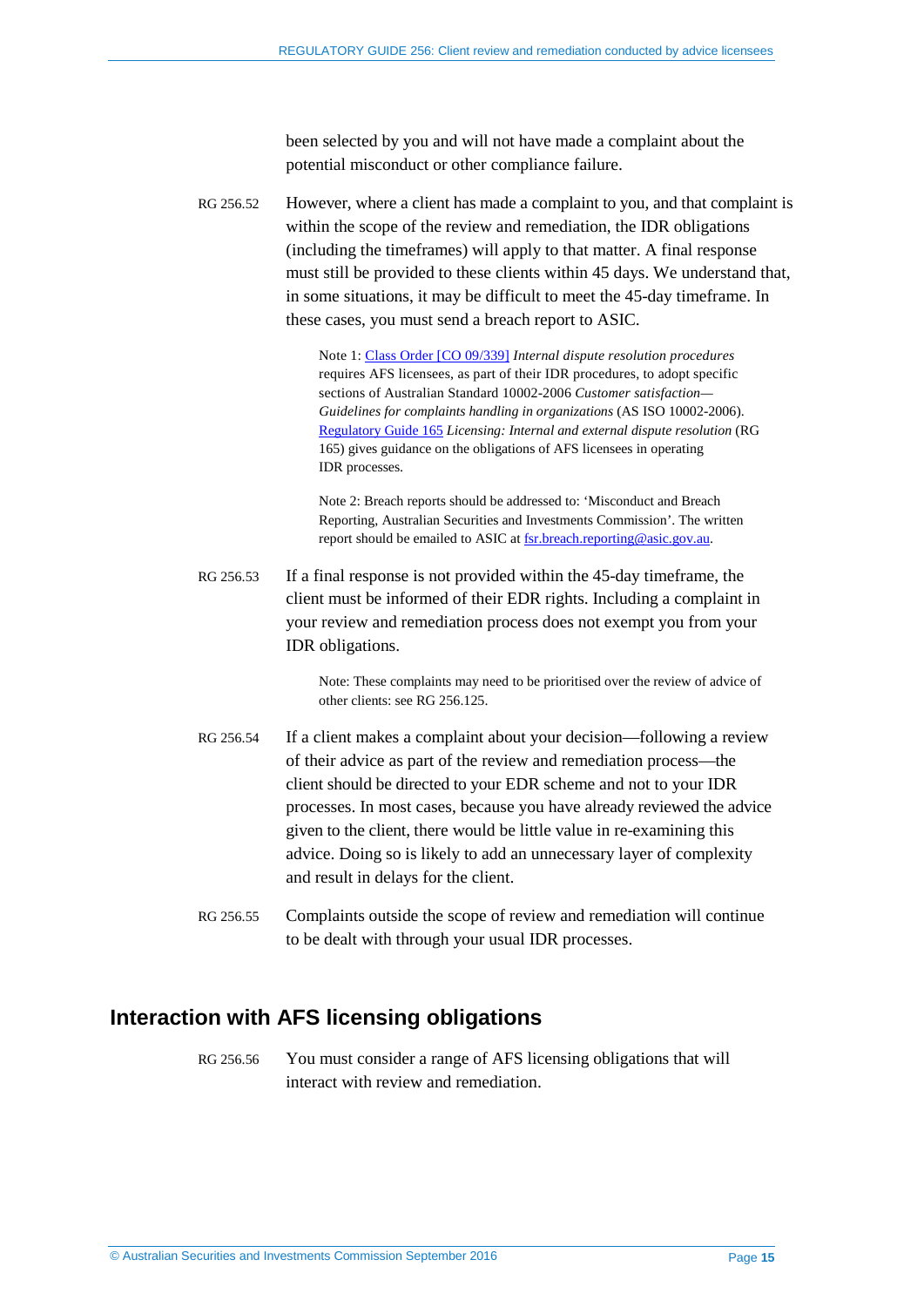### **Operating efficiently, honestly and fairly**

- RG 256.57 As noted in [RG 256.13,](#page-5-2) all AFS licensees have an obligation to provide their financial services efficiently, honestly and fairly: s912A(1)(a) of the Corporations Act.
- RG 256.58 Complying with this obligation includes taking responsibility for the consequences of your actions if things go wrong when providing financial services and clients suffer loss or detriment. This includes remediating clients who have suffered loss or detriment as a result of misconduct or other compliance failure by you or your current or former representatives.

Note: See [Regulatory Guide 104](http://asic.gov.au/regulatory-resources/find-a-document/regulatory-guides/rg-104-licensing-meeting-the-general-obligations/) *Licensing: Meeting the general obligations*  (RG 104) for further information.

RG 256.59 You should give priority to any review and remediation, and not unnecessarily delay the process. You must still ensure that you comply with your ongoing obligations while developing and conducting the process of review and remediation.

#### **Adequate resources**

- <span id="page-15-0"></span>RG 256.60 AFS licensees—other than bodies regulated by the Australian Prudential Regulation Authority (APRA)—are required to have adequate resources to provide financial services covered by the AFS licence: s912A(1)(d) of the Corporations Act.
- RG 256.61 If you do not have adequate resources to conduct the review and remediation process (when appropriate), and to remediate clients, you may be in breach of this obligation.
- <span id="page-15-1"></span>RG 256.62 We are likely to look more closely at you if the timeframe for remediating clients is lengthy, taking into account the nature of the misconduct or other compliance failure and the number of affected clients. Unnecessary delays may indicate that you do not have adequate resources to conduct the review and remediation or are not prioritising the remediation of clients and acting efficiently, honestly and fairly.

#### **Monitoring and supervision**

- RG 256.63 Under the Corporations Act, an AFS licensee is required to:
	- (a) take reasonable steps to ensure that its representatives comply with the financial services laws  $(s912A(1)(ca))$ ; and
	- (b) ensure its representatives are adequately trained, and competent, to provide the financial services authorised by the licensee  $(s912A(1)(f)).$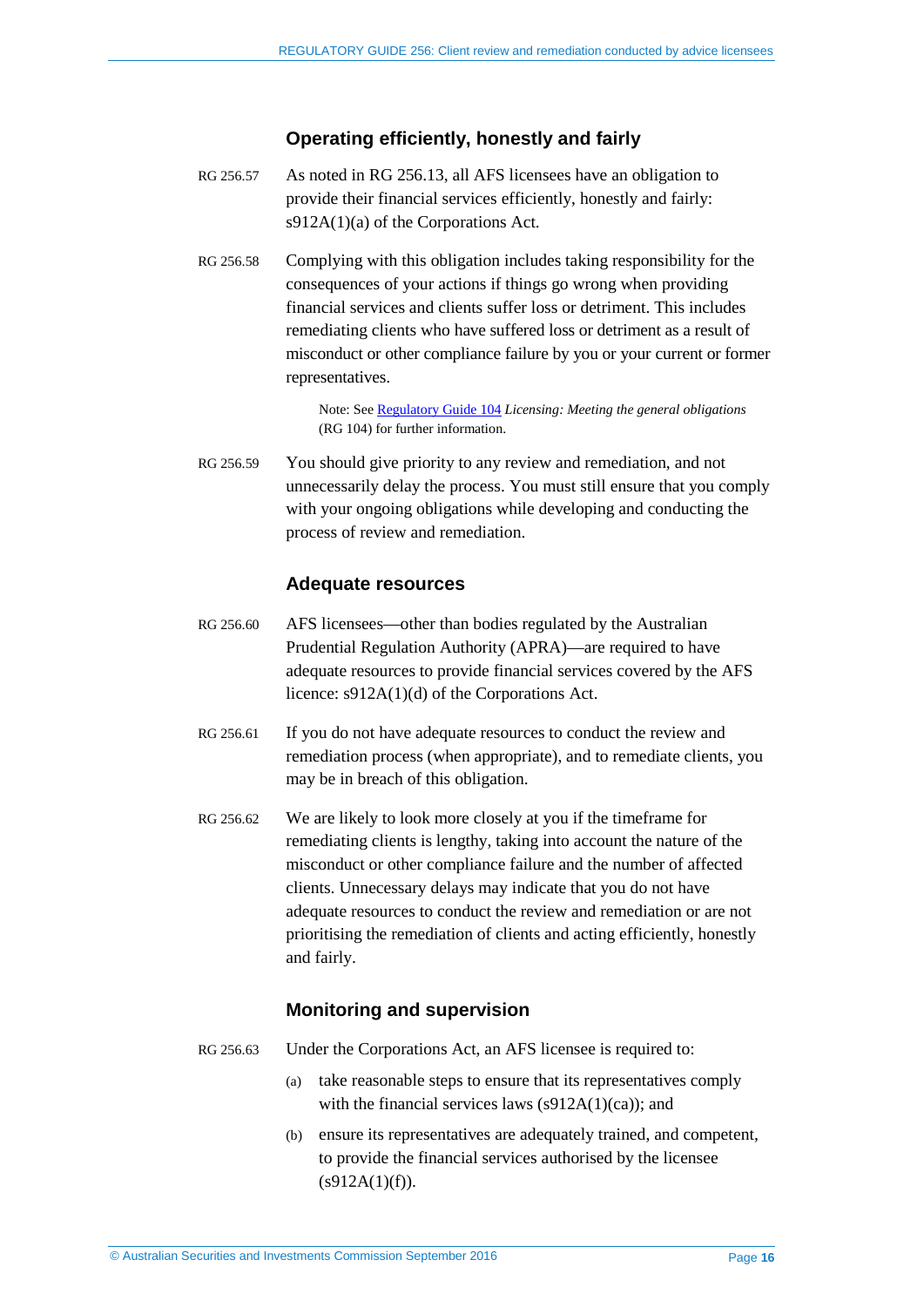RG 256.64 Where a systemic issue is identified in relation to an existing representative, you have an obligation to take steps to rectify any deficiencies in the representative's behaviour.

Note: See RG 104 for further information.

### **Breach reporting**

- RG 256.65 AFS licensees must notify ASIC in writing of any 'significant' breach (or likely breach) of their obligations under s912A (including licence conditions), s912B (compensation arrangements) or financial services laws, as soon as practicable, and in any event within 10 business days of becoming aware of the breach (or likely breach).
- RG 256.66 You must consider whether the breach (or likely breach) is significant and, if so, provide timely notification to ASIC. Whether a breach is significant will depend on individual circumstances.
- RG 256.67 In many cases, a systemic issue that triggers the initiation of the review and remediation process will also be a significant breach for the purposes of the breach reporting obligations. You must make this assessment on a case-by-case basis.

Note: See [Regulatory Guide 78](http://asic.gov.au/regulatory-resources/find-a-document/regulatory-guides/rg-78-breach-reporting-by-afs-licensees/) *Breach reporting by AFS licensees* (RG 78) for further information.

#### **Compensation arrangements**

- RG 256.68 Under s912B of the Corporations Act, AFS licensees must have arrangements for compensating retail clients for loss suffered as a result of a breach by the licensee or its representatives of their obligations in Ch 7 of the Corporations Act.
- RG 256.69 These arrangements must:
	- (a) satisfy the requirements in the Corporations Regulations 2001 (Corporations Regulations), which are that AFS licensees must obtain professional indemnity (PI) insurance cover that is adequate, considering the nature of the licensee's business and its potential liability for compensation claims (reg 7.6.02AAA); or
	- (b) be approved by ASIC as alternative arrangements.
- RG 256.70 [Regulatory Guide 126](http://asic.gov.au/regulatory-resources/find-a-document/regulatory-guides/rg-126-compensation-and-insurance-arrangements-for-afs-licensees/) *Compensation and insurance arrangements for AFS licensees* (RG 126) sets out what ASIC regards as the minimum requirements for adequate PI insurance. RG 126 also provides information about when we will approve alternative arrangements.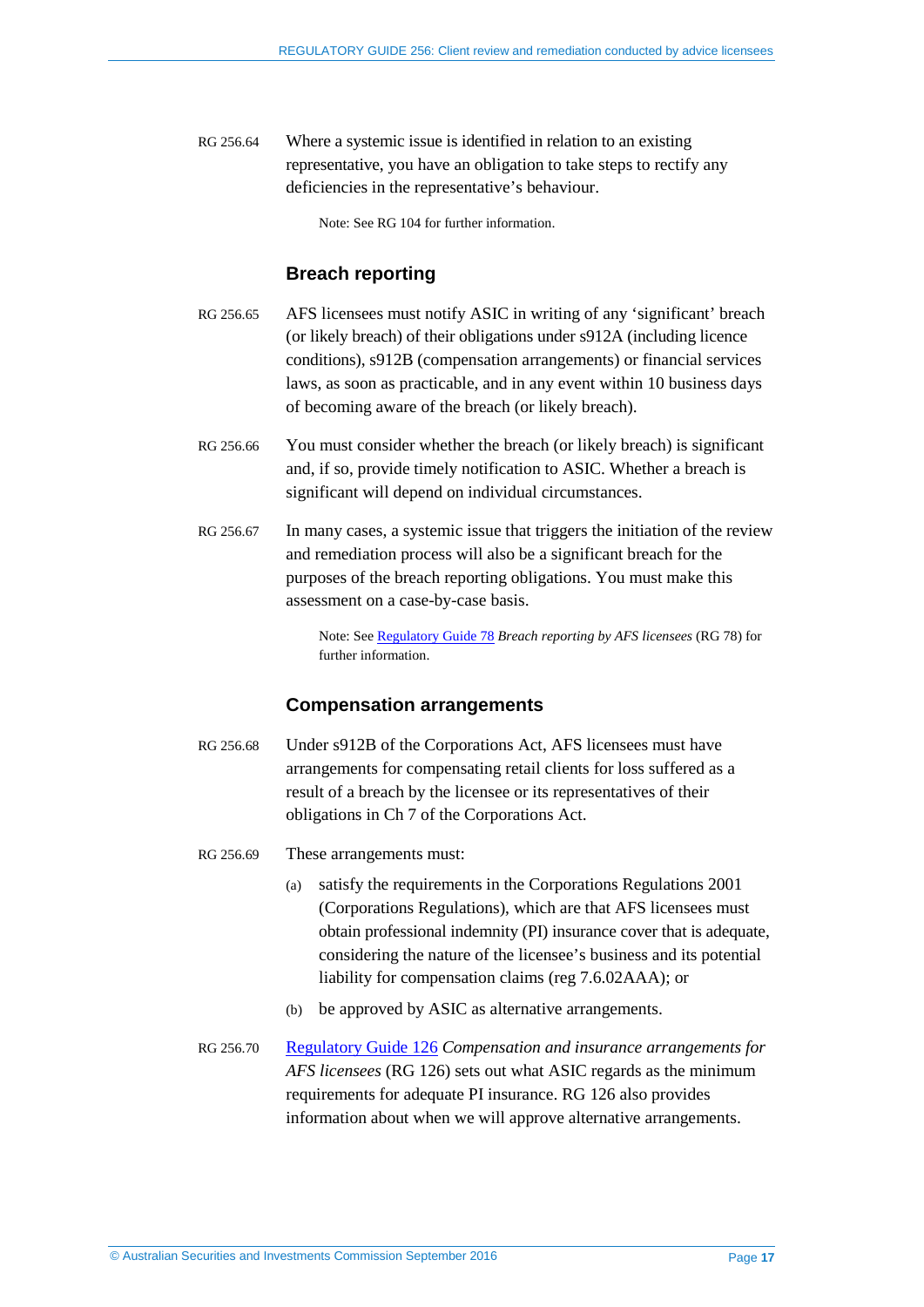- RG 256.71 The Corporations Regulations also provide exemptions from the requirements for some AFS licensees that are regulated by APRA or are related to an entity regulated by APRA: reg 7.06.02AAA(3).
- RG 256.72 Whether remediating clients in a single instance of client loss or as part of a broader client remediation process, advice licensees will often consider how their compensation arrangements can assist in providing remediation to clients.
- <span id="page-17-0"></span>RG 256.73 You should engage with your PI insurer as early as possible, and throughout the review and remediation process. You should also consider discussing with your PI insurer, as early as possible in the review and remediation process, whether they would prefer to review any proposed communications with clients. This is to minimise the risk that the rights of your PI insurer will be prejudiced by any action you take and that, as a consequence, you may void or reduce your cover.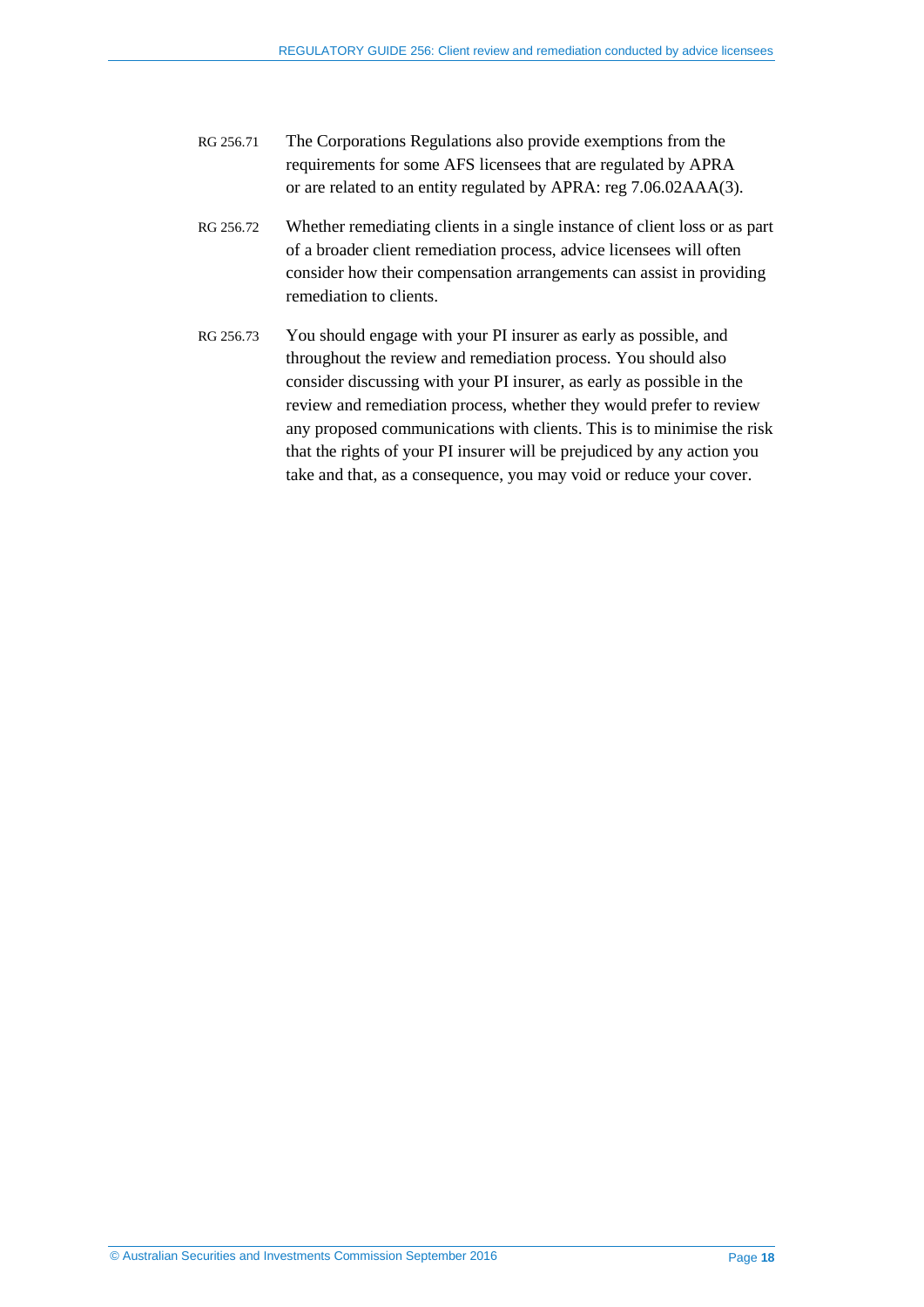## <span id="page-18-0"></span>**C Determining the scope of review and remediation**

#### **Key points**

Identifying the scope of review and remediation is an important step in ensuring that all potentially affected clients are captured by the review and remediation.

The process you undertake to determine which clients are affected will depend on the nature of the misconduct or other compliance failure, the size and structure of your business, and the size and nature of your client base. There is no one-size-fits-all approach to determining the group of affected clients.

You should determine the scope of review and remediation in a way that ensures it covers the right advisers, the right clients and the right timeframe: see RG [256.74–](#page-18-2)RG [256.88.](#page-21-1)

While you should seek out potentially affected clients, there may also be limited times when you need to invite additional clients to participate in the review and remediation (e.g. if there is doubt about whether all potentially affected clients have been included in the scope): see RG [256.89–](#page-21-2)RG [256.92.](#page-21-3)

The scope of review and remediation should be flexible enough to allow for revisions if more information becomes available: see RG [256.93–](#page-22-1)RG [256.97.](#page-23-0)

## <span id="page-18-2"></span><span id="page-18-1"></span>**Identifying the scope of review and remediation**

RG 256.74 Identifying the scope of review and remediation is an important step in ensuring that all potentially affected clients are captured by the review and remediation. This includes determining the nature of the misconduct or other compliance failure that has occurred, and which clients may have been affected, and testing whether the scope is appropriate.

> Note: A similar range of factors may be considered in determining whether there is a systemic issue that would warrant initiating a review and remediation process.

## **Type of misconduct or other compliance failure and relevant advisers**

- RG 256.75 Generally, the first steps you will take to determine the potentially affected clients are to identify:
	- (a) the nature of the misconduct or other compliance failure that may have caused loss or detriment; and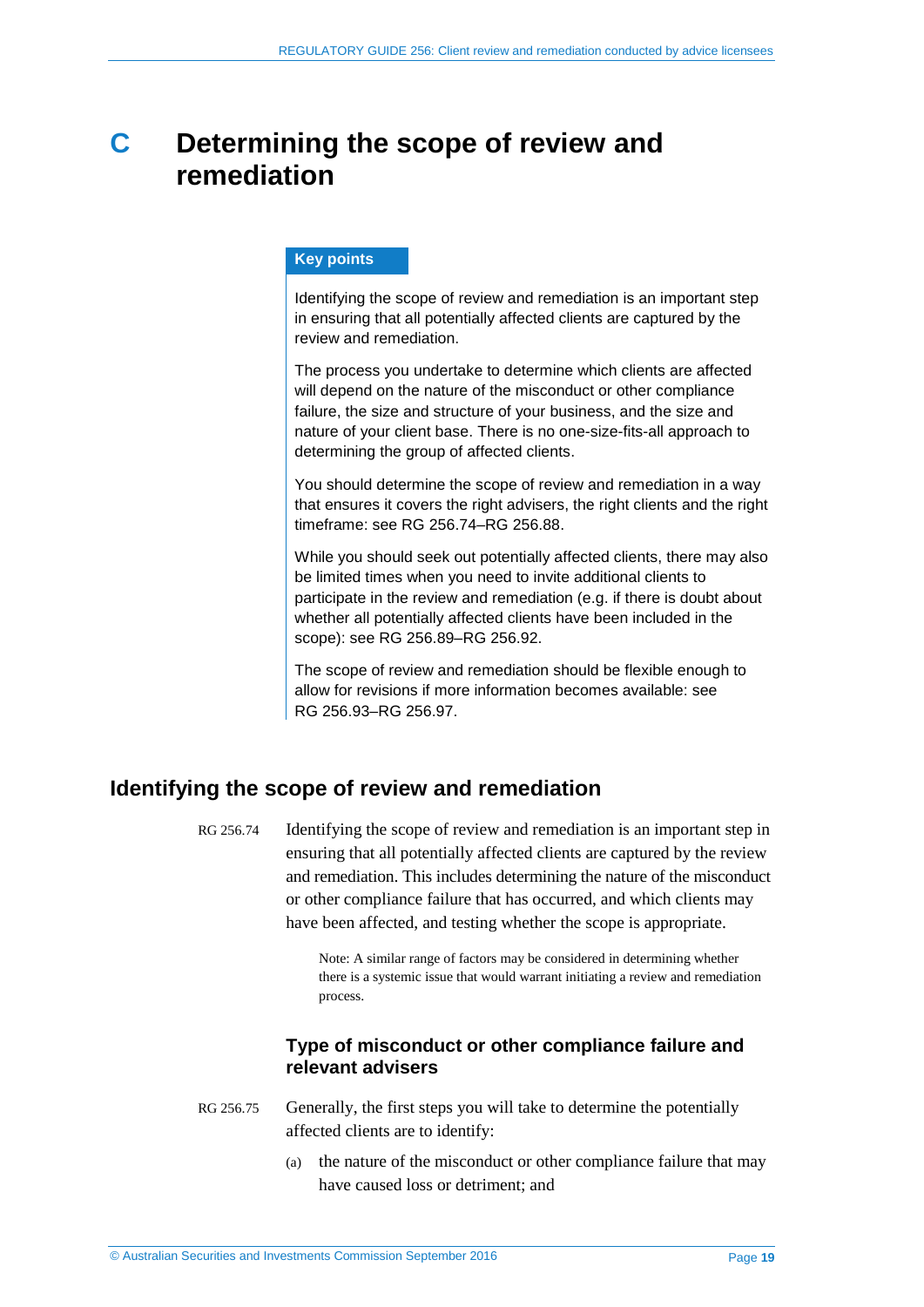- (b) which advisers may have engaged in that misconduct or compliance failure.
- RG 256.76 You should then assess which clients may have received advice from these advisers and may have suffered loss or detriment. The processes you undertake to determine the affected clients will depend on the nature of the misconduct or compliance failure, the size and structure of your business, and the size and nature of your client base. There is no one-size-fits-all approach in determining the group of clients affected, and you may need to adopt more than one approach.
- RG 256.77 The scope of the misconduct or other compliance failure and the relevant advisers could be identified, for example, by:
	- (a) assessing the nature of all complaints received through IDR;
	- (b) reviewing an appropriate sample of advice provided;
	- (c) examining any trends in the advice given to clients that may indicate advisers have given non-compliant advice (e.g. advice that generated higher-than-average commissions). One way this can be done is by analysing the data held about advisers, the advice they give and/or their client base;
	- (d) considering what may have caused the misconduct or other compliance failure (e.g. inadequate or incorrect training material) and making further investigations into the advisers affected by the relevant factors;
	- (e) assessing the results of regular compliance audits of advisers, and the action taken as a result of these audits; and
	- (f) reviewing the results of any ASIC surveillance.

#### **Type of clients**

- RG 256.78 You should consider which of your current and past clients received, or may have received, the type of advice that is of concern. Large multilicensee groups should also consider whether the scope of the review and remediation should include all advice licensees within the group.
- RG 256.79 There may be times when a client who has previously had their advice reviewed through your IDR processes or by your EDR scheme should be included in the scope of review and remediation. This is likely to be the case if you become aware of information that may change the assessment of these matters in favour of the client.
- RG 256.80 It is important that the scope of the review and remediation is not so narrow that it will exclude clients that may have been exposed to another type of misconduct or compliance failure by advisers. For example, if the review and remediation is targeted at reviewing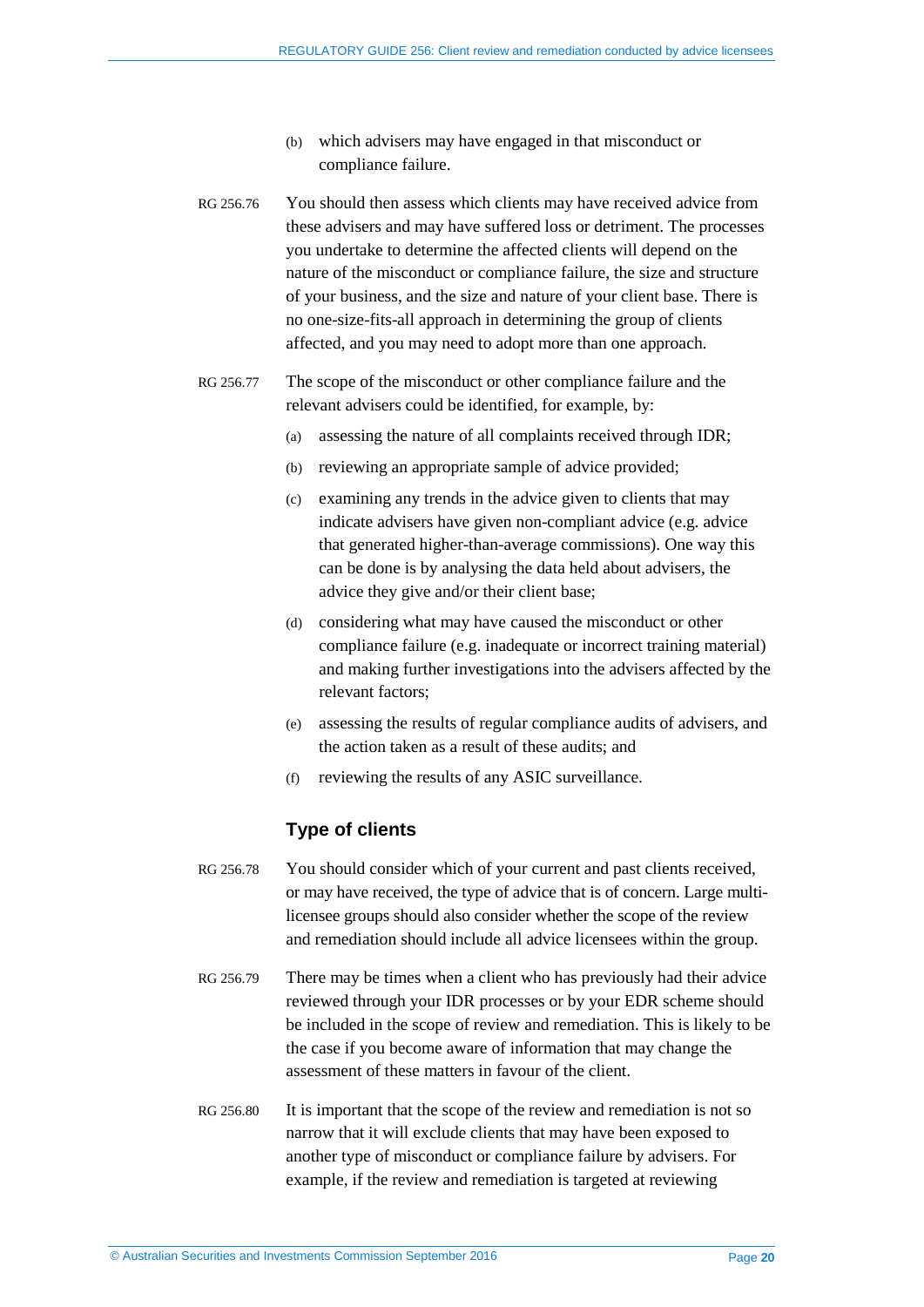insurance advice given by an adviser, but you are aware that the adviser has in several instances provided non-compliant advice in other product areas, these other product areas should be included in the review and remediation. Both relate to misconduct or other compliance failure by the adviser in giving personal advice.

- RG 256.81 In some situations, it may be appropriate to include other types of clients (e.g. wholesale clients) within the scope of review and remediation. You should make this assessment on a case-by-case basis.
- RG 256.82 You are not required to include a client within the scope of review and remediation if:
	- (a) the client advises you that they do not wish to have their advice reviewed; or
	- (b) you have invited a client who was outside the original scope of the review to participate in the review and remediation, and the client has not responded to the invitation after reasonable efforts have been made to contact the client.
- RG 256.83 You should, however, have processes in place to review the advice of clients who indicate at a later date—including after the review and remediation has been concluded—that they wish to participate.

#### **How far back should advice be reviewed**

- RG 256.84 It is important that the right timeframe is selected as part of the review and remediation. This involves you considering over what period of time the relevant misconduct or other compliance failure may have occurred and the length of time that clients have potentially been affected.
- RG 256.85 We will not generally expect you to review advice given to clients more than seven years before you became aware of the misconduct or other compliance failure. This is consistent with the requirement for AFS licensees to keep certain records in relation to the provision of financial product advice for at least seven years.
- RG 256.86 However, in certain circumstances—such as where the client has held the product about which advice was given for a long period of time—it may be appropriate to review records going back further than the minimum seven years. We expect that you will act in a way that gives priority to the interests of your clients when deciding how far back to review advice given to clients.

Note: Condition 57 of [Pro Forma 209](http://asic.gov.au/for-finance-professionals/afs-licensees/applying-for-and-managing-an-afs-licence/australian-financial-services-licence-conditions-pro-forma-209/) *Australian financial services licence conditions* (PF 209) an[d Class Order \[CO 14/923\]](https://www.legislation.gov.au/Details/F2014L01237) *Record-keeping obligations for Australian financial services licensees when giving personal advice* requires AFS licensees to keep records relating to Financial Services Guides, Statements of Advice and compliance with the best interests and related obligations for at least seven years*.*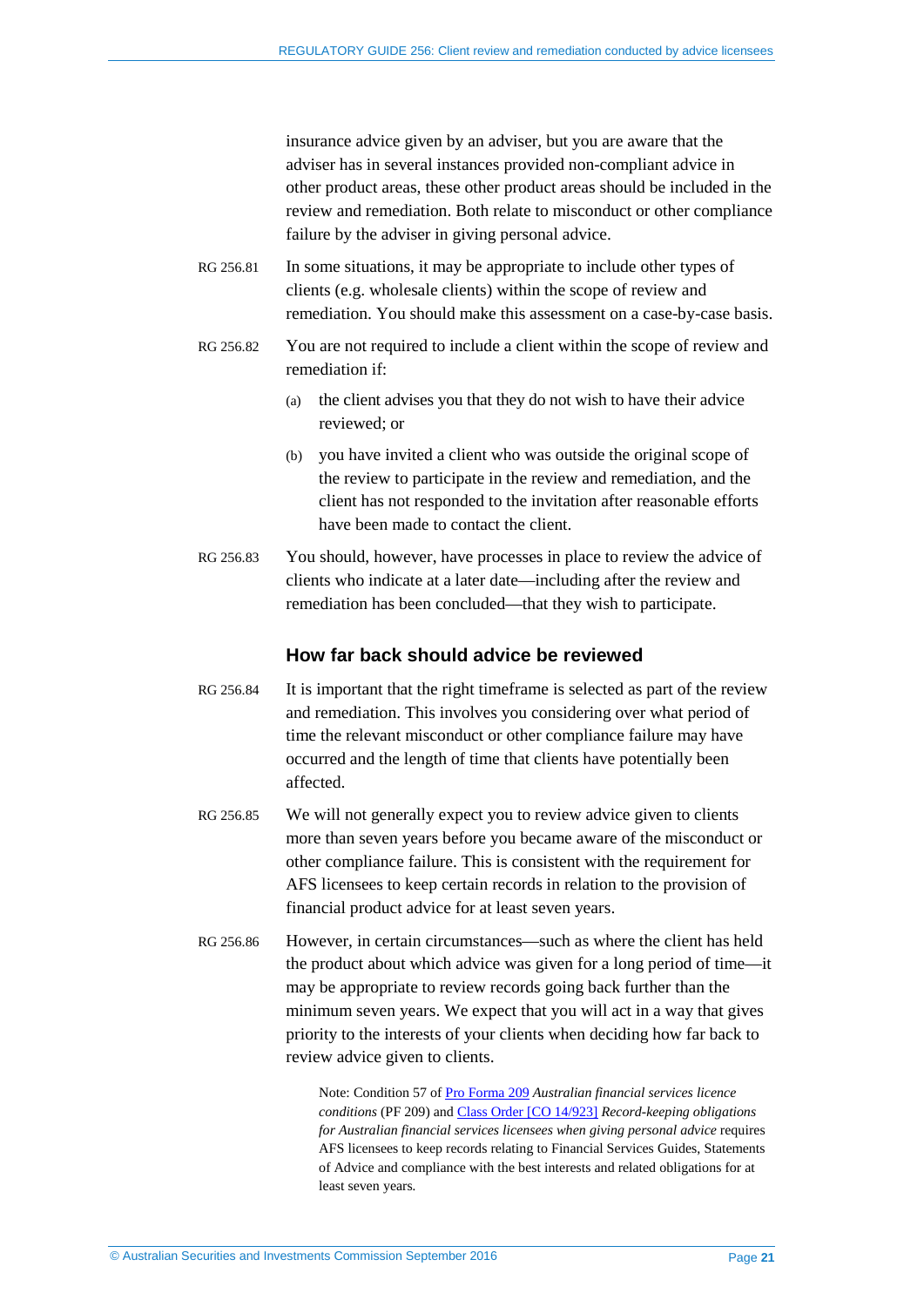#### **Testing the scope**

- RG 256.87 When assessing the scope of the review and remediation, you should be satisfied to a reasonable level of certainty that the scope you have chosen properly captures all potentially affected clients. One way this could be achieved is by documenting and applying an appropriate methodology to test by sampling that the affected clients have been properly captured.
- <span id="page-21-1"></span>RG 256.88 You should be able to clearly articulate and record how you determined which clients would be reviewed and potentially remediated.

## <span id="page-21-2"></span><span id="page-21-0"></span>**Inviting clients to participate in review and remediation**

- RG 256.89 You should identify the group of clients that fall within the scope of the review and remediation. These clients will have their advice reviewed to determine whether any misconduct or other compliance failure has caused loss or detriment and, if so, be remediated for that loss or detriment. This is regardless of whether these clients have made a complaint about the advice they received or whether they have expressed an interest in participating in the review and remediation.
- <span id="page-21-4"></span>RG 256.90 In addition, there may be times when it is appropriate for you to invite other clients outside the original scope to participate in the review and remediation. This is likely to be the case, for example, when you cannot determine with a reasonable level of certainty that the scope of the review and remediation will capture all potentially affected clients.
- RG 256.91 In general, you cannot merely rely on inviting clients to express an interest in having their advice reviewed—that is, clients should generally not be expected to 'opt in' to review and remediation.
- <span id="page-21-3"></span>RG 256.92 We expect you to take reasonable steps to determine the group of clients that may have suffered loss or detriment as a result of the potential misconduct or other compliance failure. Inviting clients to participate in the review and remediation should only be necessary in limited circumstances.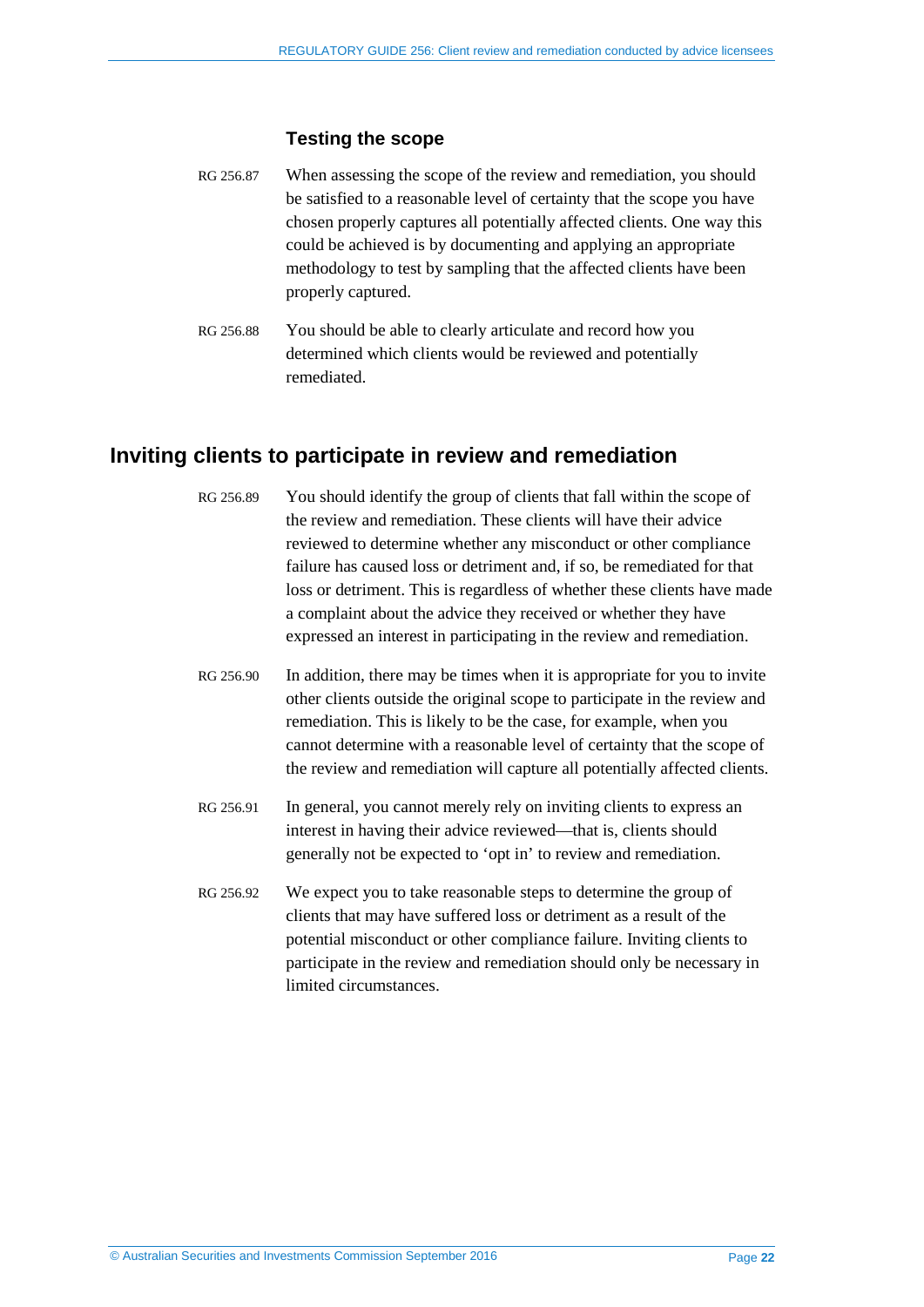#### **Example 3: Inviting clients outside the scope to participate**

#### **Scenario**

ABC Financial Services (ABC) is a large financial services group. It provides personal advice to retail clients under three AFS licences.

A review and remediation process was initiated to review the advice of 10 advisers across all licensees within the group.

ABC determined that a group of 800 clients should form part of the scope of the review and remediation. However, record keeping across the group was very poor, which meant it was difficult for ABC and the licensees to determine whether any of the remaining clients had received advice from the 10 advisers.

After reviewing all its available records to determine who had received advice from the 10 advisers, ABC decided to write to all of the remaining clients to provide them with an opportunity to advise ABC whether they had received advice from any of the 10 advisers, and to request having their advice reviewed as part of the review and remediation.

The 800 clients originally chosen received a different letter, notifying them that they already formed part of the review and remediation, rather than inviting them to participate.

#### **Commentary**

In this example, it was appropriate for the advice licensee to invite the remaining clients to participate in the review and remediation.

## <span id="page-22-1"></span><span id="page-22-0"></span>**Revising the scope**

- RG 256.93 Further misconduct or compliance failure may often be identified during the review and remediation that was not originally anticipated when the scope was determined. There are a range of instances in which the scope of the review and remediation may need to be revised (e.g. non-compliant advice in product areas not originally anticipated or advisers not previously identified).
- RG 256.94 To ensure the process is fair for all potentially affected clients, the scope of the review and remediation should be flexible enough to allow for revisions if more information becomes available about further misconduct or compliance failure by an adviser, or about other advisers that may have engaged in the misconduct or compliance failure.
- RG 256.95 When this occurs, you should in most cases revise the scope of the review and remediation to include any additional clients that may have suffered loss or detriment as a result of the further misconduct or other compliance failure.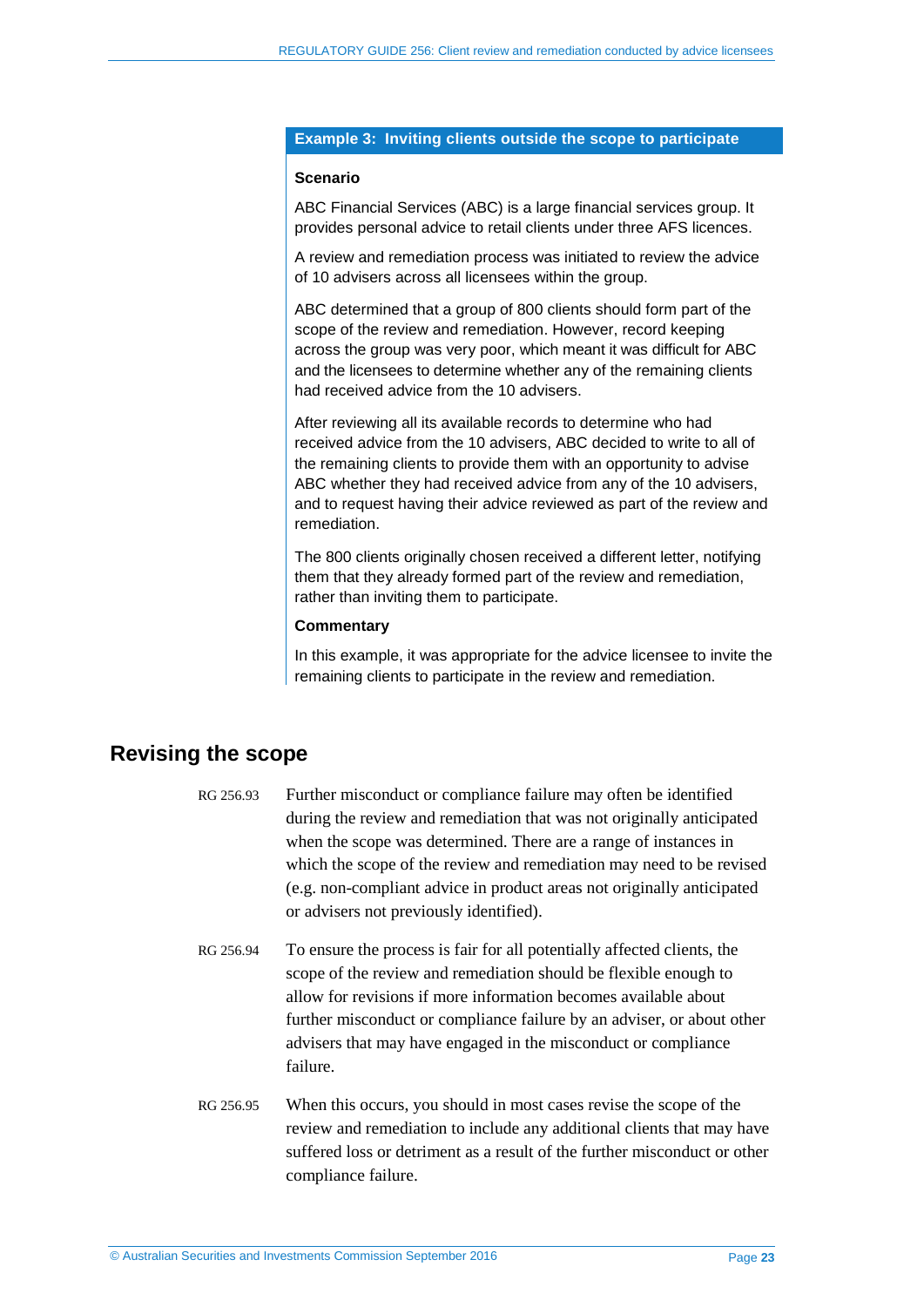RG 256.96 You should also consider whether closed matters under the review and remediation need to be re-examined to determine whether clients in the closed matters also received advice that falls within the revised scope of the review and remediation.

#### **Example 4: Revising the scope of review and remediation**

#### **Scenario**

XYZ Advisers (XYZ) is an AFS licensee that commenced a review of client advice and the remediation of clients after becoming aware that three of its advisers had regularly been giving inappropriate insurance advice.

After reviewing a sample of advice by the three advisers, XYZ felt certain that the deficiencies in the advice related only to insurance advice.

After commencing a review of all clients that received insurance advice by the three advisers in the past four years (the length of the advisers' employment), it became apparent that one of the advisers was also giving superannuation advice that was inappropriate. This was discovered when reviewing advice that combined both insurance and superannuation advice. This problem was not evident with the other two advisers.

XYZ reviewed a sample of the adviser's superannuation advice over the past four years and found further instances of inappropriate superannuation advice. As a result, XYZ decided to expand the scope of the review and remediation to include superannuation advice given by that adviser.

#### **Commentary**

In this example, it was appropriate for the advice licensee to revise the scope of the review and remediation.

<span id="page-23-0"></span>RG 256.97 You should always adopt the approach of being inclusive rather than exclusive in determining the scope of the review and remediation.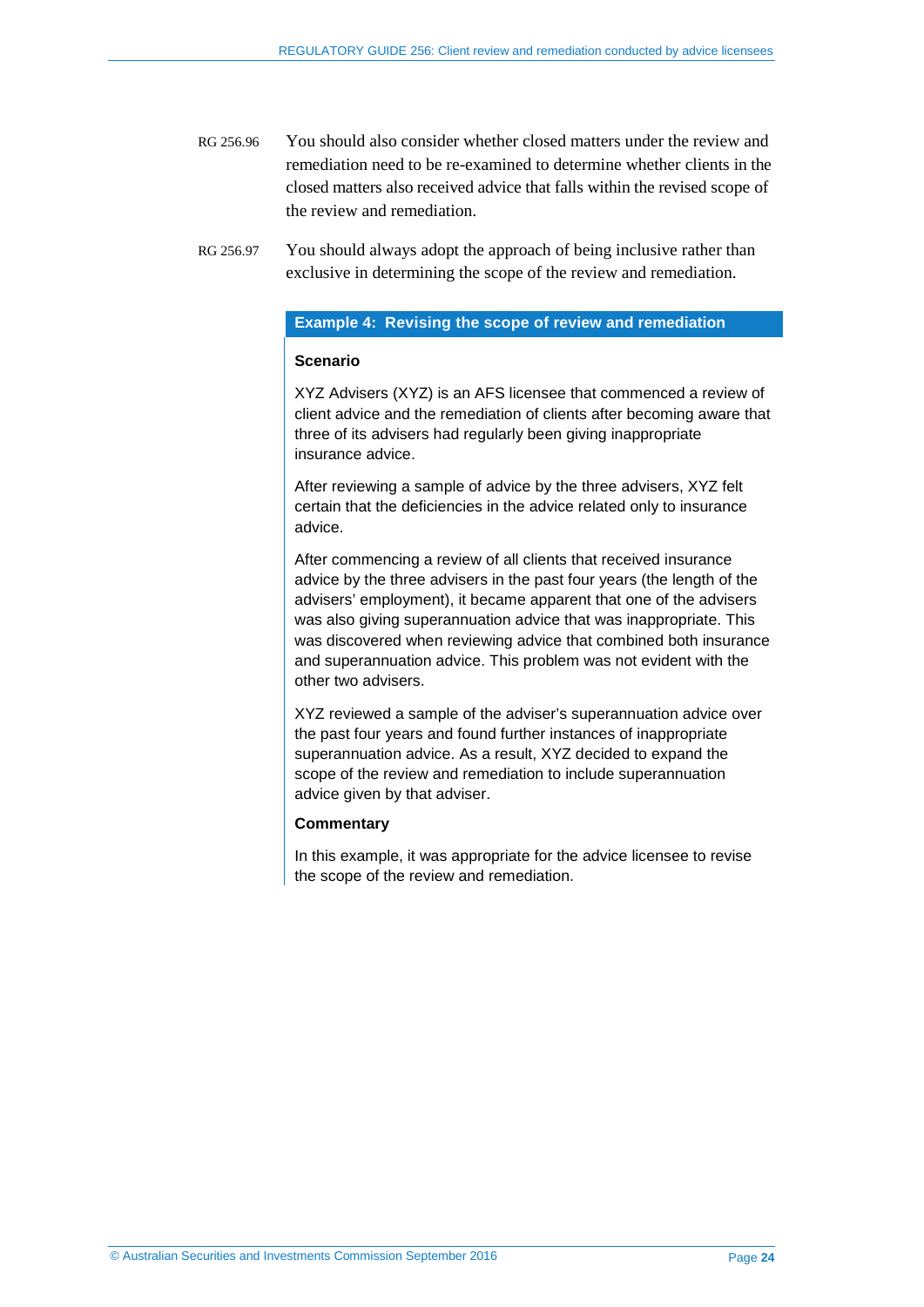## <span id="page-24-0"></span>**D** Design and implementation

#### **Key points**

A well-designed review and remediation process will be easier for clients to understand and have confidence in.

The process of review and remediation should be comprehensive, timely, fair and transparent. There should be clearly defined principles to guide the process and an appropriate governance structure, including some level of senior oversight (and also independent expert assurance where appropriate): see RG [256.99–](#page-24-2) RG [256.160.](#page-38-0)

There should be proper record keeping of the work that is done and the conclusions reached: see RG [256.160–](#page-38-0)RG [256.163.](#page-39-0)

Advice licensees should consider whether it may be in the public interest to report publicly on the review and remediation exercise, and provide updates on progress: see RG [256.164–](#page-39-1)RG [256.167.](#page-40-0)

RG 256.98 The processes that each advice licensee establishes for review and remediation will be different. However, each licensee should consider similar factors when developing these processes, including:

- (a) the resources required;
- (b) who will review the advice;
- (c) how to review the advice;
- (d) what governance arrangements are appropriate;
- (e) how to keep records; and
- (f) whether to report publicly on the review and remediation exercise.

### <span id="page-24-2"></span><span id="page-24-1"></span>**Designing a review and remediation process**

RG 256.99 A well-designed review and remediation process avoids unnecessary complexity. If clients can understand the process easily, they are more likely to have confidence that it will produce consistent, timely and fair outcomes.

- RG 256.100 All review and remediation processes should:
	- (a) adopt a consumer-focused approach;

Note: This includes advice licensees being helpful; communicating in plain English; showing commitment to remediating any loss or detriment suffered by clients; minimising negative impacts on clients; being objective, unbiased and equitable in their dealings with clients; and giving clients the benefit of the doubt where there is missing information.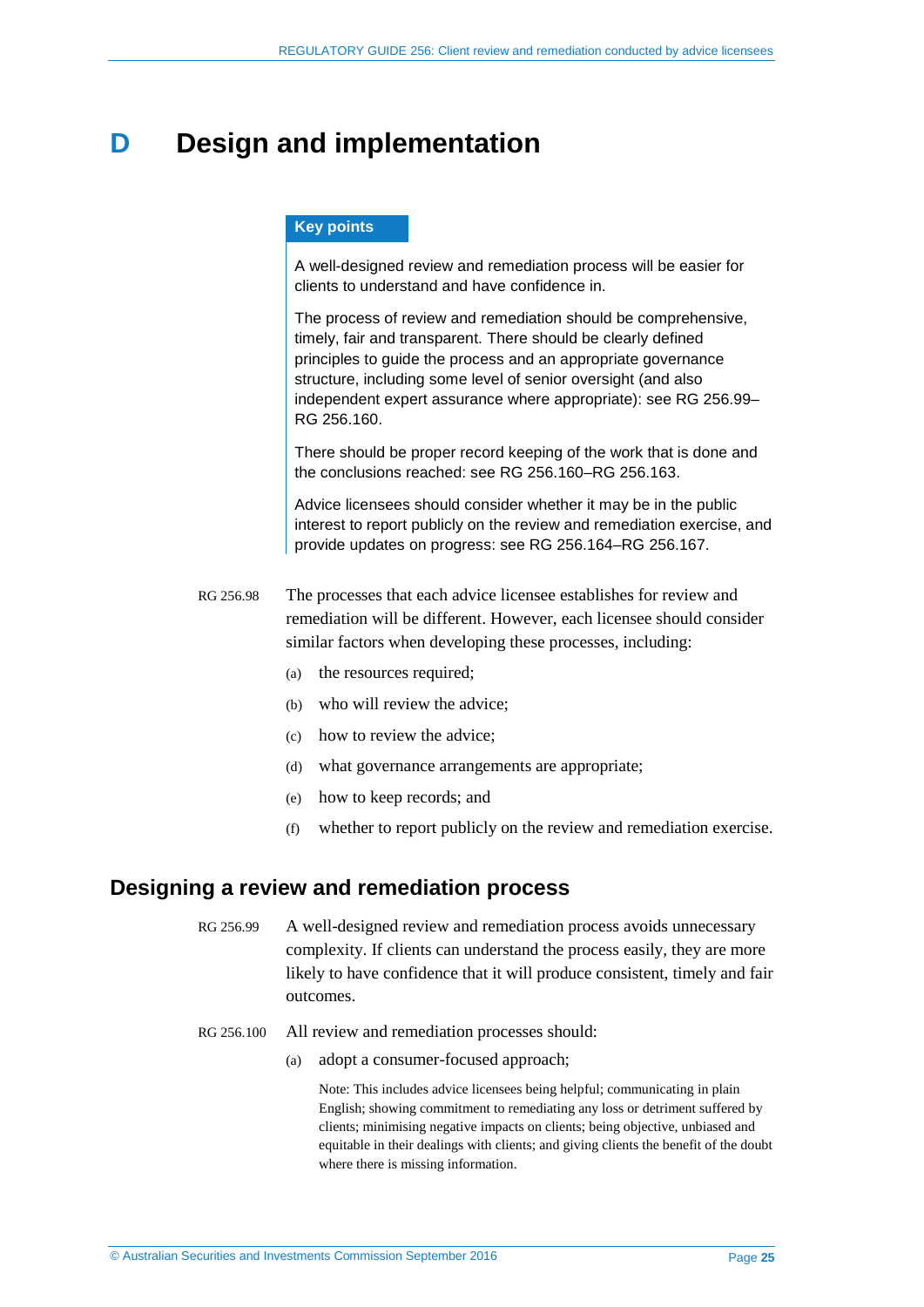- (b) be free of charge to clients;
- (c) have commitment from senior management; and
- (d) be operated efficiently, honestly and fairly.

Note: These principles are consistent with the principles set out in RG 165. You may also wish to consider the principles in RG 165 when designing and operating a review and remediation process.

- RG 256.101 You should consider engaging with your EDR scheme when designing a review and remediation process to determine whether certain processes should be put in place to better facilitate clients making a complaint to the EDR scheme about the review and remediation.
- RG 256.102 Engagement with ASIC about the review and remediation may be required during the design phase and throughout the review and remediation: see [RG 256.42](#page-11-1)[–RG 256.44.](#page-11-2)

#### **Continual improvement**

- RG 256.103 Feedback is an important part of improving practices in all businesses. Continual improvement is also a key aspect of IDR and should similarly apply to review and remediation.
- RG 256.104 You should build into the design of the review and remediation the ability to assess your own performance during the review and remediation process. This will enable you to determine whether improvements can be made to the process, or to your ongoing IDR processes and general risk assessment procedures.

## <span id="page-25-0"></span>**Developing the processes for review and remediation**

- RG 256.105 The appropriate processes that will ensure your review and remediation is being operated fairly, honestly and efficiently will depend on the scope of the review and remediation.
- RG 256.106 How you structure your review and remediation processes, and who in your business will be involved, are generally decisions for you to make as the advice licensee, taking into account the principles set out in this guide. You could establish a new team to operate the review and remediation process, or operate the process from within existing teams and using existing resources.
- RG 256.107 ASIC may at times give you feedback or directions on the appropriateness of how you have structured your review and remediation processes in light of our guidance.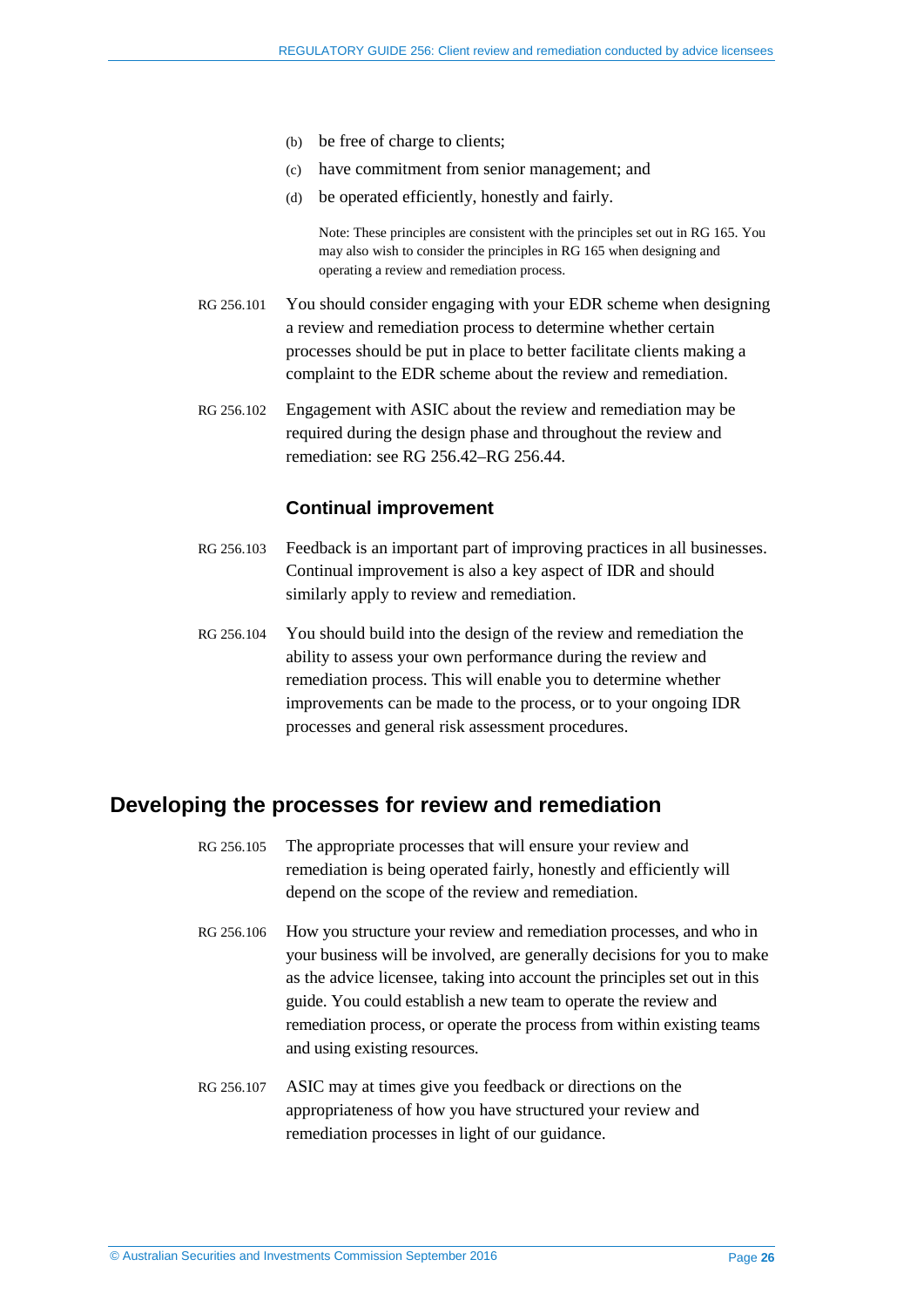#### **Key principles when developing the processes for review and remediation**

When developing the processes for review and remediation, you should consider the following principles:

- The process of review and remediation should be comprehensive, timely, fair and transparent.
- Adequate resources should be allocated to the review and remediation to ensure it is conducted in an efficient and timely way.
- There should be clearly defined principles to guide the process. Factors considered in reviewing advice and any calculation of loss or detriment should generally be consistent with the principles of the ASIC-approved EDR scheme of which you are a member.
- Reviewers should adopt a consumer-focused approach, be open to feedback and show commitment to understanding any concerns about the advice a client has received.
- Reviewers and managers should be competent in reviewing advice.
- Conflicts of interest should be avoided.
- There should be appropriate governance processes in place, including some level of oversight by a senior person (e.g. to review the design and implementation of the review and remediation). In some cases, this may involve engaging an independent expert to provide assurance about the governance and operation of the review and remediation process.
- Adequate records should be maintained throughout the review and remediation process.
- It may be appropriate, in some circumstances, to report publicly on the review and remediation and its progress.

#### **Allocating adequate resources**

- RG 256.108 Adequate resources should be allocated to review and remediation to ensure the process is conducted in an efficient and timely way. If you do not have adequate resources allocated to review and remediation, you may be in breach of your AFS licensing obligations: see [RG 256.60–](#page-15-0)[RG 256.62.](#page-15-1)
- RG 256.109 Adequate resources could include, but are not limited to:
	- (a) appropriately qualified advice reviewers;
	- (b) training and support for less experienced advice reviewers;
	- (c) communications experts to assist with drafting communications with clients;
	- (d) appropriate record-keeping systems;
	- (e) technological resources; and
	- (f) financial resources to operate the review and remediation process and remediate clients for any loss or detriment suffered.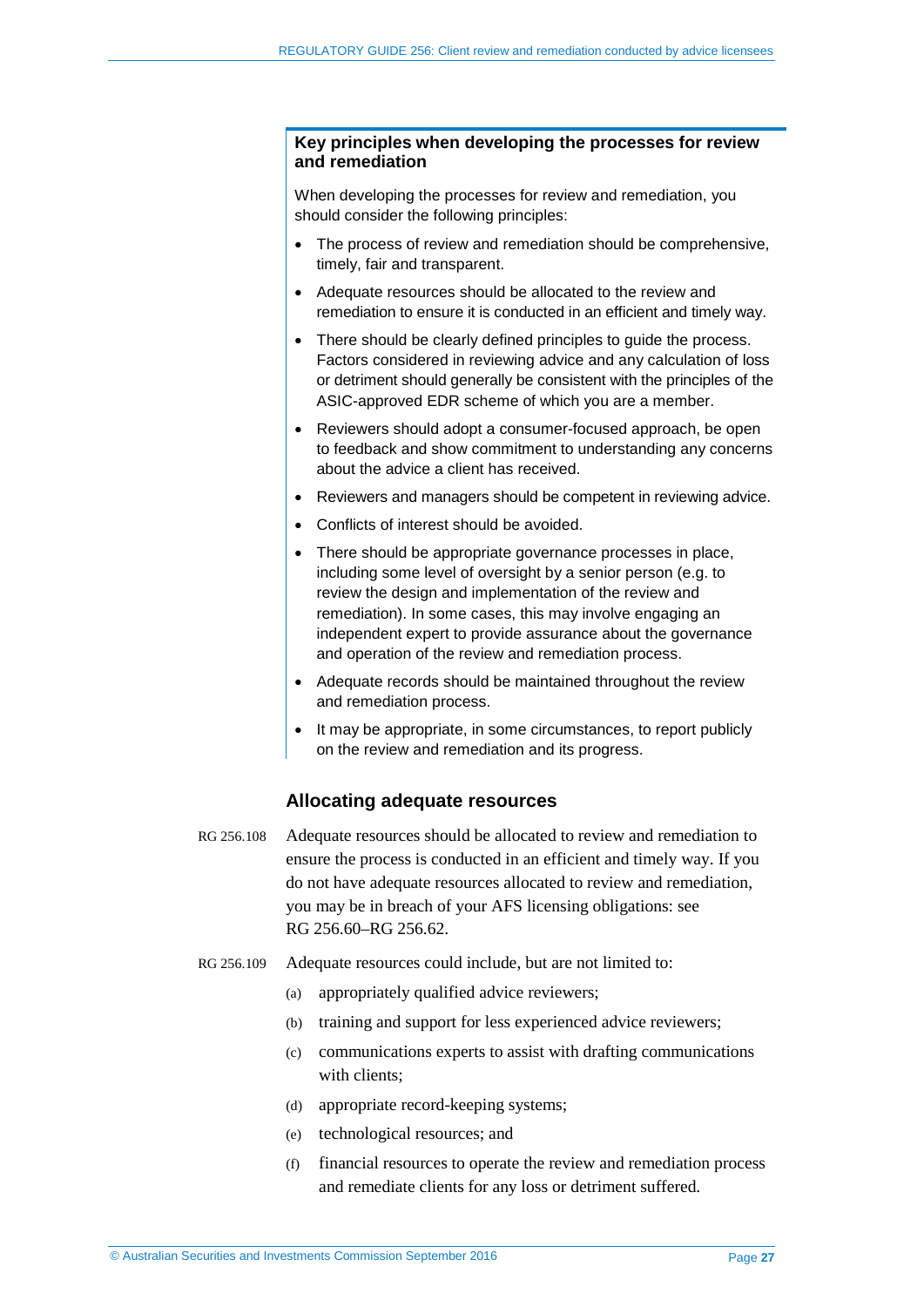- RG 256.110 Senior management should assess the need for resources and provide them promptly. The selection, support and training of personnel involved in review and remediation are particularly important.
- RG 256.111 What are adequate resources will depend on the size of the review and remediation. For example, a larger-scale exercise operated by a multilicensee group would need to have more resources allocated to it than a small-scale exercise operated by a single advice licensee.
- RG 256.112 You may outsource all or parts of the review and remediation process—however, you are ultimately responsible for its operation.

#### **Reviewing advice**

- RG 256.113 Clear principles and guidance should be established for reviewing advice to ensure that advice is reviewed consistently and fairly. However, the process should still be flexible enough to make changes where lessons are learned throughout the process.
- RG 256.114 Consistency across advice reviewers and throughout the review and remediation process is essential. Each piece of advice should be reviewed in a consistent and fair manner.
- RG 256.115 The processes for reviewing advice should not be unnecessarily complex. This will assist reviewers in ensuring that advice is reviewed consistently and fairly. The review process should also be straightforward for clients.
- RG 256.116 Templates are a useful way to guide advice reviewers (particularly those who are less experienced) and assist in record keeping. However, the review process should not be a 'tick-a-box' exercise.
- RG 256.117 We expect advice reviewers, in each case, to assess all the information, obtain any missing information and use their judgement in forming a view on whether misconduct or other compliance failure has occurred, and whether clients have suffered loss or detriment as a result.
- RG 256.118 Advice should be reviewed in a timely way and as quickly as possible without compromising the quality of the review. What is a reasonable timeframe will depend on the nature of the matter.
- RG 256.119 We recognise that, for larger, more complex matters, a longer timeframe may be required to review advice and make a decision about whether to remediate an affected client. However, for smaller, less complex matters, we would expect advice licensees to make a decision about whether to remediate an affected client in a much shorter timeframe using the IDR timeframes as a guide, where appropriate: see [Example 5](#page-28-0) an[d Example 6.](#page-28-1)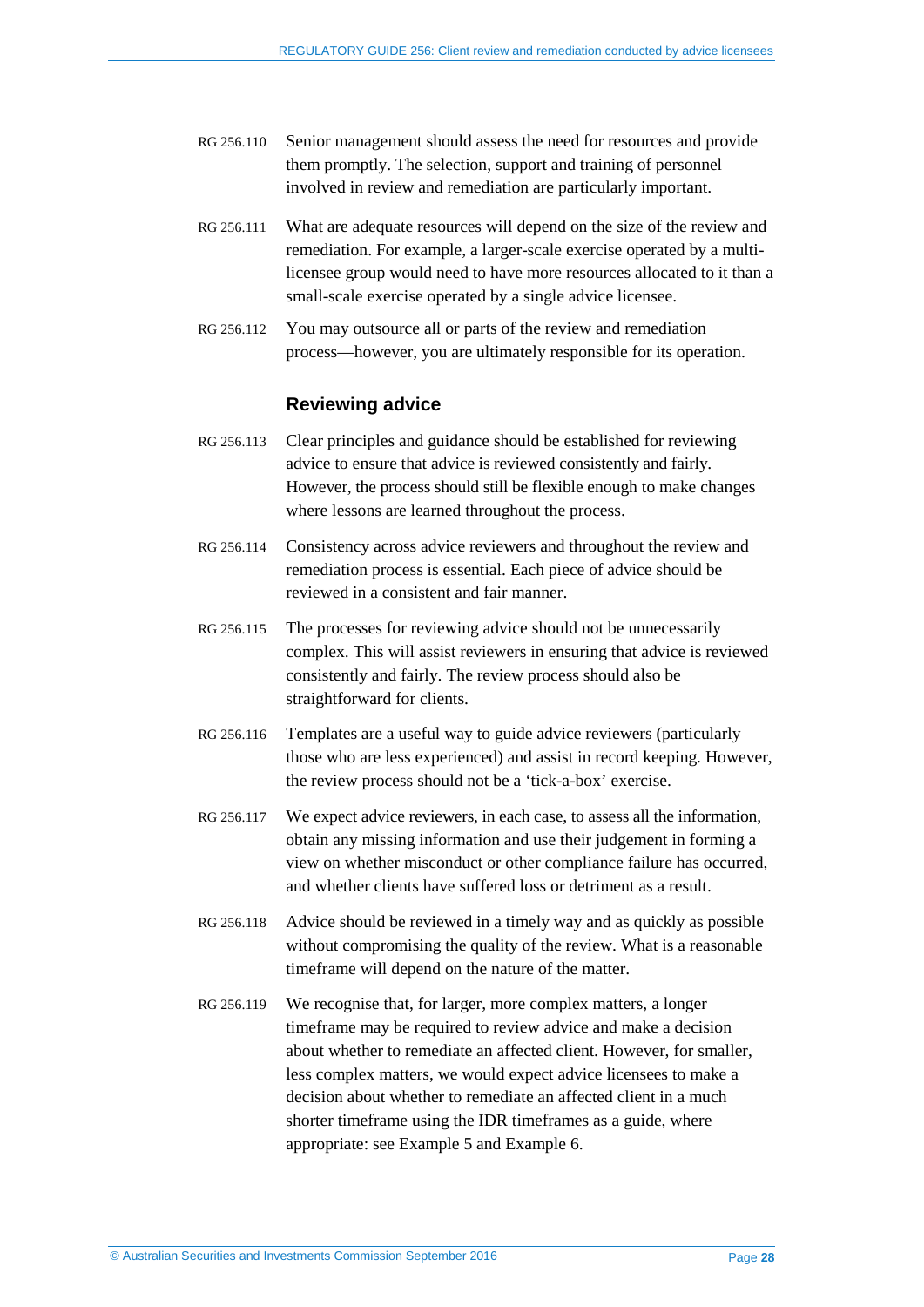#### <span id="page-28-0"></span>**Example 5: Remediating clients within a reasonable timeframe**

#### **Scenario**

XYZ Financial Services (XYZ) is a large financial services group. XYZ detected that ongoing advice service fees were being paid by clients over a five-year period for a service that was not provided to them. XYZ submitted a breach report to ASIC.

XYZ initiated a process of review and remediation to remediate the 9,000 clients who had been affected. XYZ examined client files going back five years.

After completing its investigations, XYZ contacted all affected clients to explain the situation. It ensured that dedicated resources were in place in each of its contact centres to accept calls from clients with any questions.

XYZ also fixed the processes that had failed, and ensured that appropriate checks and controls were in place to prevent similar issues from arising in the future.

XYZ commenced remediating affected clients six months after the issue was detected, and advised ASIC within one month of commencing remediation that they had communicated with and remediated all affected clients.

#### **Commentary**

In this example, the advice licensee remediated clients within a reasonable timeframe, given the nature of the misconduct or compliance failure and the number of clients affected.

#### <span id="page-28-1"></span>**Example 6: Remediating clients within a reasonable timeframe for a smaller, less complex matter**

#### **Scenario**

ABC Financial Services (ABC) discovered that one of its advisers had given inappropriate margin lending advice. ABC audited a sample of the adviser's files and found that the margin lending advice for two other clients did not meet the best interests duty and would require remediation.

ABC initiated a process of review and remediation to remediate all affected clients. ABC examined 25 client files going back seven years to determine whether margin lending advice had been provided, and which clients were affected.

ABC contacted all of the seven clients it determined had been affected to advise them that their advice would be reviewed and that it would let them know the result of the review at a later date. The communication also gave information on how clients could complain about the review and remediation process if they wished to do so.

ABC set out a timeframe for reporting to its board and made sufficient internal resources available during that time to review the advice.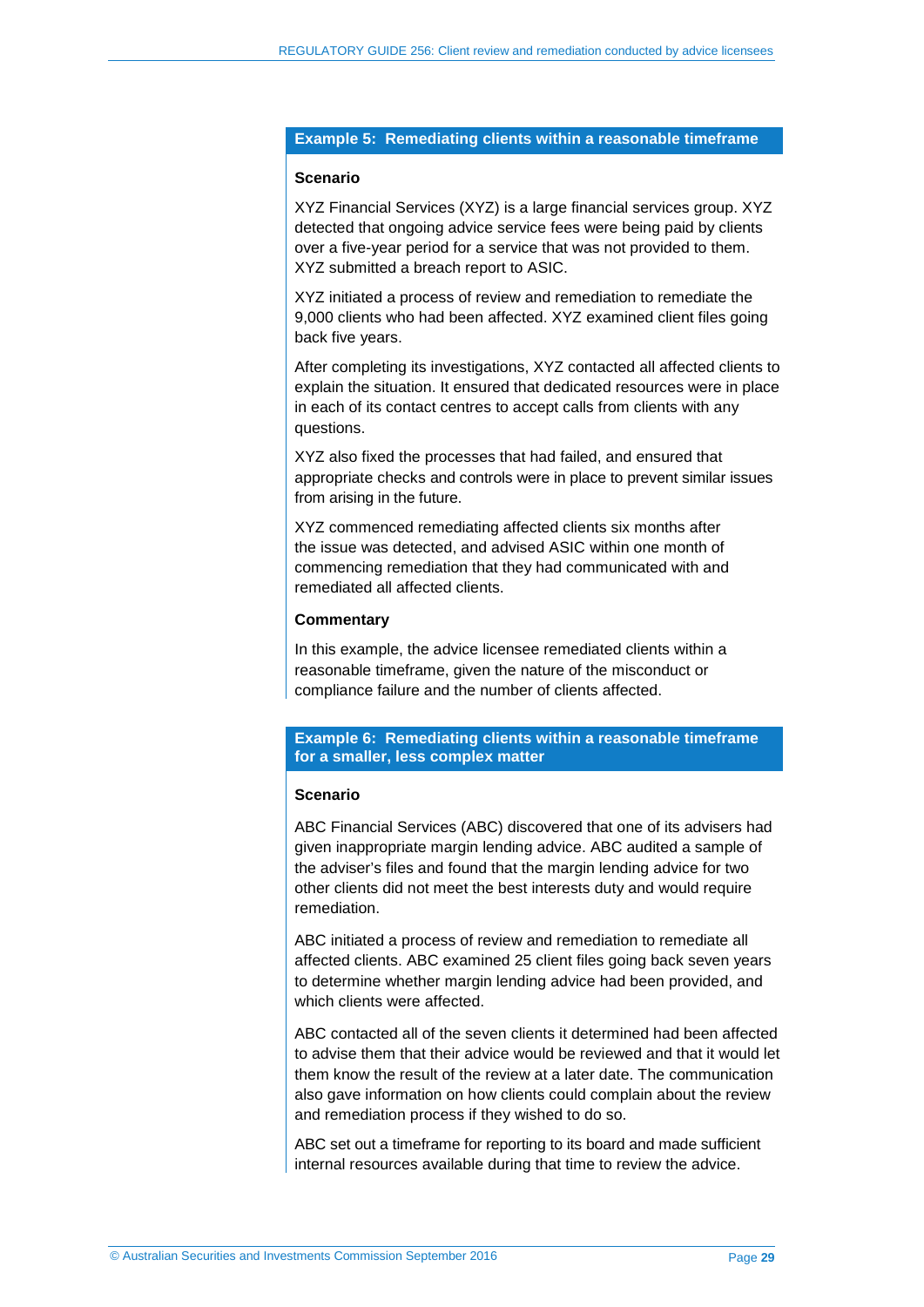ABC commenced remediating affected clients 45 days after the issue was detected, and advised ASIC around one month after commencing remediation that it had communicated with and remediated all affected clients.

#### **Commentary**

In this example, it was appropriate that the advice licensee remediated clients within a much shorter timeframe, given the nature of the misconduct and the number of clients affected.

- RG 256.120 At any time you communicate with clients, it will be helpful to give them an indication of the timeframe in which a decision will be made or compensation received: see [RG 256.180.](#page-43-0)
- RG 256.121 You should act in the interests of your clients by ensuring that advice is reviewed in a timely manner. We are likely to look more closely at the way in which the review and remediation is being conducted if the timeframe for remediating clients is lengthy, taking into account the nature of the misconduct or other compliance failure and the number of affected clients.
- RG 256.122 Failure to make a decision about whether to remediate an affected client within a reasonable timeframe may indicate that you do not have adequate resources to conduct the review and remediation, or that you are not prioritising the remediation of clients and acting efficiently, honestly and fairly. This means you may be in breach of your AFS licensing obligations: see RG [256.60–](#page-15-0)RG [256.62.](#page-15-1)
- RG 256.123 There is also a risk that you may be subject to public scrutiny if you fail to make a decision about whether to remediate an affected client within a reasonable timeframe.
- RG 256.124 Advice should be reviewed according to the principles of the EDR scheme of which you are a member: see [Table 1.](#page-29-0)

#### <span id="page-29-0"></span>**Table 1: How ASIC-approved EDR schemes review advice and determine appropriate remedies**

| <b>Reviewing disputes</b> | EDR schemes are not bound by the rules of evidence that apply to court<br>proceedings. This means that the schemes have some flexibility in how they<br>handle a dispute, the evidence they will consider and the weight they place on<br>that evidence.   |
|---------------------------|------------------------------------------------------------------------------------------------------------------------------------------------------------------------------------------------------------------------------------------------------------|
|                           | The Financial Ombudsman Service (FOS) and Credit and Investments<br>Ombudsman (CIO) provide information on their websites setting out their rules or<br>terms of reference, with relevant guidance on how each specifically deals with<br>advice disputes. |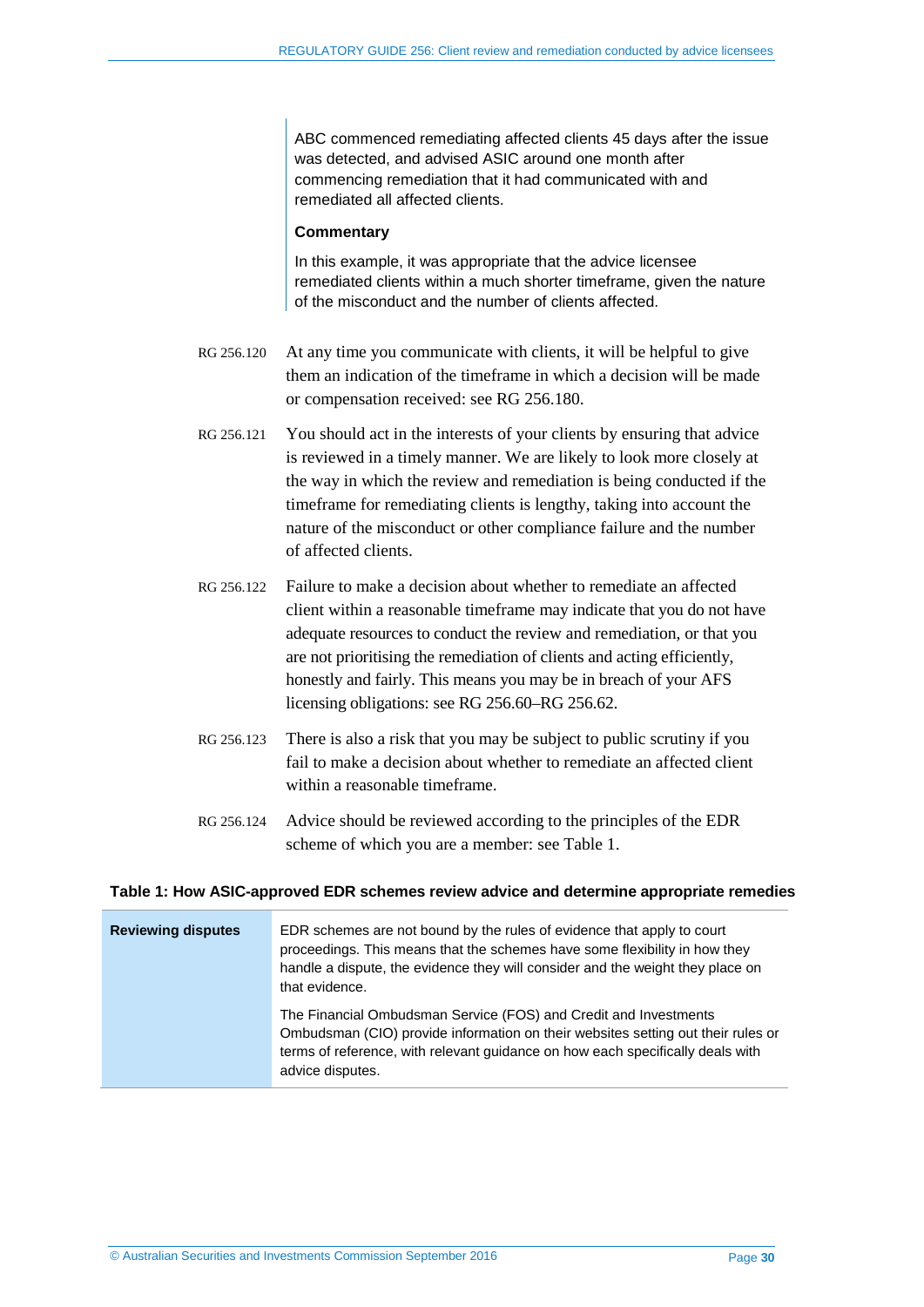| <b>Determining whether</b><br>misconduct has<br>occurred | When determining whether misconduct has occurred, EDR schemes will take<br>into account a range of factors (e.g. legal principles, industry codes, practice<br>quides and good industry practice), and previous decisions they have made.<br>EDR schemes consider all the evidence and assess the alleged misconduct<br>based on the balance of probabilities.                           |
|----------------------------------------------------------|------------------------------------------------------------------------------------------------------------------------------------------------------------------------------------------------------------------------------------------------------------------------------------------------------------------------------------------------------------------------------------------|
| Determining an<br>appropriate remedy                     | EDR schemes can order a range of remedies for complainants. These include<br>compensation for direct financial loss, or other indirect or non-financial loss, and<br>ordering the financial services provider to undertake a specific course of action<br>to remediate the client.<br>EDR schemes may also award interest to be paid in addition to any monetary<br>remediation ordered. |

<span id="page-30-1"></span>RG 256.125 You may need to prioritise the review of advice received by some clients over the advice received by others, including when you are aware that a client may be suffering hardship (e.g. an illness in the family) or has special circumstances (e.g. they are entering retirement).

> Note: See [Regulatory Guide 209](http://asic.gov.au/regulatory-resources/find-a-document/regulatory-guides/rg-209-credit-licensing-responsible-lending-conduct/) *Credit licensing: Responsible lending conduct*  (RG 209) for further information on determining whether a client is suffering hardship.

- RG 256.126 In operating the review and remediation, reviewers must be consumer focused by being flexible and helpful, and showing commitment to rectifying the potential misconduct or other compliance failure.
- RG 256.127 If your advice records are incomplete, you should seek additional information from the client. This can include any records the client has in writing or the client's recollection of events. You should only seek information from clients that is relevant, and the process should not be onerous for the client. Clients should be given the benefit of any doubt where records are incomplete or insufficient.

#### **Determining remediation**

<span id="page-30-0"></span>RG 256.128 Client remediation can be monetary or non-monetary, or a combination of both. The aim is generally to place the client in the position they would have been in if the misconduct or other compliance failure had not occurred. However, there are some rare circumstances when this may not be appropriate: see [Example 7.](#page-31-0)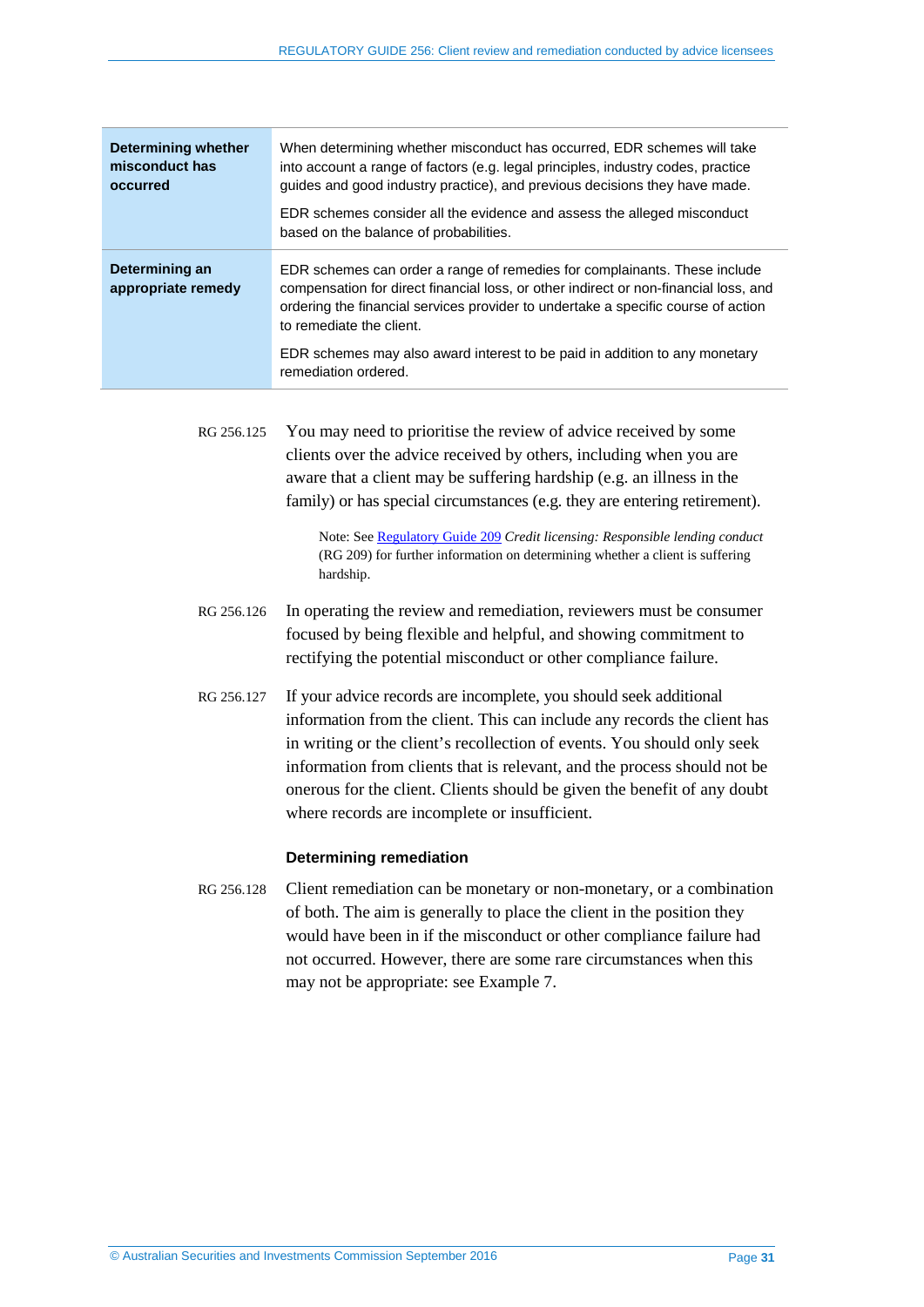<span id="page-31-0"></span>**Example 7: Where it may not be appropriate to place clients in the position they would have been in if the misconduct or other compliance failure had not occurred**

#### **Scenario**

ABC Bank (ABC) designed a large-scale remediation for clients who had paid fees for ongoing advice but did not receive the advice in return.

ABC's guiding principle was to return clients to the position they would have been in if the misconduct or other compliance failure had not occurred by:

- refunding the fees that were incorrectly deducted (refund amount); and
- adjusting the payment to reflect the interest or earnings that the refund amount would have earned if it had remained in a client's account or investment fund.

For most clients, this resulted in payment of the refund amount plus interest or investment earnings. However, for a group of clients, the value of the investment fund that the fees were deducted from had declined in value. A rigid application of ABC's compensation principles would have resulted in these clients receiving negative interest or earnings, so they would have been compensated with less than the fees they had paid.

After consulting with ASIC, ABC decided to set a minimum floor on the refunds and compensation paid, so that no client would have their compensation reduced by negative interest or earnings, and all affected clients would receive at least the value of the fees incorrectly deducted plus an interest component.

#### **Commentary**

In this example, it would not have been appropriate for the bank to follow the guiding principle of generally placing clients in the position they would have been in if the misconduct or other compliance failure had not occurred in determining the amount to be paid to affected clients.

- RG 256.129 Compensation should generally be calculated in line with the principles of your relevant EDR scheme: see [Table 1](#page-29-0) above. You should consult with your EDR scheme to seek guidance on methods of calculating compensation where required.
- RG 256.130 Compensation includes the payment of actual investment returns or interest that would have been earned by the client if the misconduct or other compliance failure had not occurred. However, if it is not possible or reasonably practicable to find out the actual investment returns or interest that the client would have received, you should use a fair and reasonable rate to calculate the foregone returns or interest.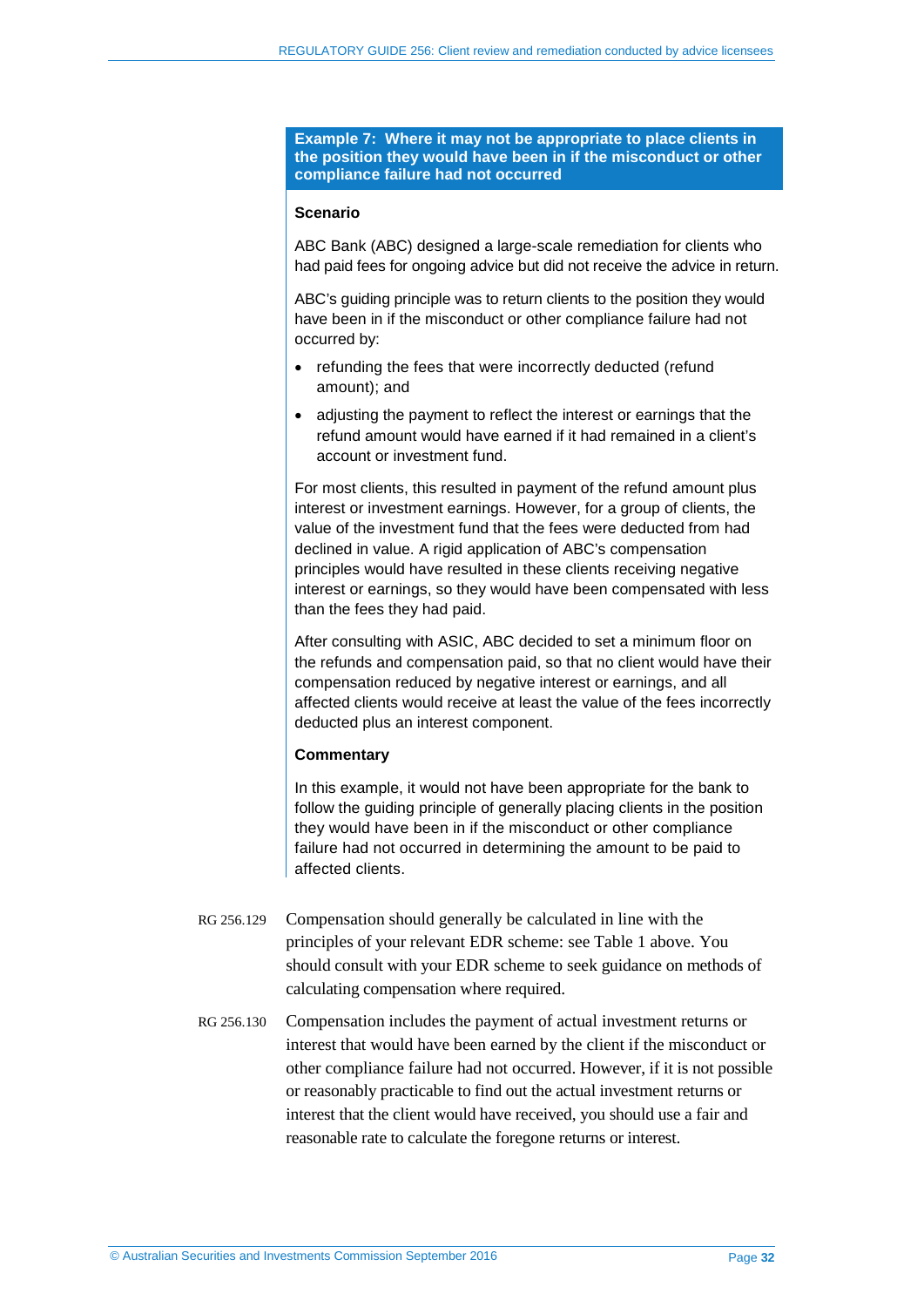<span id="page-32-0"></span>RG 256.131 The rate you use should be:

- (a) reasonably high—to ensure that clients will not be disadvantaged by an advice licensee's inability to determine the actual investment returns or interest, and to remove any incentive for licensees to use a proxy to calculate foregone returns or interest instead of working out the actual investment returns or interest that a client would have received;
- (b) relatively stable; and
- (c) objectively set by an independent body.
- RG 256.132 We expect that, in most situations, you should be able to determine the actual investment returns or interest that a client would have received. The circumstances in which you would need to use a proxy to determine foregone returns or interest should therefore be limited.
- RG 256.133 We think that, in the exceptional circumstances where it is not possible or reasonably practicable to determine the actual investment returns or interest that a client would have received, it is appropriate to use the cash rate set by the Reserve Bank of Australia (RBA) plus 6%. We consider this rate (which is effectively the Federal Court's postjudgement interest rate) is generally fair and reasonable because it is consistent with the principles set out in [RG 256.131.](#page-32-0)

**Example 8: Where it may be appropriate to calculate foregone returns or interest using a fair and reasonable rate such as the RBA cash rate plus 6%**

#### **Scenario**

XYZ Bank (XYZ) initiated a process of client review and remediation to return fees to clients who had paid for an advice service that was not provided to them.

For most of the affected clients, XYZ repaid the fee, plus an amount for the interest or earnings the client would have received if the misconduct had not occurred.

However, for a very small group of affected clients, XYZ was unable to accurately determine the interest or earnings component. This was because the relevant data was held by external product issuers, and XYZ had failed to keep adequate client records and files to enable it to calculate the actual interest or earnings each of the affected clients would have received if the misconduct had not occurred.

To compensate this group of clients in a timely way, XYZ advised ASIC that it would apply interest at the RBA cash rate plus 6% to calculate the foregone interest or earnings to be paid to these clients.

In letters to clients, XYZ explained that it had applied this interest rate. The letters also explained that clients could contact XYZ if they thought they were owed a different compensation amount or, alternatively, clients could make a complaint through the bank's EDR scheme.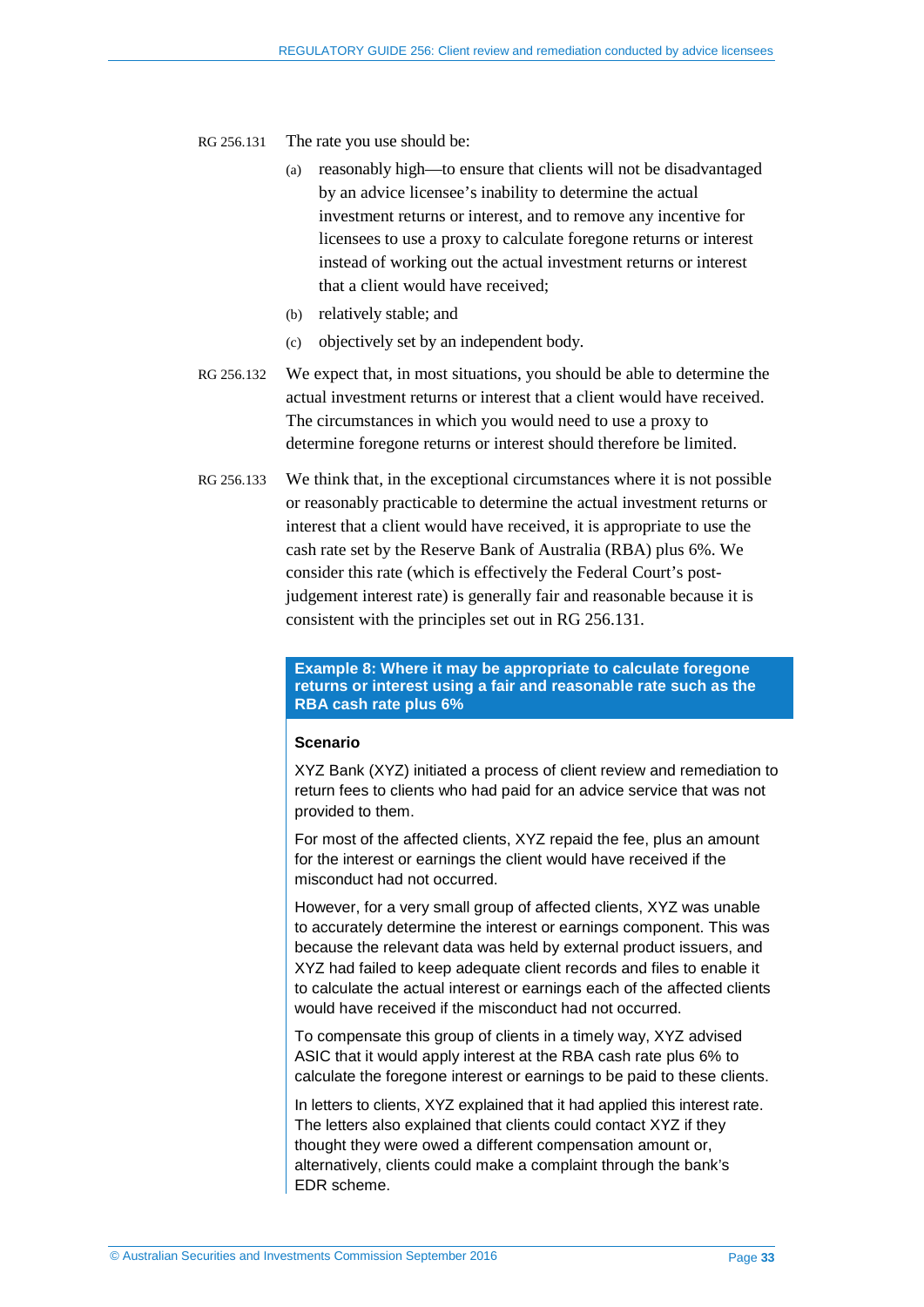#### **Commentary**

In this example, it was appropriate for the advice licensee to calculate the foregone interest or earnings by applying the RBA cash rate plus 6%, because XYZ was unable to accurately determine the interest or earnings that the clients would have earned.

- RG 256.134 Whichever rate you choose to use to calculate the foregone returns or interest, you should record your reasons for using this rate, taking into account the principles in [RG 256.131.](#page-32-0)
- RG 256.135 Where the amount of compensation to be paid to a client is below \$20 and the client cannot be compensated without significant effort on your part—for example, because the client no longer holds an account with you—you may instead make a community service payment by paying the amount to an appropriate organisation (which will generally be notfor-profit) to fund activities that could be characterised as a community service. You may wish to consult ASIC on which organisations may be appropriate to pay this amount to. You must not profit from the misconduct or other compliance failure.

Note: See [Regulatory Guide 100](http://asic.gov.au/regulatory-resources/find-a-document/regulatory-guides/rg-100-enforceable-undertakings/) *Enforceable undertakings* (RG 100) for further information about community service obligations.

RG 256.136 Non-monetary client remediation may be appropriate in some circumstances if clients have received non-compliant advice, or were subject to misconduct or other compliance failure, but did not suffer a monetary loss. Remediation may, for example, include recommending that a client transfers to a product that more appropriately reflects their risk profile, and assisting them to do so.

#### **Example 9: Where non-monetary remediation of clients may be appropriate**

#### **Scenario**

David is 42 years old, has no dependants and owns a house with a mortgage of \$550,000. He recently inherited \$100,000 following the death of a relative.

David sought advice from Harvey, an adviser at Green and Brown Advisory Services (Green and Brown), about what to do with the inheritance. David was asked to answer a series of questions which were designed to assist Harvey in determining David's personal circumstances, priorities and risk profile.

The results of the questionnaire showed that David had a conservative risk profile and his priorities included reducing debt and saving for retirement. Despite this, Harvey recommended that David invest all of his inheritance in a high-risk managed investment scheme.

When the firm reviewed the advice given to David, it was determined that David received advice that did not address his personal circumstances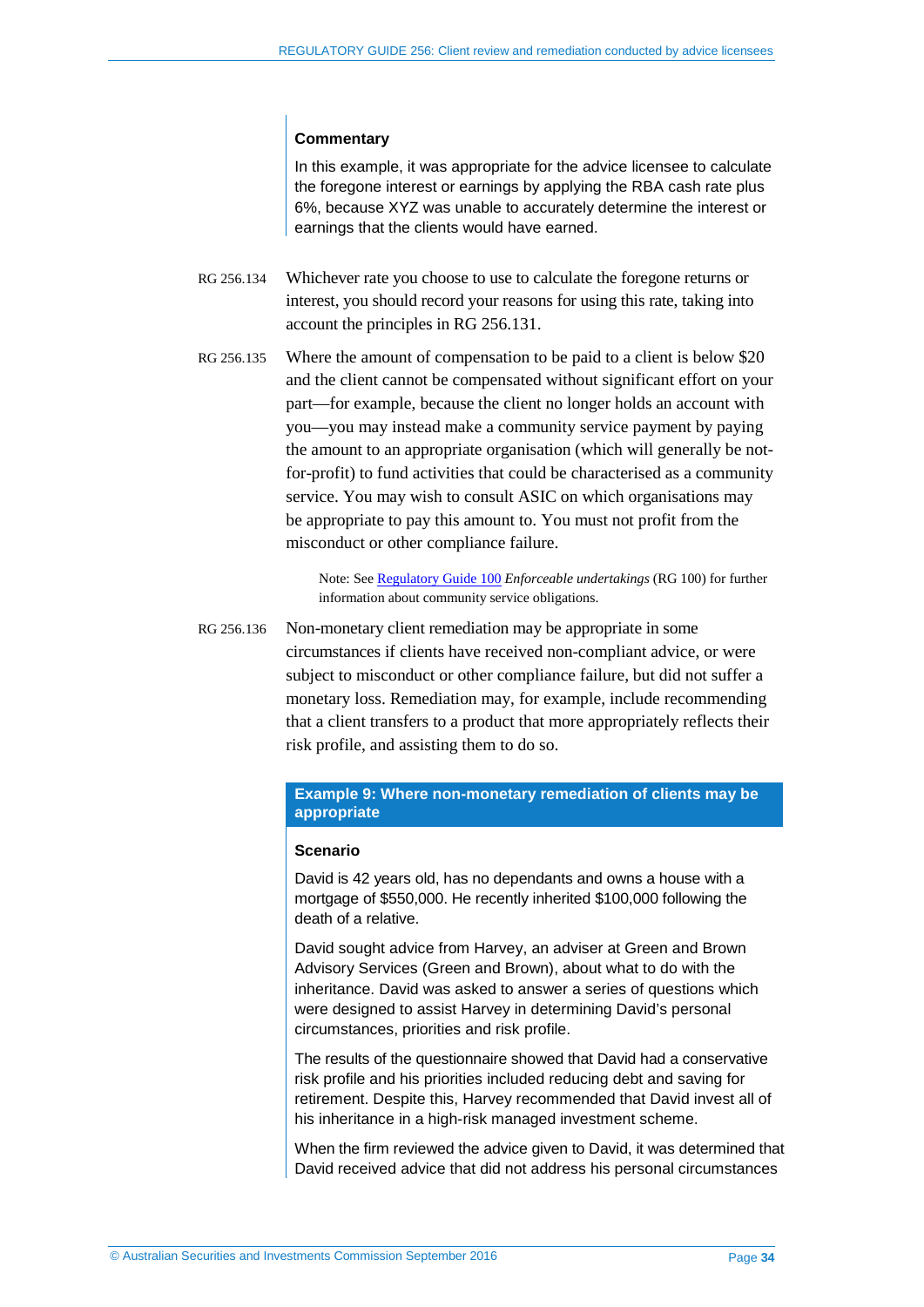and risk profile. However, given favourable market conditions, the managed investment scheme that was recommended to David had performed well over the past few years and had resulted in a gain that outweighed the benefit David would have received if he had been advised to pay the inheritance into his mortgage or superannuation fund.

David did not suffer a monetary loss. However, Green and Brown explained to David that he had not received appropriate advice and that an alternative strategy would be more appropriate for him, assuming his circumstances and risk profile had not changed.

David was offered a free review by one of Green and Brown's advisers, or a reimbursement of fees if David chose to see an adviser from another firm.

#### **Commentary**

In this example, non-monetary remediation was appropriate for the client.

#### **Advice reviewers**

RG 256.137 Advice should be reviewed by people who meet the training and competence requirements to provide personal advice on the relevant type of advice in the relevant product area that is being reviewed (e.g. superannuation, insurance, investments).

> Note: The level of training and competence required to provide personal advice is set out in [Regulatory Guide 146](http://asic.gov.au/regulatory-resources/find-a-document/regulatory-guides/rg-146-licensing-training-of-financial-product-advisers/) *Licensing: Training of financial product advisers* (RG 146). The Government is consulting on proposals to amend the minimum training standards for advisers.

#### **Peer reviewing advice**

- RG 256.138 After advice is reviewed initially by a person who forms a view on whether misconduct or other compliance failure has occurred that has caused loss or detriment to the client, this advice may then be 'peer reviewed' by another person who conducts the same assessment. Peer reviews can be conducted by persons who are internal to your business.
- RG 256.139 Peer reviews of advice are a useful way to ensure that advice is being reviewed consistently and fairly. There will be many instances in which peer reviewing will be appropriate. We do not expect that peer reviewing, or regular peer reviewing, will be required in all circumstances.
- RG 256.140 Whether peer reviewing is appropriate will depend on the nature of the misconduct or other compliance failure involved, the scope of the review and remediation, the experience of the reviewers and the stage the review and remediation is at.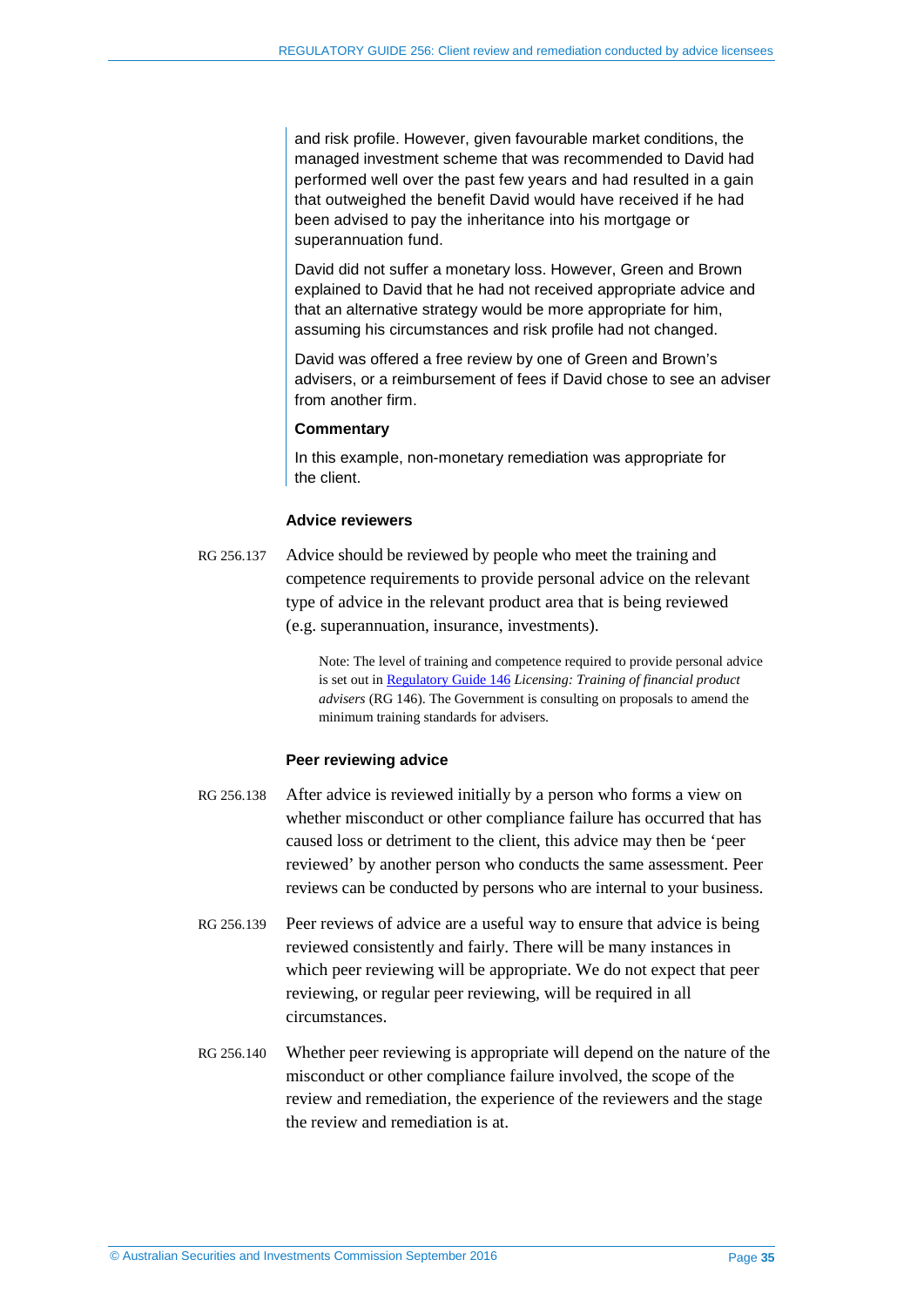#### *Circumstances when peer reviewing may be required*

- RG 256.141 Some examples of circumstances when peer reviewing may be required include, but are not limited to, the following:
	- (a) the advice involves complex investment strategies or the client has unusual circumstances;
	- (b) there are a large number of clients within the scope of the review and remediation and there are many advice reviewers; or
	- (c) the review and remediation is at its early stages and reviewers are still developing ways to ensure that reviews are conducted consistently.
- RG 256.142 When peer reviews are conducted, we expect the peer reviewer to be appropriately qualified and experienced in reviewing advice.
- RG 256.143 You should consider involving a consumer advocate in the process of peer reviewing to ensure that a consumer-focused approach is adopted in the way that advice is being reviewed.
- RG 256.144 If peer reviews are appropriate but there are a small number of reviewers, which would make conducting peer reviews more difficult, managers or decision makers should be closely involved in reviewing the advice before endorsing the advice reviewer's recommendation.

#### **Governance arrangements**

- RG 256.145 All review and remediation processes should have appropriate governance arrangements. The governance arrangements required as part of a review and remediation process will depend on the size of your business and the scope of the review and remediation.
- RG 256.146 There can be one or more decision makers, or the decision maker may also be the file reviewer in some circumstances. Whoever the decision maker is, they should hold a senior position within your business and be experienced in making decisions for the business on a day-to-day basis.
- <span id="page-35-0"></span>RG 256.147 All review and remediation processes should have some level of oversight by a senior person. This person should receive regular and direct reporting on the progress of the review and remediation. If you are an incorporated business, this may include reporting to the board or appointing a director or senior executive as the person responsible for the review and remediation. For other types of business structure, this may require the principal of the firm or another senior person involved to oversee the review and remediation.
- RG 256.148 In some cases, it may also be appropriate to provide for oversight by a senior person who is internal to your business but removed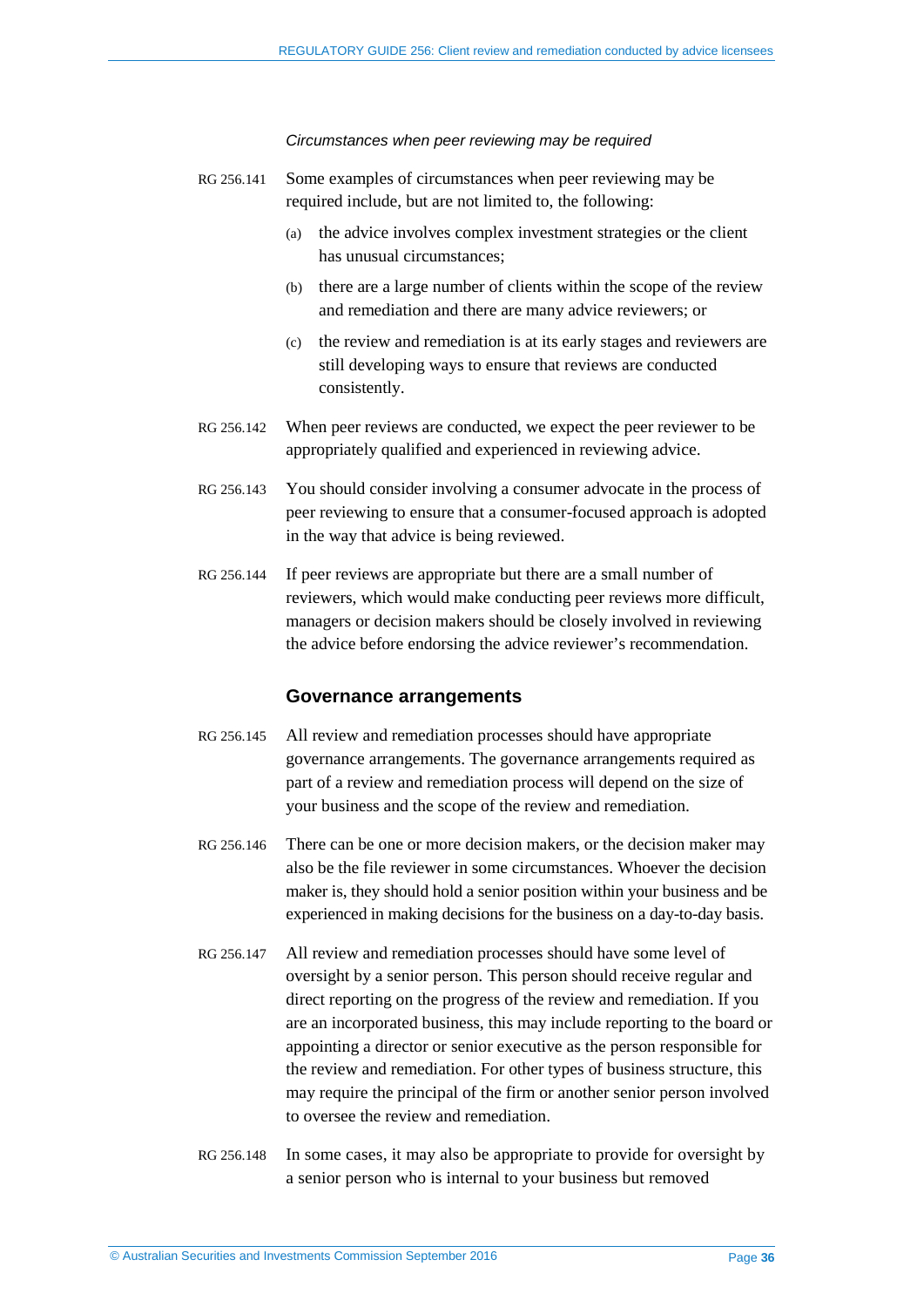from the operation of the review and remediation (e.g. your internal auditor, compliance officer or internal audit team).

- RG 256.149 The person or persons providing oversight should not be overseeing their own work.
- RG 256.150 The type of involvement of the person or persons overseeing the review and remediation could include:
	- (a) review of the design of the review and remediation and testing its design;
	- (b) general oversight of the review and remediation process and checking operational effectiveness; and
	- (c) reviewing a selection of advice to ensure assessments are being undertaken consistently and fairly.
- RG 256.151 The roles and responsibilities of each party should be clearly understood by you and the person or persons providing the oversight, and should be documented.

#### **When engaging an independent expert may be appropriate**

- RG 256.152 In some situations, it may be appropriate for a firm or person external to your business and any related entities, who has expertise in overseeing review and remediation, to be engaged to provide assurance about the governance, design and operation of your review and remediation.
- RG 256.153 Engaging an independent expert may be appropriate where:
	- (a) complex issues are involved;
	- (b) the review forms part of an enforceable undertaking or ASICimposed licence condition(s);
	- (c) reporting to the public would be appropriate;
	- (d) there is nobody sufficiently independent or competent within the advice licensee to provide oversight; or
	- (e) the advice licensee has little or no experience in designing or implementing a review and remediation process, or similar activities.
- RG 256.154 Ultimately, the type of independent oversight that is appropriate to each review and remediation depends on factors such as:
	- (a) the size of the review and remediation;
	- (b) the competence of those involved in the review and remediation;
	- (c) the nature of the misconduct or other compliance failure; and
	- (d) whether your EDR scheme is conducting a separate systemic issue investigation in relation to the same or similar scope.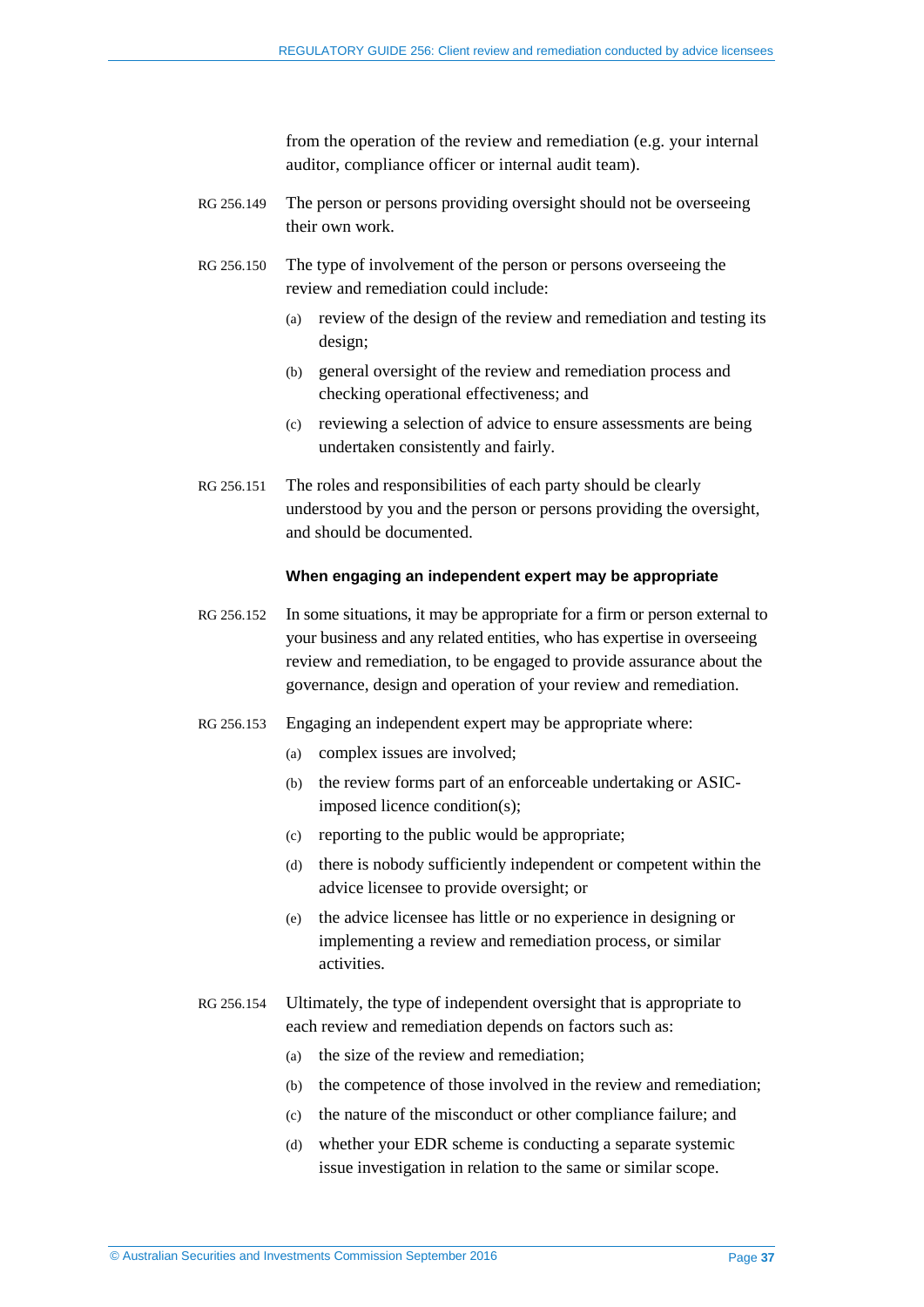RG 256.155 An independent expert should usually be retained directly by an advice licensee and not through a third party.

#### **Independence of an expert**

- RG 256.156 Where it is appropriate for an independent expert to provide assurance about the governance and operation of the review and remediation, it is important to ensure that the external expert chosen is, and remains, genuinely independent, and is able to exercise objective and impartial judgement.
- RG 256.157 The following non-exhaustive factors are indications of the potential risks to an expert's ability to exercise objective and impartial judgement. These are based on the factors we consider in assessing the independence of an expert at RG 100.68:
	- (a) whether fees and remuneration from your business in the two years before the proposed appointment are material to the expert's revenue in Australia;
	- (b) whether the staff undertaking work on the engagement, or their immediate families, have a financial interest in your business, including financial interests held through an intermediary;
	- (c) whether the staff undertaking work on the engagement, or the expert, owe an amount to your business or to a related body corporate of your business that has been advanced other than in the ordinary course of business or on terms and conditions other than those that would normally apply to such a loan;
	- (d) whether there are any existing or previous business or personal relationships between the expert, the expert's staff or their immediate families and your business or your officers;
	- (e) whether the expert or the expert's staff are officers in your business, or have been in the previous two years;
	- (f) whether the expert has participated in strategic planning for your business;
	- (g) whether there is actual or potential litigation between the expert and your business;
	- (h) whether the expert has acted on behalf of your business in litigation or disputes with third parties;
	- (i) whether the expert has appropriate arrangements to manage conflicts of interest that may arise during the engagement, taking into account the size, scope and nature of the expert's business; and
	- (j) any other matters that render, or may reasonably be perceived to render, the expert or the expert's staff incapable of exercising objective and impartial judgement.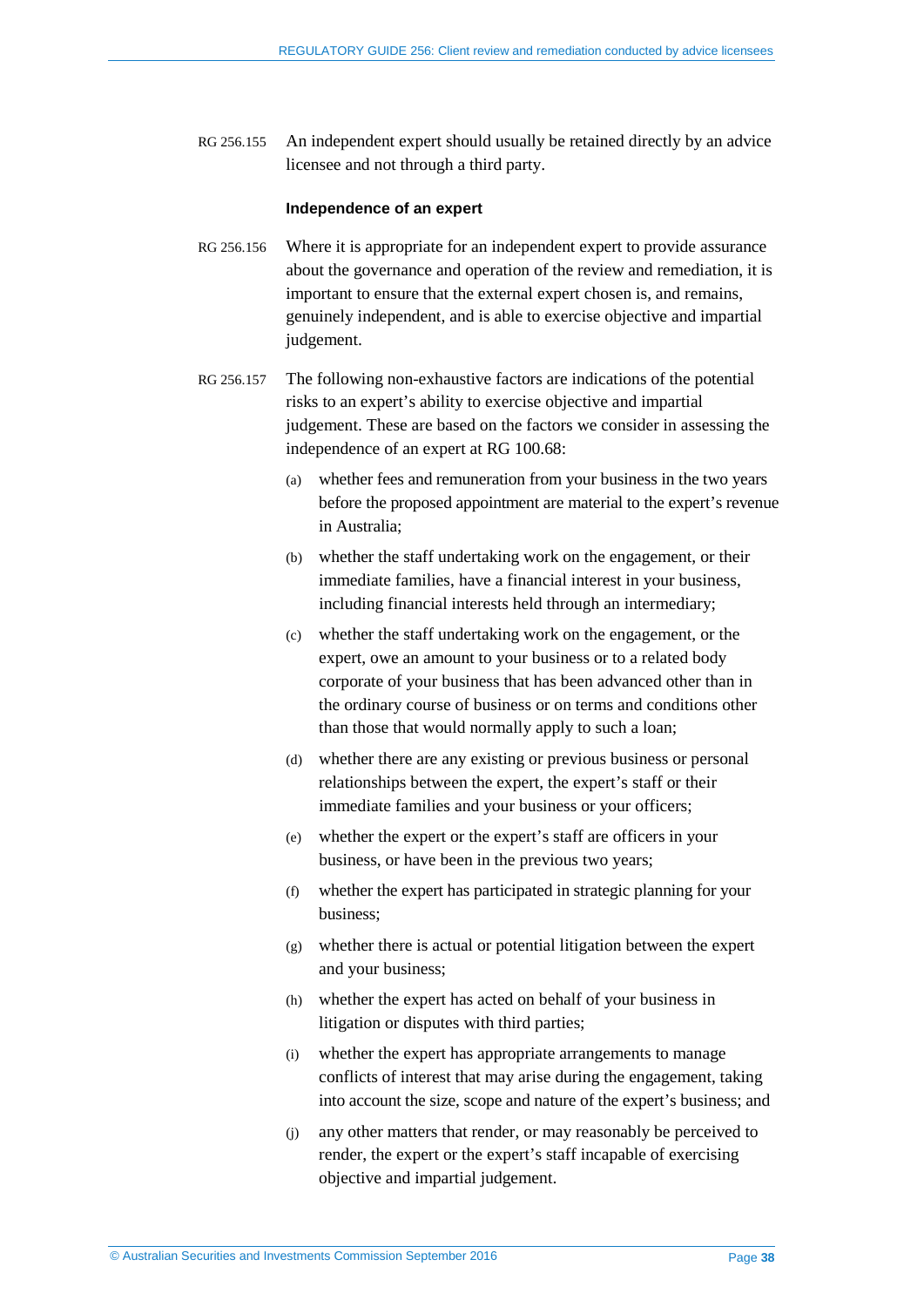#### **Conflicts of interest**

- RG 256.158 You should have controls in place to ensure there are no conflicts of interest, and that advisers who are the subject of the review and remediation are not involved in the review and remediation and are unable to influence any persons who are involved in the review and remediation (e.g. advice reviewers, peer reviewers, decision makers and those providing oversight of the review and remediation).
- RG 256.159 An independent expert selected and appointed by the advice licensee should also ensure that they have appropriate measures to manage any conflicts of interest that may arise during the engagement, including from their appointment by the licensee.

## **Record keeping**

- <span id="page-38-0"></span>RG 256.160 Specific record-keeping obligations are imposed on AFS licensees under the AFS licence conditions in PF 209, and under [CO 14/923]. Record-keeping requirements are also implied by the general duties imposed under s912A of the Corporations Act. The relevant duties of a licensee that imply such a record-keeping obligation include:
	- (a) the duty to 'do all things necessary to ensure that the financial services covered by the licence are provided efficiently, honestly and fairly'  $(s912A(1)(a))$ ;
	- (b) the duties to comply with the financial services laws and to take all reasonable steps to ensure its representatives comply with these laws  $(s912A(1)(c)-(ca))$ ;
	- (c) the duty to have an adequate dispute resolution system  $(s912A(1)(g))$ ; and
	- (d) the duty to have adequate risk management systems in place  $(s912A(1)(h)).$
- RG 256.161 Good record keeping is an important part of any review and remediation to ensure compliance with these obligations. Records may include, but are not limited to, records of:
	- (a) the steps taken to develop the review and remediation (including, for example, how the scope and design were determined and the decisions made as part of these processes);
	- (b) client communication (including in writing, by telephone and in person);
	- (c) internal communications and communication with other external parties in reviewing the advice;
	- (d) the governance arrangements;
	- (e) the assessment of the advice;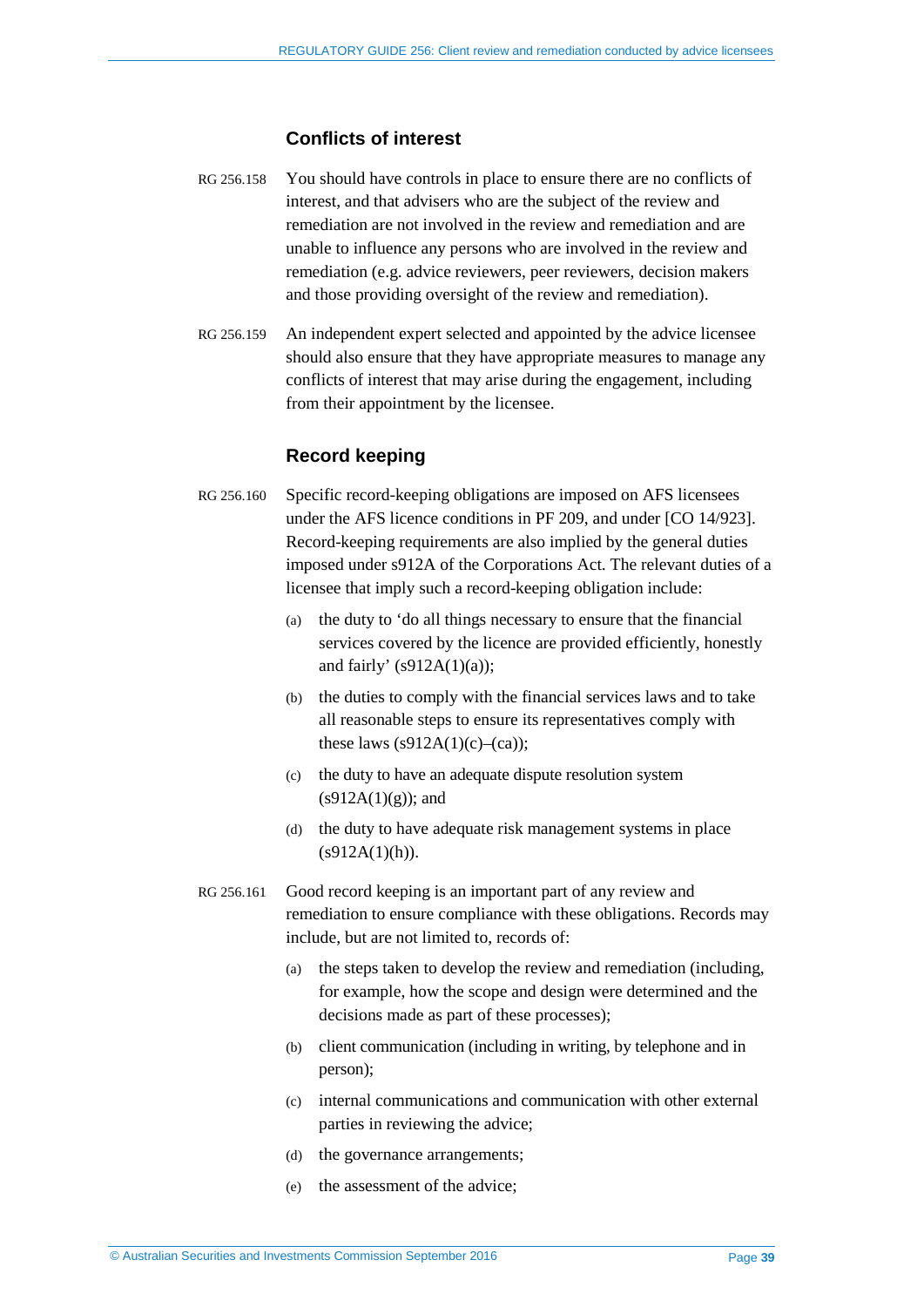- (f) peer review outcomes;
- (g) recommendations made by advice reviewers and the reasons for those recommendations;
- (h) decisions made and the reasons for those decisions, particularly where the decision is different to an advice reviewer's recommendation;
- (i) how the type of remediation is determined;
- (j) the interest rate used to calculate foregone returns or interest where it is not possible or reasonably practicable to determine the actual investment returns or interest that a client would have received, and your reasons for using this rate; and
- (k) the timeframes in reviewing the advice.
- RG 256.162 Good records are useful for properly monitoring the progress of the review and remediation, understanding the nature of the misconduct or other compliance failure, and reporting to senior staff, ASIC and your EDR scheme (where required): see RG [256.164.](#page-39-1) Good records are also useful to enable the efficient reviewing of complaints by your EDR scheme if a client makes a complaint following the outcome of the review and remediation.
- <span id="page-39-0"></span>RG 256.163 As mentioned in [RG 256.147,](#page-35-0) regular reporting on the progress of the review and remediation should be provided to a senior person overseeing the review and remediation, which may include reporting to the board, or other relevant persons or areas within your business.

#### **Reporting publicly**

- <span id="page-39-1"></span>RG 256.164 You should consider whether it may be in the public interest to report publicly on the review and remediation. Any public reporting should provide an update on the progress of the review and remediation.
- RG 256.165 In general, we believe advice licensees should be transparent about review and remediation. Public reporting will be especially important for a larger-scale review and remediation, or a review and remediation that follows public reports of client losses, alleged misconduct or other compliance failure.

#### **ASIC reporting publicly**

RG 256.166 Where ASIC is overseeing the design and implementation of a review and remediation process, and public reporting is appropriate, we may also make public statements in relation to your review and remediation and our involvement.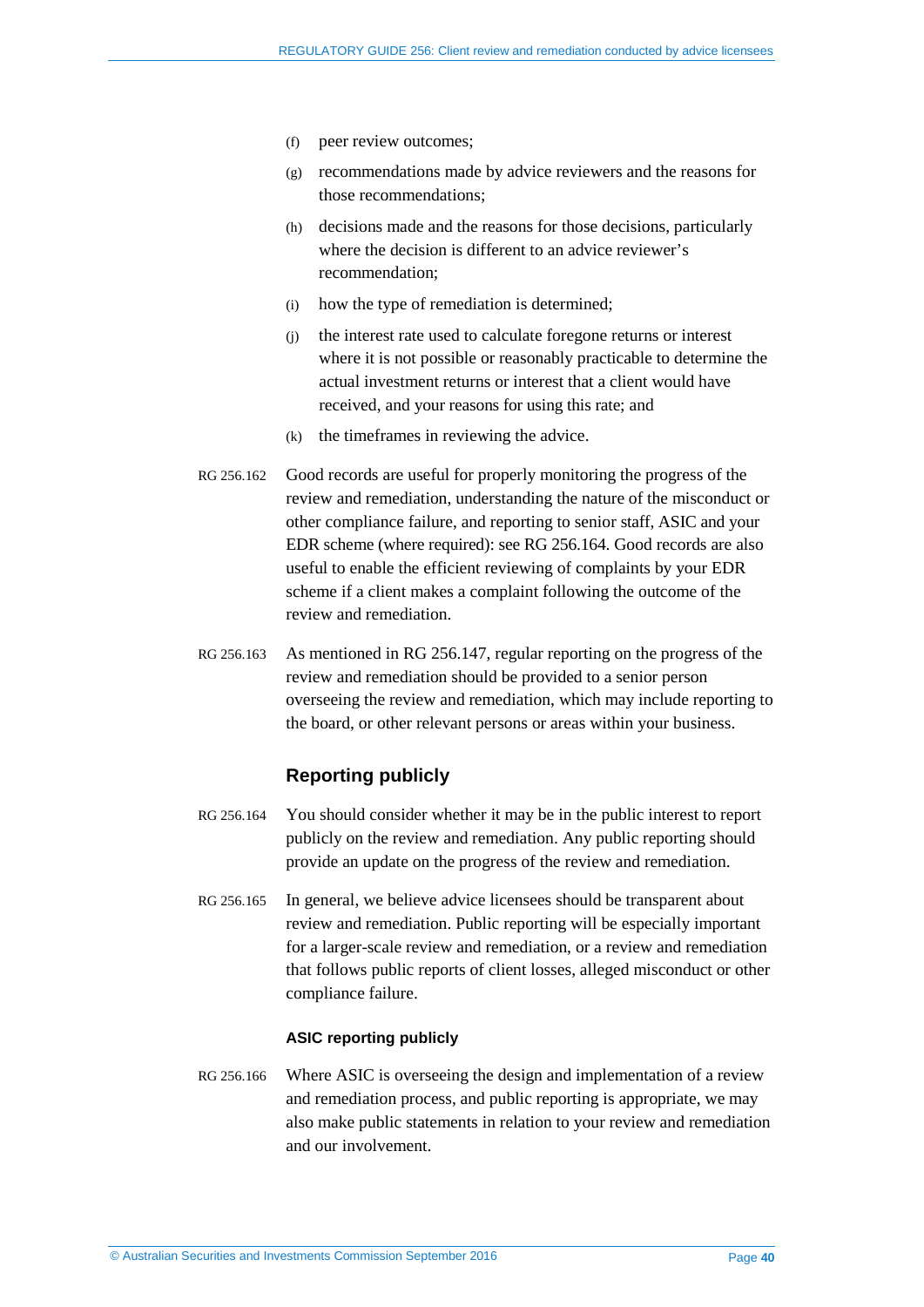<span id="page-40-0"></span>RG 256.167 Where we have entered into an enforceable undertaking that requires reporting by an independent expert, our policy is that we will make publicly available a summary of the final report, or a statement that refers to the contents of that report, on our enforceable undertakings register on our website. We may also refer to the contents of the report publicly: see RG 100.78–RG 100.85.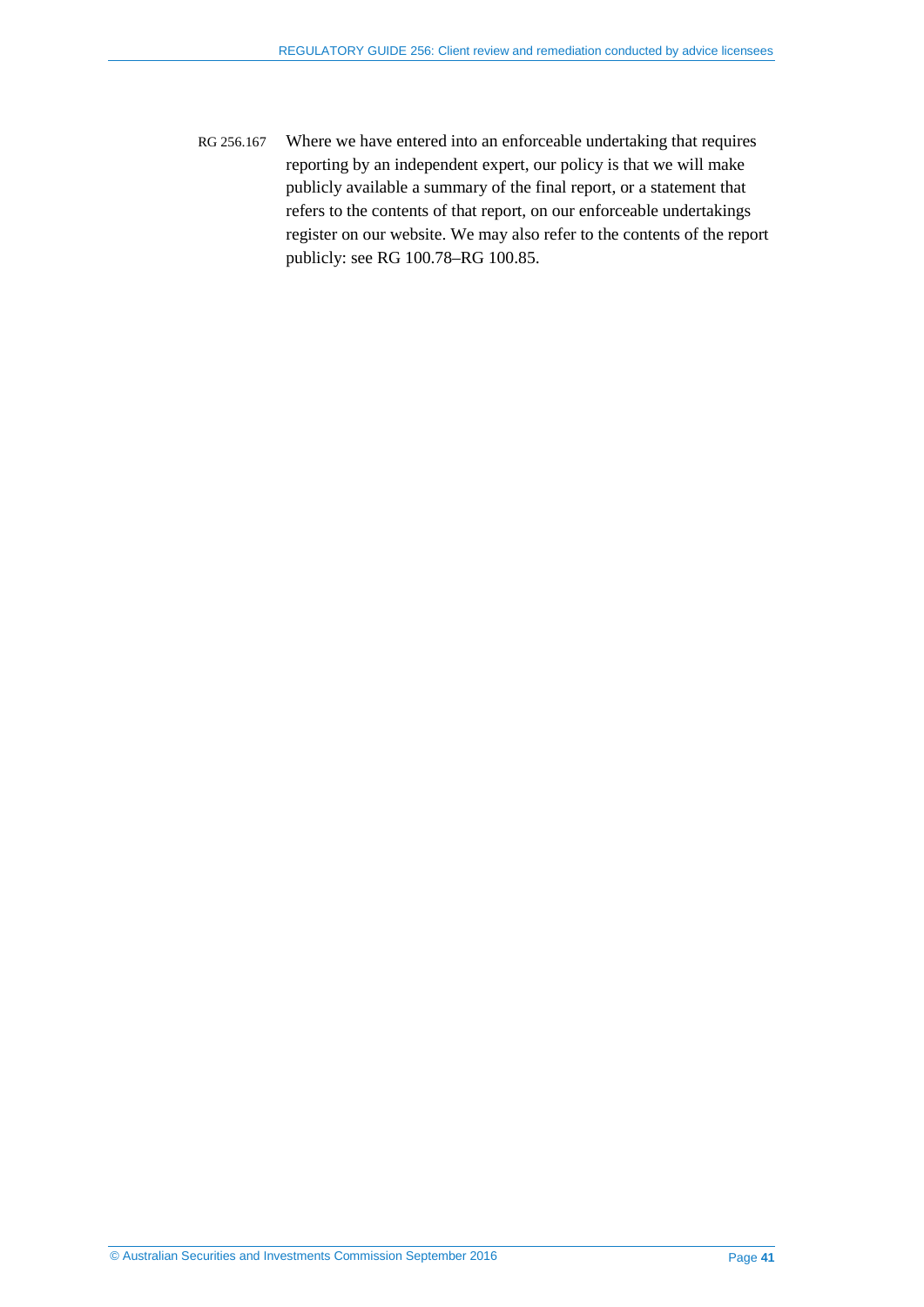## <span id="page-41-0"></span>**E Communicating with clients**

#### **Key points**

Effective, timely and targeted communication that is informed by behavioural insights is key to ensuring that clients understand the review and remediation process and how it will affect them.

You should proactively contact potentially affected clients, and consider the best way to do this in light of your client base and the methods of communication available to your clients: see RG [256.169](#page-41-2) and RG [256.173–](#page-42-1)RG [256.179.](#page-43-1)

Communication should be straightforward and remove complexity where possible: see the principles set out below at RG [256.169.](#page-41-2)

Communication that is well timed in relation to a client's decisions will be the most effective: see RG [256.170–](#page-42-2)RG [256.172](#page-42-3) and RG [256.180–](#page-43-0)RG [256.186.](#page-45-0)

Advice licensees should be reasonable and flexible when requesting a response from a client: see RG [256.187–](#page-45-1)RG [256.192.](#page-45-2)

RG 256.168 There are a range of factors for you to consider when communicating with clients about review and remediation, including when and how it is appropriate to communicate with potentially affected clients. This is important to ensure that clients understand the review and remediation process and how it will affect them.

## <span id="page-41-2"></span><span id="page-41-1"></span>**Communicating generally with clients about review and remediation**

RG 256.169 It is important that you proactively contact clients who have potentially been affected by the misconduct or other compliance failure. You should consider the appropriate way to do this, taking into account the nature of your client base, the methods of communication available to your clients, and any preferences previously expressed by your clients.

#### **Key principles when communicating with clients**

When communicating with clients about review and remediation, you should consider the following principles:

- First impressions are important—if correspondence looks dense or complex, clients may not read it.
- Think about the appropriate method and tone for communicating in light of the client's circumstances (e.g. their financial literacy, language skills and age) and the client's agreed forms of communication or access to different communication channels.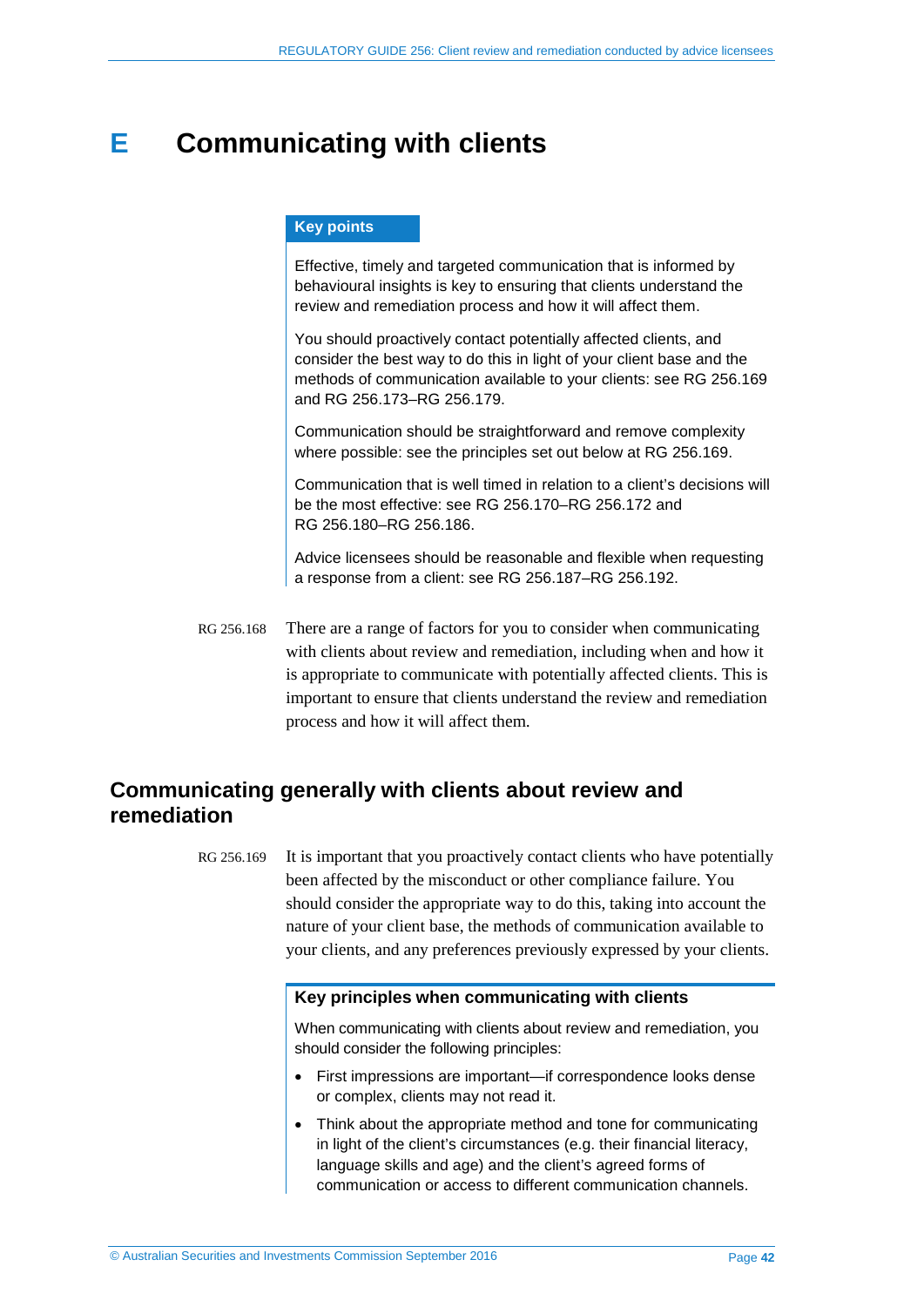- Be clear and direct by using simple language, avoiding legal jargon and omitting unnecessary information.
- Break down multiple or complex tasks into simple steps.
- Use short and simple sentences and paragraphs.
- Avoid lengthy letters—consider moving additional information into supplementary material to accompany the letter (e.g. a brochure).
- Prominently highlight, at the top of any communication, the actions the client is required to take and the key messages.
- Where possible, remove uncertainty about the process and give people an idea of what to expect (e.g. how long a step may take).
- Consider when would be the best time to contact clients throughout the process.

## <span id="page-42-2"></span><span id="page-42-0"></span>**When and how to communicate with clients**

#### **Timing of communication**

- RG 256.170 Communication that is well timed in relation to a client's decisions will be the most effective.
- <span id="page-42-4"></span>RG 256.171 In many cases, advice licensees communicate with clients at the following stages of review and remediation:
	- (a) at the beginning, to inform the client that they are included in the scope of the review and remediation; and
	- (b) after the client's advice has been reviewed, to inform the client of the final decision and how the client will be remediated, if applicable.

Note: We recognise that, in some circumstances, advice licensees may not communicate with a client until after a client's advice has been reviewed.

<span id="page-42-3"></span>RG 256.172 You should consider when it is best to communicate with your clients, taking into account the nature of your client base, the progress of the review and remediation, what is expected of clients at each stage of the review and remediation, and the type of misconduct or other compliance failure. This may be at the initial and final stages described in [RG 256.171,](#page-42-4) or at other times.

#### **Form of communication**

<span id="page-42-1"></span>RG 256.173 Evidence from behavioural sciences shows that effective, timely and targeted communication is key to ensuring that clients understand review and remediation and how it affects them. Small details in how communication is framed can affect whether and how a consumer understands and responds to information.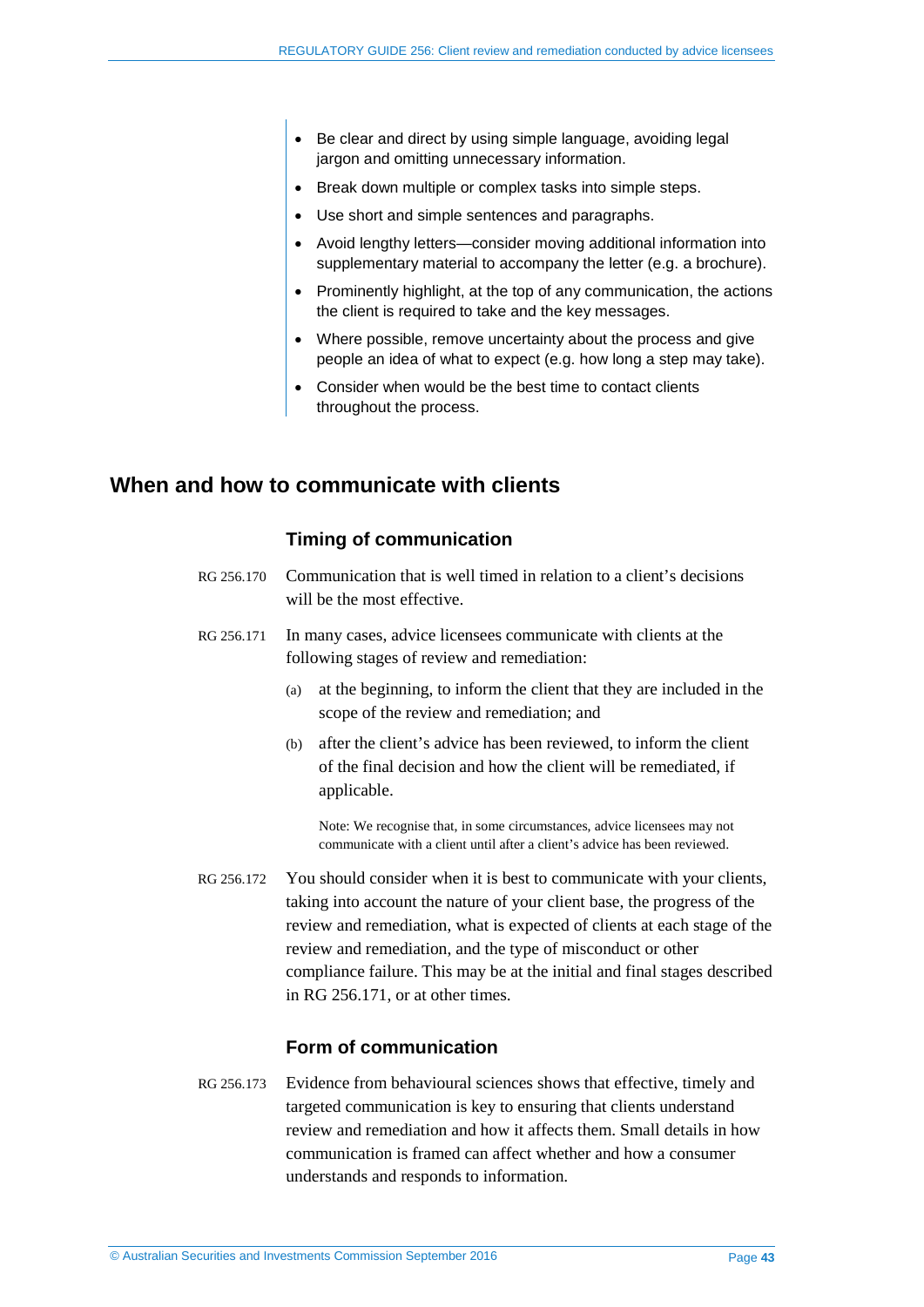- RG 256.174 Advice licensees engage with clients in various different forms, including by mail, telephone, email, SMS, secure online facilities and in person.
- RG 256.175 Subject to [RG 256.176,](#page-43-2) contact with a client throughout the review and remediation process should be in a form that is appropriate to your client's circumstances (e.g. their financial literacy, language skills and age) and any previously agreed form of communication with the client.
- <span id="page-43-2"></span>RG 256.176 When notifying a client initially about the review and remediation, or informing them of a decision made following a review of the client's advice, this information should be communicated in writing. If this information is communicated verbally (e.g. by telephone or in person), you should follow this up in writing to the client within 10 business days.
- RG 256.177 At each of these stages, clients need to consider what the review and remediation and your decisions mean for their individual circumstances. While you can initially communicate this information with clients verbally—to ensure that clients properly understand the nature of the information they are receiving—it is important that they also receive these communications in writing. This will give clients the opportunity to review the information, seek advice (either from family and friends or professional advice) and ask additional questions.
- RG 256.178 You should consider testing the effectiveness of your communication with specialists. User testing is another useful way to ensure that communication is effective. ASIC may also give feedback or directions about how we think consumer communications should be drafted.
- <span id="page-43-1"></span>RG 256.179 Where clients have particular needs (e.g. poor English skills or low financial literacy), interpreters and staff who are trained cross-culturally or trained to cater for clients with particular needs should be provided.

#### **Initial communication with clients**

- <span id="page-43-0"></span>RG 256.180 If you plan to communicate with clients that their advice will be reviewed as part of a review and remediation process—but before a decision is made on whether remediation is appropriate—you should clearly set out in writing:
	- (a) that potential misconduct or other compliance failure has been identified, and the nature of the misconduct or failure to the extent that it has been identified at that particular point in time;
	- (b) that you are operating a review and remediation process and what steps that involves;
	- (c) if you have decided the client is within the scope of the review and remediation, what this means for the client;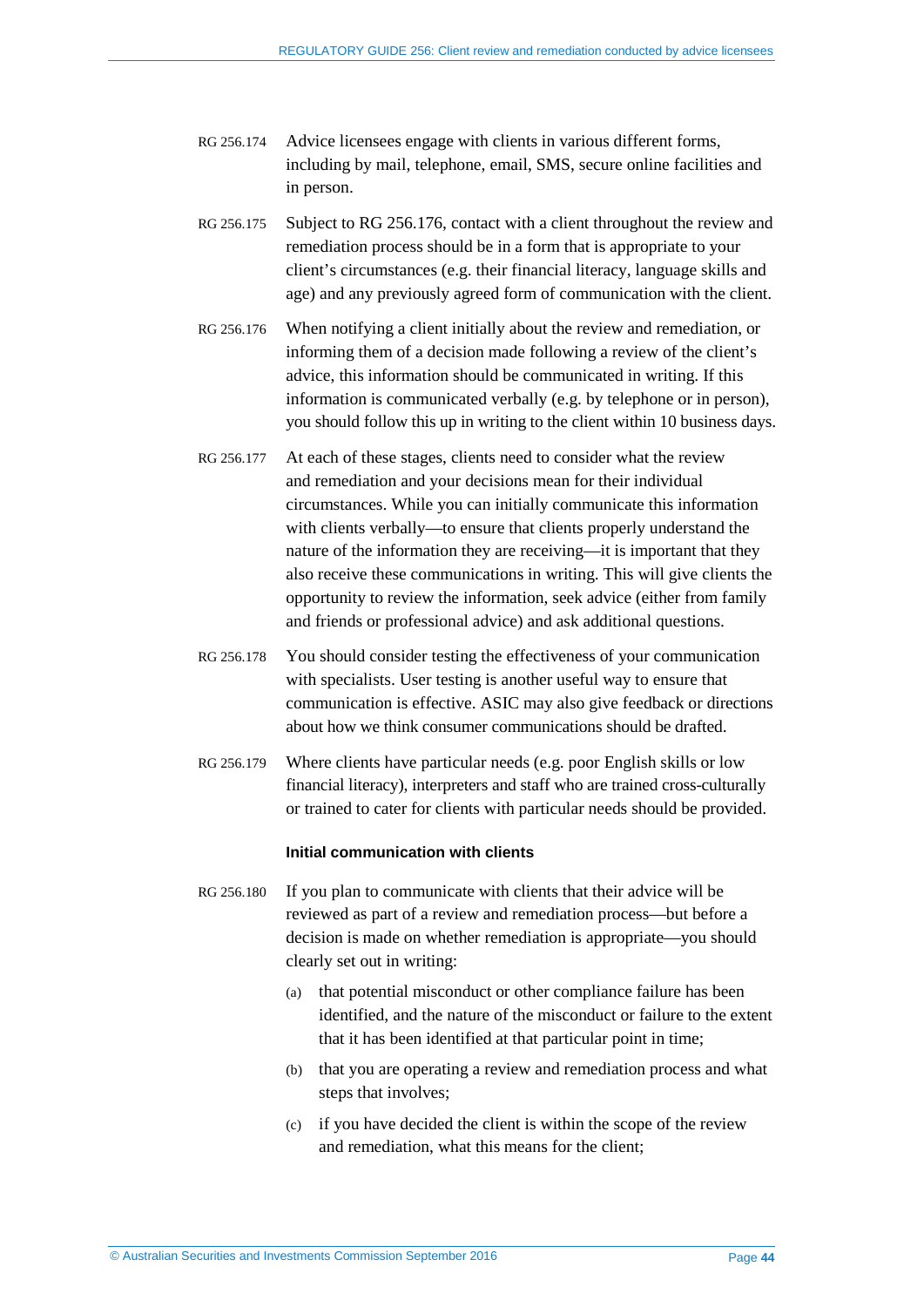(d) an indication of the timeframe in which a decision will be made;

Note: You should ensure that the review and remediation process is operated without unnecessary delays, and that you have adequate resources allocated to the review and remediation to ensure this happens and to meet any indicative timeframe given to clients about when a decision will be made: see RG [256.60–](#page-15-0)RG [256.62.](#page-15-1)

- (e) the client's rights (e.g. the right to submit a dispute to your EDR scheme);
- (f) a central contact point if the client wishes to discuss the communication further; and
- (g) the next steps.
- RG 256.181 Taking into account the principles set out at [RG 256.169,](#page-41-2) this information may be presented in different forms. For example, it may be appropriate to provide a client with a brief letter containing key information, and attach a short brochure to it setting out additional information.
- RG 256.182 As noted at [RG 256.89,](#page-21-2) you should identify the group of clients that falls within the scope of the review and remediation without these clients needing to express an interest in participating in the review and remediation. As noted at [RG 256.90,](#page-21-4) where it is appropriate for you to seek interest from a wider group of clients, and you do so, there should be a clear and straightforward process for these clients to follow to indicate their interest.

#### **Ongoing communication**

- RG 256.183 The level of ongoing communication with clients will depend on your existing communication strategies, the progress of the review and remediation against the expectations initially communicated to clients, and the client's preferences.
- RG 256.184 Clients should at least have an opportunity to obtain updates on the progress of their advice review. This could be done, for example, by:
	- (a) providing a direct telephone number or email that the client may contact to obtain this information;
	- (b) providing access to a secure electronic facility that includes information on the progress of the review of the client's advice file; or
	- (c) communicating in a way that is agreed with the client.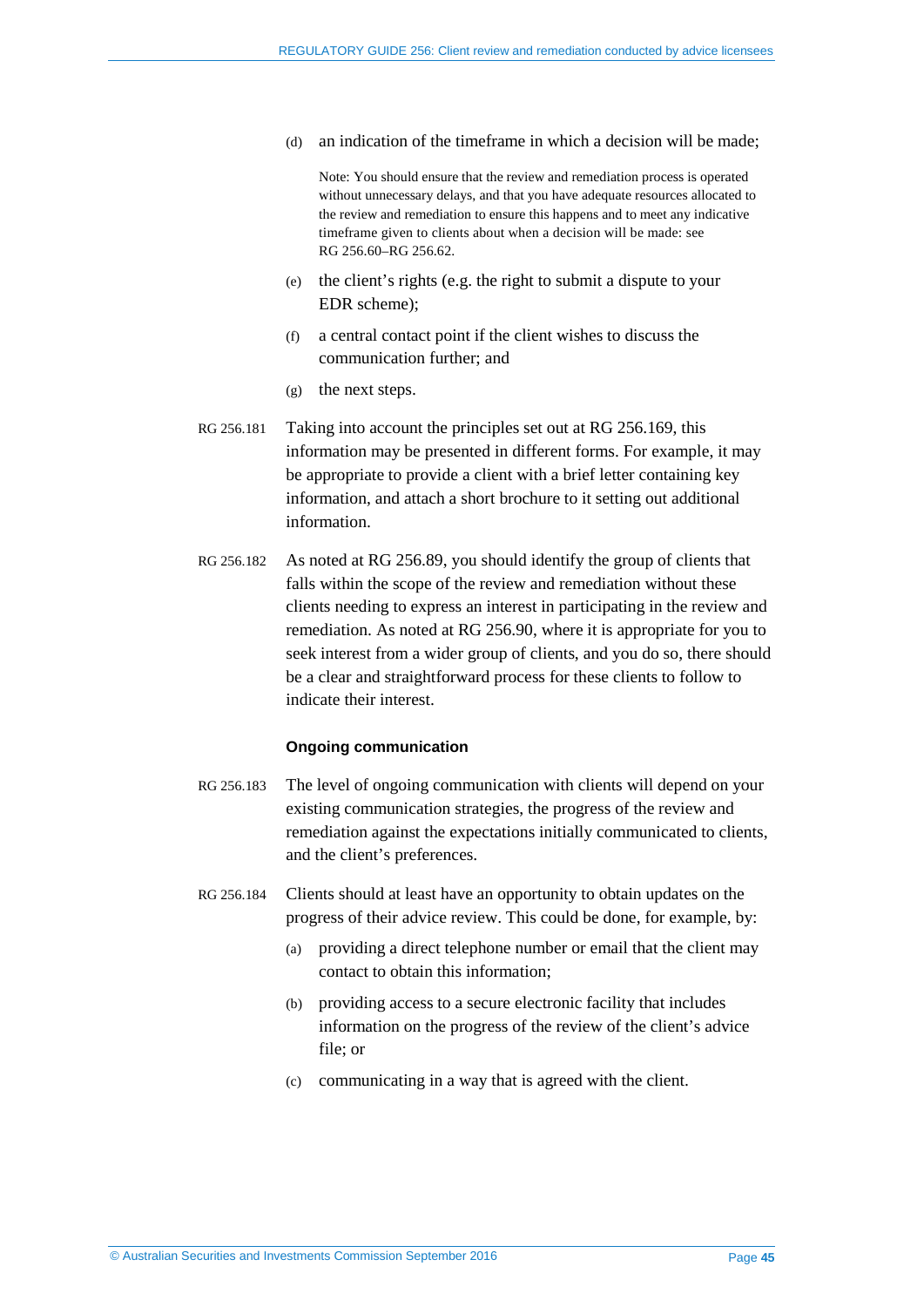#### **Final communication with clients**

- RG 256.185 When communicating a decision to a client, you should clearly set out in writing:
	- (a) what the decision is;
	- (b) the reasons for the decision;
	- (c) the circumstances of the advice and what factors have been taken into account in forming the decision;
	- (d) if remediation is offered, its components and how it was calculated; and, if not offered, the reasons why;
	- (e) the client's rights if they are unhappy with the decision (e.g. lodging a dispute with your EDR scheme); and
	- (f) contact details if the client wishes to discuss the decision further.
- <span id="page-45-0"></span>RG 256.186 You should consider the principles set out at [RG 256.169](#page-41-2) when communicating a decision.

#### **Requesting a response from clients**

- <span id="page-45-1"></span>RG 256.187 You may request that clients respond within a specified timeframe for example, when seeking additional information from a client or requesting a client's acceptance of an offer of remediation.
- RG 256.188 This timeframe should be prominently disclosed and should be reasonable and flexible, taking into account that clients will require time to consider the letter, review past advice they have received and collect any information required. As a minimum, you should give clients 30 days to respond to any requests.
- RG 256.189 Where a client does not respond to communications, you should make reasonable efforts to contact the client. This may include:
	- (a) searching your records for alternative contact details; or
	- (b) searching through publicly available information (e.g. the White Pages or other digitally available information).
- RG 256.190 If you ask for a response from the client within a specified period of time, you should be flexible in allowing clients additional time to respond. Whatever timeframe is provided, clients should not be excluded from the review and remediation or be denied remediation on the basis of not responding within the specified timeframe.
- RG 256.191 You should have processes in place to review the advice of clients who respond after review and remediation has been concluded (e.g. by reviewing advice through your IDR processes).
- <span id="page-45-2"></span>RG 256.192 You should also consider what assistance could be provided to clients to generate responses—for example, providing a checklist of simple tasks that a client is required to complete in order to accept an offer of remediation.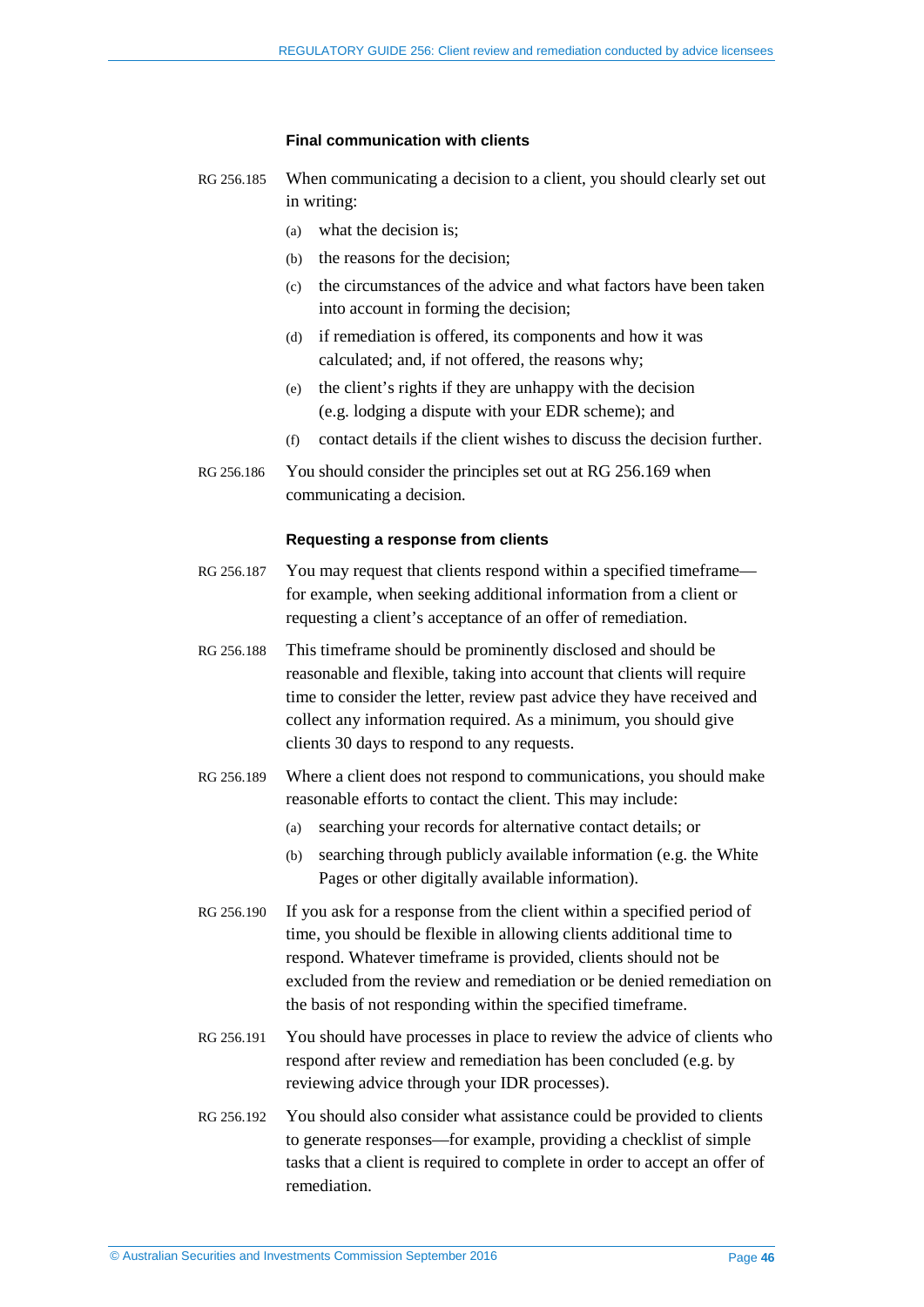## <span id="page-46-0"></span>**F Ensuring clients have access to external review of decisions**

#### **Key points**

Clients should have access to EDR processes to review your assessment of their advice. You may need to consider waiving any monetary or time limits, but we suggest you consult your PI insurer before you agree to do this: see RG [256.193–](#page-46-1)RG [256.197.](#page-46-2)

You should consider engaging with your EDR scheme when commencing the review and remediation process, so that relevant documentation, timeframes and other arrangements are agreed upfront: see RG [256.196.](#page-46-3)

You should also consider whether it is appropriate to offer assistance to clients who wish to seek their own independent professional advice to assist their response to review and remediation: RG [256.198–](#page-47-1) RG [256.199.](#page-47-2)

- <span id="page-46-1"></span>RG 256.193 It is important that clients have access to your EDR scheme if they are not satisfied with the decision you have made in relation to whether a breach or other misconduct has occurred and whether remediation is appropriate.
- RG 256.194 To ensure that clients have access to EDR processes, depending on the nature of the advice, you may need to consider waiving any monetary or time limit, or other limits that may constrain your EDR scheme's jurisdiction. You should consult your PI insurer before agreeing to waive any limits.
- RG 256.195 You should provide clients with information and documents that were used to form the decision following the review of the client's advice. We recognise, however, that there may be some limited circumstances where it is appropriate to withhold certain information and documents. These circumstances might include where the release of information would endanger a third party or where it would compromise your general security measures.
- <span id="page-46-3"></span>RG 256.196 You should consider engaging with your EDR scheme when initiating a review and remediation process so that relevant documentation, timeframes and other arrangements are agreed upfront with your EDR scheme. This will facilitate the streamlined consideration, review and decision by your EDR scheme when necessary.
- <span id="page-46-2"></span>RG 256.197 Clients should receive clear communication about their EDR options.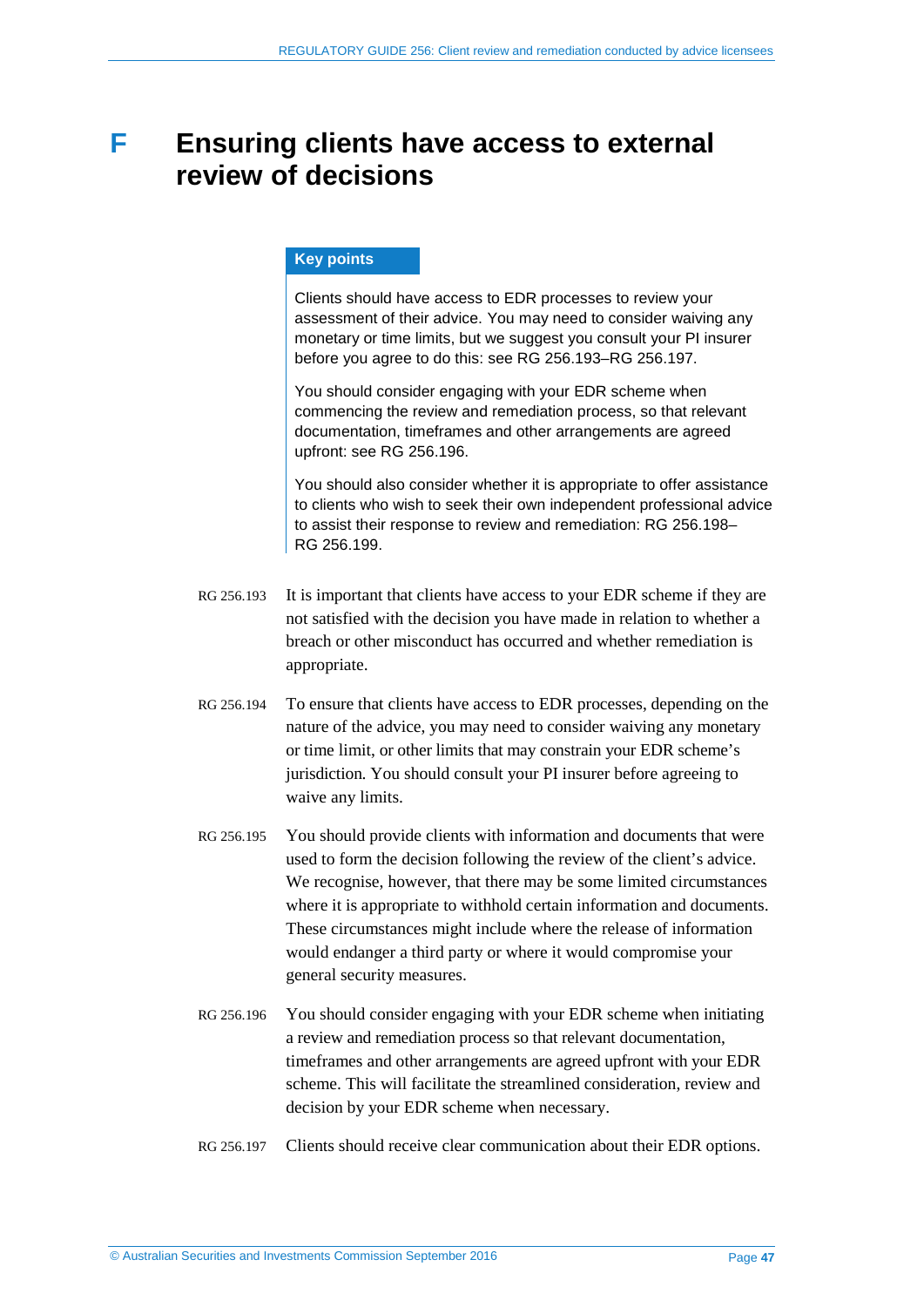- <span id="page-47-1"></span>RG 256.198 You should also consider whether it is appropriate to offer assistance to clients who wish to seek their own professional advice about your decision on whether remediation is appropriate. We think this is appropriate where, given the nature of the remediation offer (e.g. its relative size compared to the client's overall wealth or the complexity of the underlying issues), the client might reasonably want to test the offer but may not have the resources to do so.
- <span id="page-47-2"></span>RG 256.199 Assistance could come in different forms—for example:
	- (a) offering to reimburse the client (e.g. up to a limit of \$5,000) for professional advice sought by the client (e.g. advice from a lawyer, accountant or financial adviser); or
	- (b) offering the services of a group of professionals independent of your business to provide advice to the client, free of charge.
- RG 256.200 Guidance on the interaction of review and remediation and IDR and EDR obligations is provided at [RG 256.49](#page-13-1)[–RG 256.55.](#page-14-1)

## <span id="page-47-0"></span>**Settlement deeds**

- RG 256.201 Settlement deeds, or contracts, are an important part of the remediation process for advice licensees. However, deeds should only be relevant to the conduct being remediated.
- RG 256.202 Settlement deeds should not restrict a client's ability to speak to ASIC (or other Commonwealth, state or territory agencies), your EDR scheme, an adviser's professional association or legal representation about a matter—for example, if the client has concerns about the operation of the review and remediation, or the way in which their matter has been reviewed.
- RG 256.203 Settlement deeds should also not restrict a client's ability to speak to ASIC (or other Commonwealth, state or territory agencies) about the original misconduct or other compliance failure that gave rise to the remediation outcome.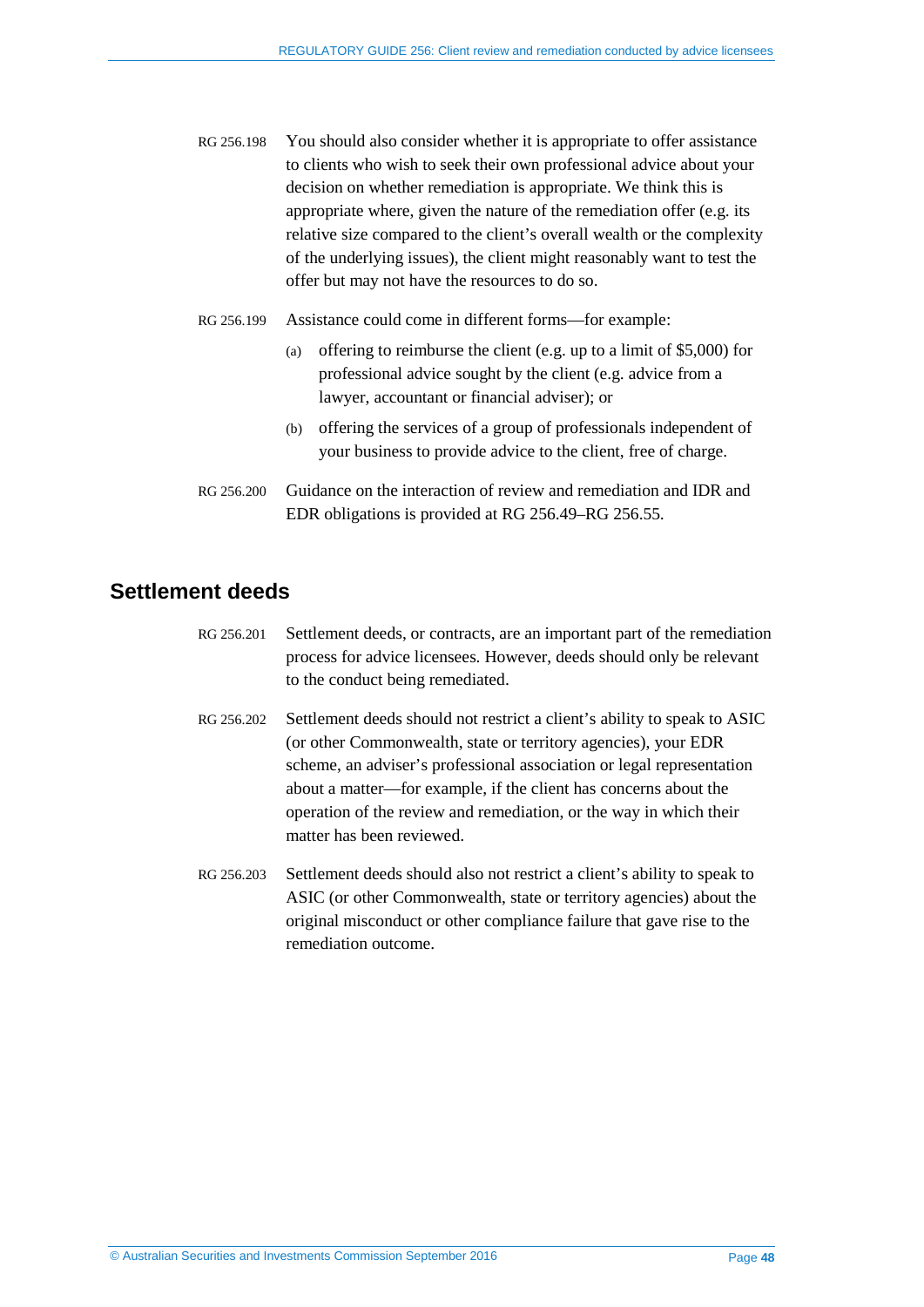# <span id="page-48-0"></span>**Key terms**

| Term                                           | <b>Meaning in this document</b>                                                                                                                                                                                                     |
|------------------------------------------------|-------------------------------------------------------------------------------------------------------------------------------------------------------------------------------------------------------------------------------------|
| advice                                         | Personal advice provided to retail clients                                                                                                                                                                                          |
| advice licensee                                | An AFS licensee who provides personal advice to retail<br>clients                                                                                                                                                                   |
| AFS licence                                    | An Australian financial services licence under s913B of<br>the Corporations Act that authorises a person who carries<br>on a financial services business to provide financial<br>services                                           |
|                                                | Note: This is a definition contained in s761A.                                                                                                                                                                                      |
| AFS licensee                                   | A person who holds an AFS licence under s913B of the<br><b>Corporations Act</b>                                                                                                                                                     |
|                                                | Note: This is a definition contained in s761A.                                                                                                                                                                                      |
| APRA                                           | Australian Prudential Regulation Authority                                                                                                                                                                                          |
| <b>ASIC</b>                                    | Australian Securities and Investments Commission                                                                                                                                                                                    |
| <b>Corporations Act</b>                        | Corporations Act 2001, including regulations made for the<br>purposes of that Act                                                                                                                                                   |
| Corporations<br>Regulations                    | <b>Corporations Regulations 2001</b>                                                                                                                                                                                                |
| client                                         | See 'retail client'                                                                                                                                                                                                                 |
| [CO 09/339] (for<br>example)                   | An ASIC class order (in this example numbered 09/339)                                                                                                                                                                               |
| credit licensee                                | Holder of an Australian credit licence                                                                                                                                                                                              |
| <b>EDR</b>                                     | External dispute resolution                                                                                                                                                                                                         |
| initiate (a review and<br>remediation process) | The process of review and remediation is 'initiated' when<br>an advice licensee makes the decision to address a<br>systemic issue by conducting this process                                                                        |
| <b>Federal Court</b>                           | <b>Federal Court of Australia</b>                                                                                                                                                                                                   |
| financial product<br>advice                    | A recommendation or a statement of opinion, or a report<br>of either of these things, that:                                                                                                                                         |
|                                                | • is intended to influence a person or persons in making<br>a decision about a particular financial product or class<br>of financial product, or an interest in a particular<br>financial product or class of financial product; or |
|                                                | • could reasonably be regarded as being intended to<br>have such an influence.                                                                                                                                                      |
|                                                | This does not include anything in an exempt document                                                                                                                                                                                |
|                                                | Note: This is the definition contained in s766B of the<br>Corporations Act.                                                                                                                                                         |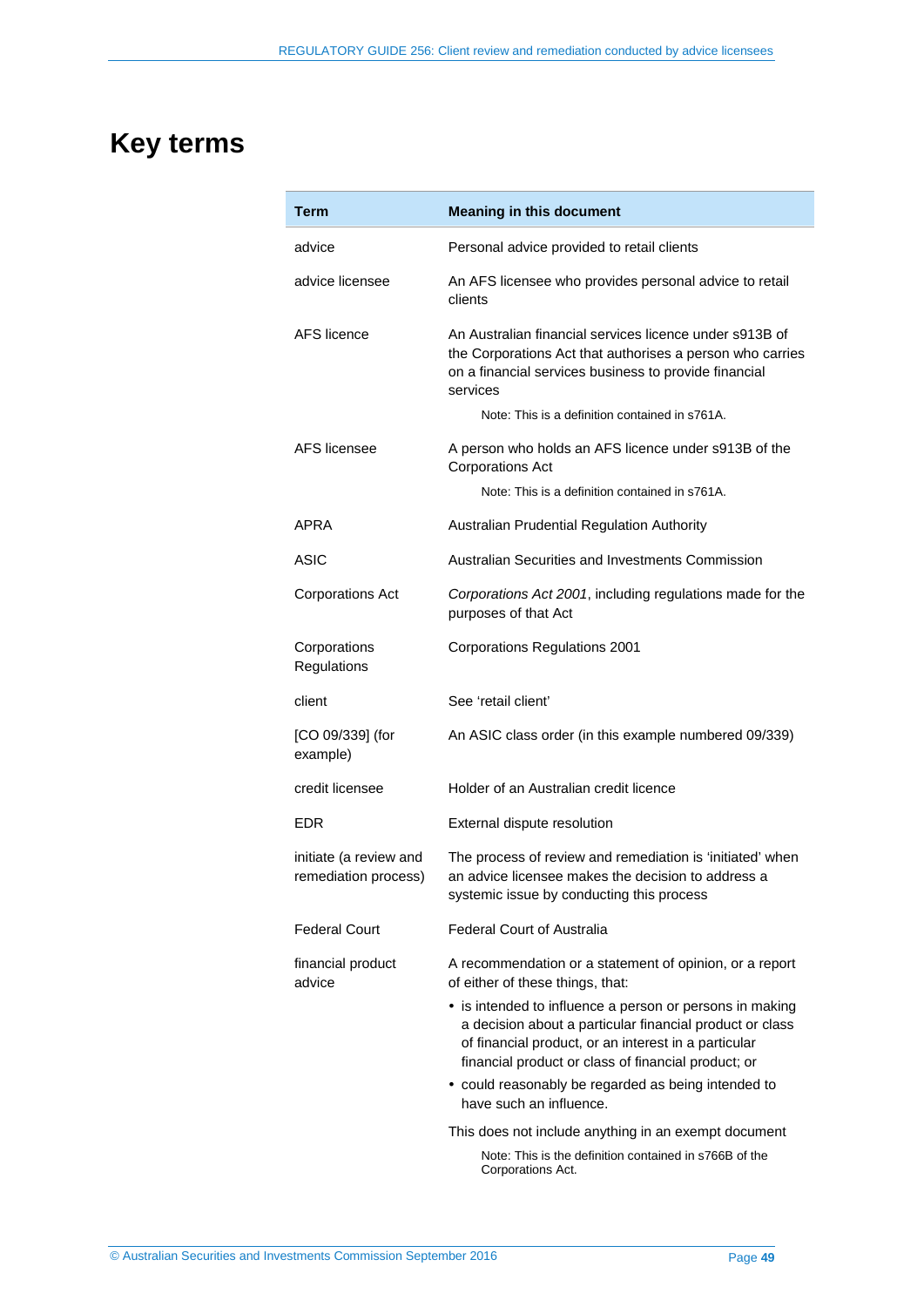| Term                           | <b>Meaning in this document</b>                                                                                                                                                                                                                                                                                                      |
|--------------------------------|--------------------------------------------------------------------------------------------------------------------------------------------------------------------------------------------------------------------------------------------------------------------------------------------------------------------------------------|
| IDR                            | Internal dispute resolution                                                                                                                                                                                                                                                                                                          |
| personal advice                | Financial product advice given or directed to a person<br>(including by electronic means) in circumstances where:                                                                                                                                                                                                                    |
|                                | • the person giving the advice has considered one or<br>more of the client's objectives, financial situation and<br>needs; or                                                                                                                                                                                                        |
|                                | • a reasonable person might expect the person giving the<br>advice to have considered one or more of these<br>matters                                                                                                                                                                                                                |
|                                | Note: This is the definition contained in s766B(3) of the<br>Corporations Act.                                                                                                                                                                                                                                                       |
| PI insurance                   | Professional indemnity insurance                                                                                                                                                                                                                                                                                                     |
| reg 7.6.02AAA (for<br>example) | A regulation of the Corporations Regulations (in this<br>example numbered 7.6.02AAA), unless otherwise<br>specified                                                                                                                                                                                                                  |
| retail client                  | A client as defined in s761G of the Corporations Act and<br>Div 2 of Pt 7.1 of the Corporations Regulations 2001                                                                                                                                                                                                                     |
| review and<br>remediation      | Client review and remediation-a set of activities set up<br>within an advice licensee to review personal advice given<br>to clients, where a systemic issue in relation to the advice<br>has been identified, and then to remediate clients who<br>have suffered loss or detriment as a result (whether<br>monetary or non-monetary) |
| RG 104 (for example)           | An ASIC regulatory guide (in this example numbered<br>104)                                                                                                                                                                                                                                                                           |
| s912A (for example)            | A section of the Corporations Act (in this example<br>numbered 912A), unless otherwise specified                                                                                                                                                                                                                                     |
| systemic issue                 | An issue causing actual or potential loss or detriment to a<br>number of clients as a result of misconduct or other<br>compliance failure by an advice licensee or its current or<br>former representatives                                                                                                                          |
| Tier 1 products                | All financial products that are not Tier 2 products                                                                                                                                                                                                                                                                                  |
| Tier 2 products                | General insurance products, except for personal sickness<br>and accident (as defined in reg 7.1.14 of the Corporations<br>Regulations); consumer credit insurance (as defined in<br>reg 7.1.15); basic deposit products; non-cash payment<br>products and First Home Saver Account deposit accounts                                  |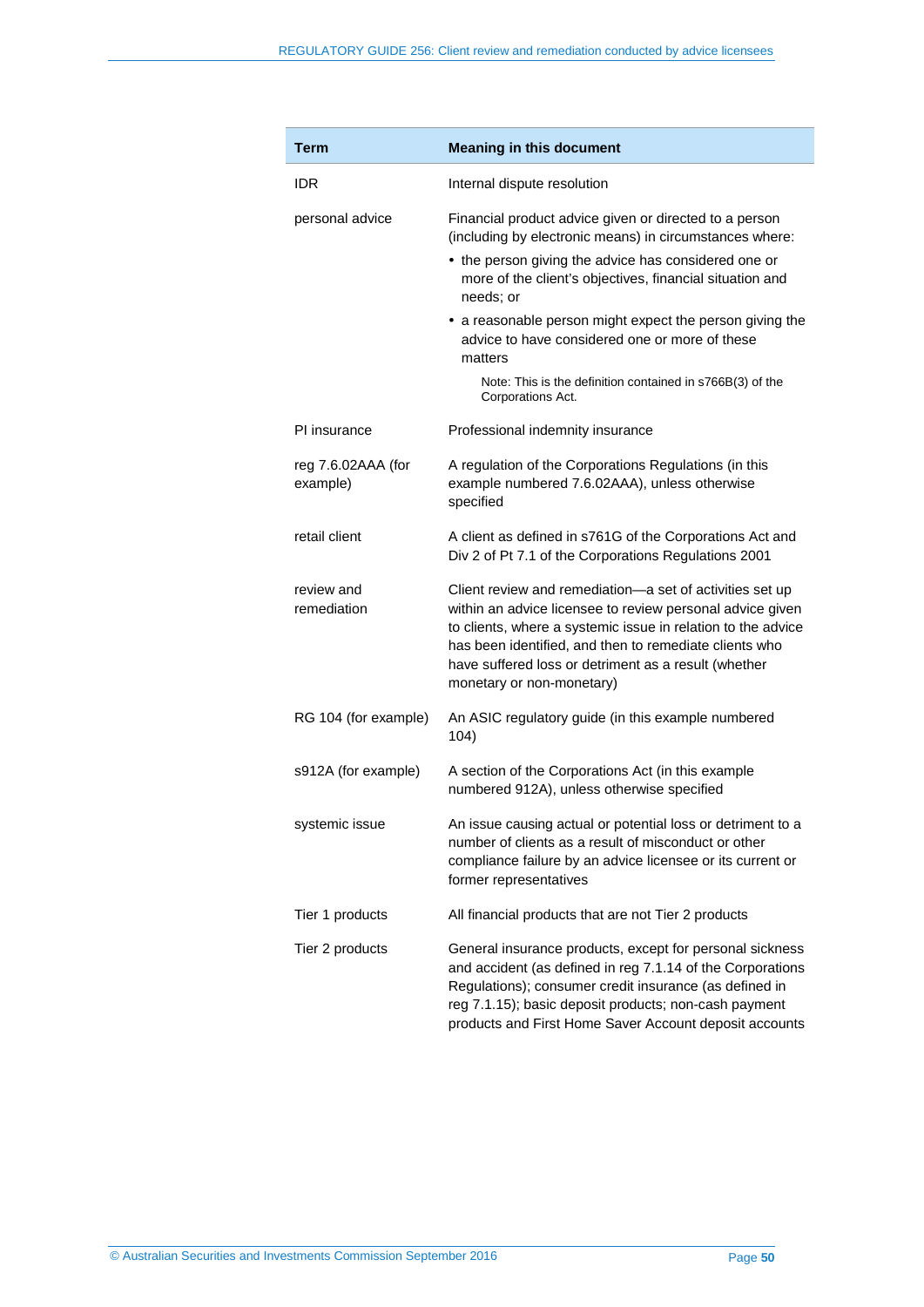## <span id="page-50-0"></span>**Related information**

#### **Headnotes**

adequate resources, advice licensees, advice reviewers, advisers, AFS licensees, client review and remediation, compensation, external dispute resolution, financial product advice, general advice, governance arrangements, independent expert, internal dispute resolution, loss or detriment, misconduct or other compliance failure, personal advice, PI insurer, record keeping, retail client, settlement deeds, systemic issue

### **Class orders and pro formas**

[CO 09/339] *Internal dispute resolution procedures* 

[CO 14/923] *Record-keeping obligations for Australian financial services licensees when giving personal advice*

PF 209 *Australian financial services licence conditions*

### **Regulatory guides**

RG 78 *Breach reporting by AFS licensees*

RG 100 *Enforceable undertakings*

RG 104 *Licensing: Meeting the general obligations*

- RG 126 *Compensation and insurance arrangements for AFS licensees*
- RG 146 *Licensing: Training of financial product advisers*

RG 165 *Licensing: Internal and external dispute resolution*

RG 209 *Credit licensing: Responsible lending conduct*

#### **Legislation**

Corporations Act, s766B, 912A, 912B, 913B Corporations Regulations, Div 2 of Pt 7.1, reg 7.6.02AAA

## **Cases**

*Australian Securities and Investments Commission v Camelot Derivatives Pty Limited (In Liquidation)* [2012] FCA 414